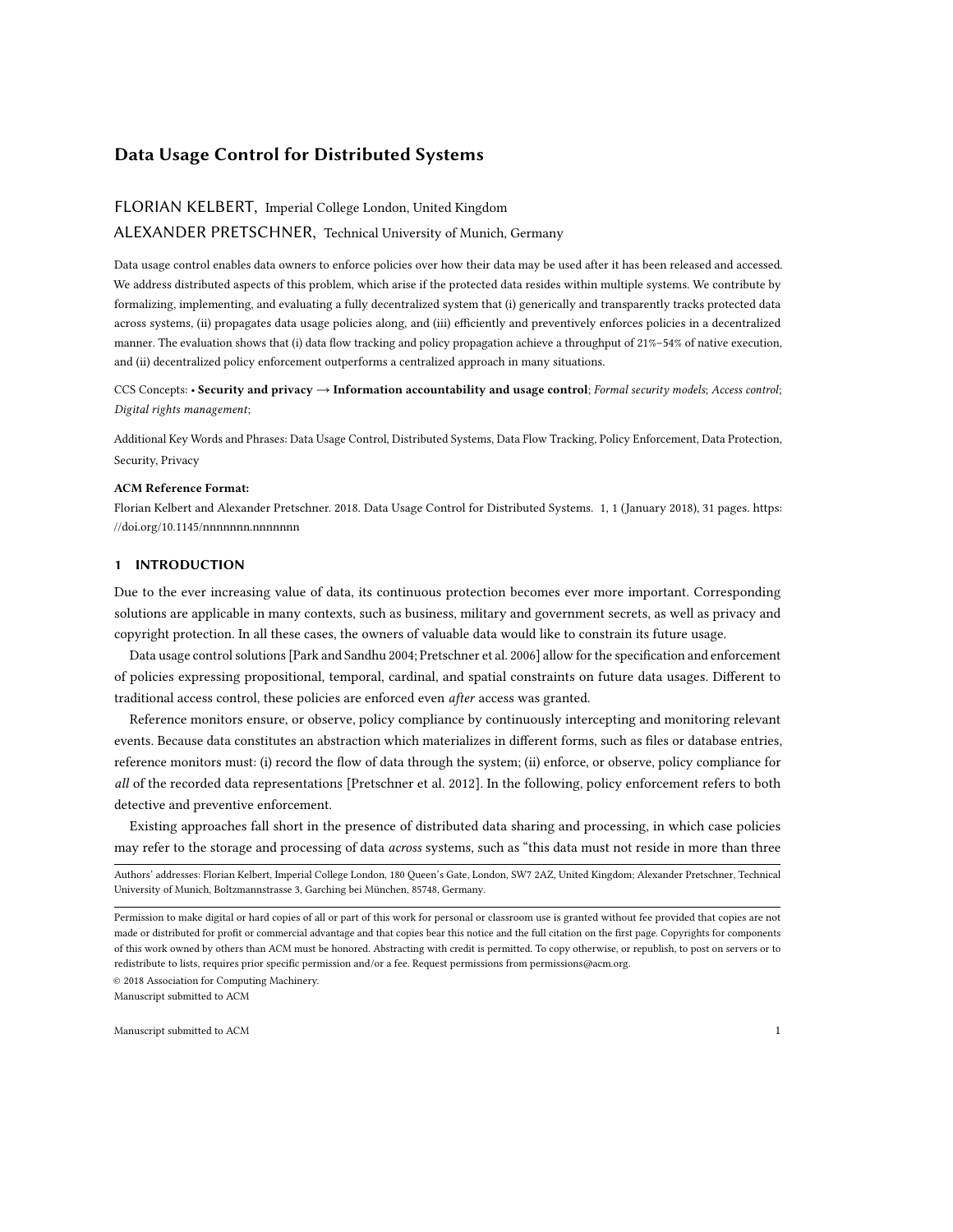systems", or "access this data at most five times". Hence, policies must be enforced on all systems that store and process the sensitive data. We investigate two related research questions (RQs):

First, for controlling data usage in distributed systems, it is essential to know all representations of protected data across all systems. Hence, whenever data is exchanged between systems, its flow must be recorded and its policies must be made available.

While there exist solutions that track usage controlled data and corresponding policies across systems [\[Kumari](#page-30-4) [et al.](#page-30-4) [2011;](#page-30-4) [Lazouski et al.](#page-30-5) [2014;](#page-30-5) [Papagiannis and Pietzuch 2012\]](#page-30-6), they rely on particular applications, protocols, or file types. We deem such tailoring inadequate, as data is continuously transformed and exchanged by a multitude of applications and protocols. Further solutions exist (see [§7\)](#page-27-0), but they (i) limit the number of trackable data and/or policies, (ii) propagate labels rather than complex policies, (iii) rely on particular hardware, hypervisors, or application(-protocol)s, or (iv) necessitate the adaptation of existing applications.

Ideally, however, tracking of data flows across systems should be generic and transparent to applications and operating systems. We thus tackle the research question

#### RQ1: How can the flow of data across systems be generically and

transparently tracked and how can data usage policies be propagated?

Second, policies referring to distributed data representations and events thereon must be enforced. Information about data usage must thus be available to the corresponding decision points. While policies could be enforced by a centralized infrastructure, this poses a single point of failure, privacy concerns, high hypothesized communication and performance overheads, and availability concerns.

We thus aim for the deployment of distributed monitors, each of them (i) observing local system behavior, (ii) taking policy decisions, and (iii) communicating essential information to remote monitors. While several solutions aiming at such decentralization have been proposed (see [§7\)](#page-27-1), they (i) present central components, (ii) do not cater to data being propagated across systems, (iii) do not enforce policies preventively, or (iv) are incompatible with commodity systems. Hence, we address the research question

RQ2: How can usage control policies be enforced effectively, preventively,

#### and decentrally if data, events thereon, and policies are distributed?

Solution. Our solution is a generic model and implementation for cross-system data flow tracking, policy propagation, and distributed policy enforcement. Cross-system data flow tracking and policy propagation are transparent and generic, i.e., independent of applications, application-protocols, and the operating system (RQ1). Global data usage policies are enforced in a fully decentralized manner: distributed decisions are decentrally, continuously, and consistently taken, agreed upon, and enforced (RQ2).

Contributions. Our contributions are:

- A generic and formal model that allows for the explicit distinction of different systems, their individual behaviors, as well as their interplay. In the usage control context, this is the first operationalized model that allows to reason about both independent systems as well as the distributed system they form.
- The first model and implementation that transparently and generically tracks data flows and policies across systems.
- The first model and implementation for the fully decentralized and preventive enforcement of usage control policies that refer to data or events that are distributed.

While some of those results were published earlier [\[Kelbert and Pretschner 2013;](#page-29-0) [2014;](#page-29-1) [2015\]](#page-29-2), original contributions of the article at hand are: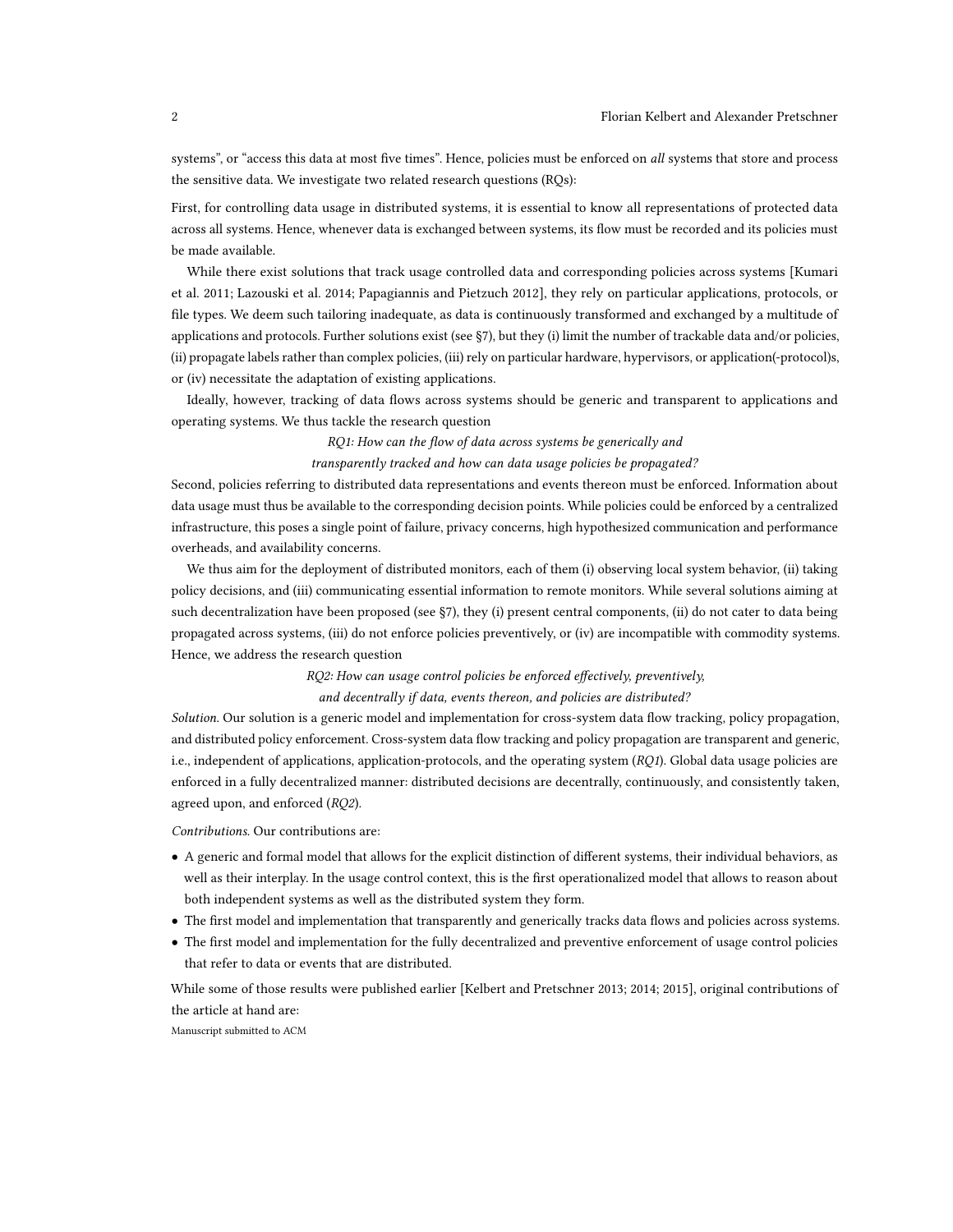- The consolidation, integration, and consistent presentation of the models and formalisms published in [\[Kelbert and](#page-29-0) [Pretschner 2013;](#page-29-0) [2014\]](#page-29-1) ([§3\)](#page-8-0).
- A communication-protocol independent approach to track data flows across systems ([§3.2\)](#page-9-0), which is more generic than earlier work [\[Kelbert and Pretschner 2013\]](#page-29-0).
- A formalization of (i) how the distributed system's data flow state is composed of the individual systems' data flow states ([§3.1.3\)](#page-9-1), and (ii) the cross-system data flow semantics of system calls sendto and recvfrom ([§3.2.2\)](#page-11-0).
- The detailed description of an architecture and implementation that realizes the proposed concepts ([§4\)](#page-15-0). Different to [\[Kelbert and Pretschner 2015\]](#page-29-2), we describe the infrastructure up to a level of detail that is consistent with the formal models.
- Novel evaluation results ([§5\)](#page-19-0): Preventive cross-system data flow tracking and policy propagation achieves 21%–54% performance of native execution ([§5.2\)](#page-21-0); Decentralized policy enforcement outperforms a centralized infrastructure in many situations ([§5.3\)](#page-24-0).

Threat Model. We want to prevent or detect data usage that is not compliant with the corresponding policies. Considered attacker models are: (i) End users without administrative privileges who act intentionally or unintentionally. (ii) A Man-in-the-Middle eavesdropping both the system's actual communication as well as our infrastructure's. (iii) System administrators accessing and controlling all or most aspects of the system. (iv) Malicious software, such as malware or misconfigured or corrupted benign software.

Example. Consider an insurance company that provides customers the ability to access services via a web interface, e.g., to request contract offers and issue damage reports. Internally, the insurance company performs market research and data analysis to produce valuable reports and predictions. Both the customers' personal records and the insurance company's internal data require protection from misuse and leakage. All of these data flow through different systems in various formats and is viewed, stored, and processed by several users. Some data is derived from other data, e.g., a contract being created from the customer's personal data. All these different distributed representations of the same data ought to be protected by policies such as:

Policy 1: 'Exactly one contract offer must be sent to the customer not later than 30 days after a request for a contract offer has been received.'

Policy 2: 'If the customer declines a contract offer, then all associated and derived data must not be used anymore.'

Policy 3: 'Each contract must be reviewed and approved by at least two clerks.'

Policy 4: 'At each point in time no two clerks might have a local copy of the same customer record.'

As policy 1 shows, usage control can not only enforce constraints on data usage, but also oblige certain events to improve service. Note that all of the above policies are global policies, meaning that they refer to data and events that are distributed.

While a centralized infrastructure can enforce these policies, a decentralized approach is more efficient. For example, consider policy 2: In a centralized approach, every data usage from all clients must be signaled to the central infrastructure for decision making. If, however, individual clients are aware of decision logics, then most policy decisions can be taken locally, as clients are aware whether they are handling such derived data.

### <span id="page-2-0"></span>2 AN EXISTING USAGE CONTROL MODEL

This chapter describes previous work upon which this article builds, i.e. a formal data usage control model ([§2.1\)](#page-3-0) and a corresponding enforcement infrastructure ([§2.2\)](#page-6-0).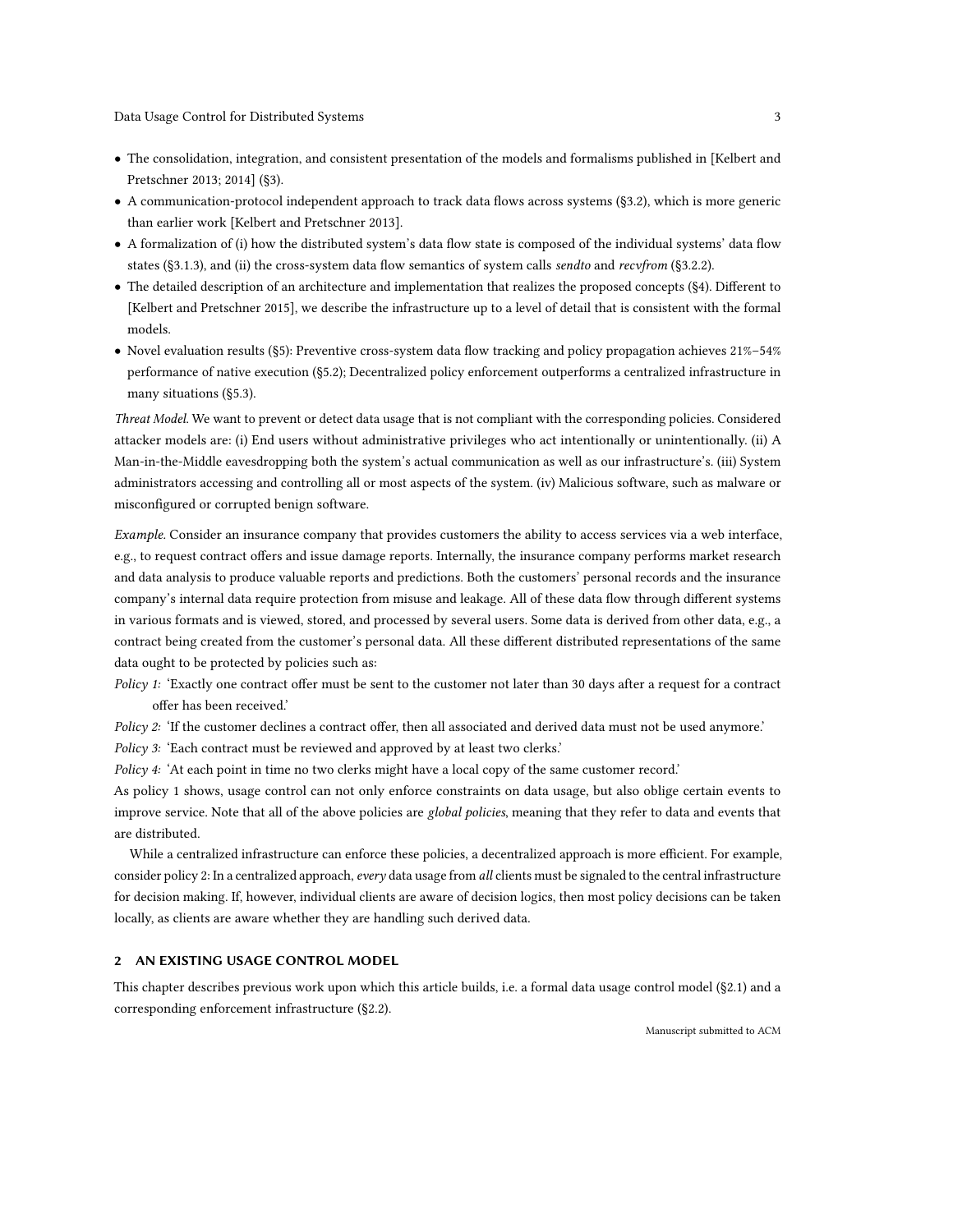#### <span id="page-3-0"></span>2.1 Formal Data Usage Control Model

The model we leverage [\[Harvan and Pretschner 2009;](#page-29-3) [Hilty et al.](#page-29-4) [2007;](#page-29-4) [Pretschner et al.](#page-30-7) [2008,](#page-30-7) [2012\]](#page-30-3) defines usage control policies ([§2.1.3\)](#page-5-0) as constraints over system traces ([§2.1.1\)](#page-3-1) and system states ([§2.1.2\)](#page-3-2) as follows.

<span id="page-3-1"></span>2.1.1 System Events and System Traces. Events  $\mathcal E$  are defined by a name (set N) and a set of parameters, which are, in turn, defined by a name (set N) and a value (set V):  $\mathcal{E} \subseteq N \times \mathbb{P}(N \times V)$ . For an event  $e \in \mathcal{E}$ , let e.n denote its name and e.p its set of parameters. We write  $(e, n, \{(p_1, v_1), \ldots, (p_m, v_m)\})$  for the event  $e \in \mathcal{E}$  with  $m \in \mathbb{N}$  parameters  $(p_1, v_1), \ldots, (p_m, v_m) \in \mathcal{N} \times \mathcal{V}.$ 

Each event carries two mandatory parameters, *obj, actual* ∈ N, which we refer to as *e.obj* and *e.actual: e.obj* denotes the primary object of  $e$ , such as a file; *e.actual* is boolean:  $e$ *actual* = true indicates that event  $e$  has already happened, while e.actual = false indicates that event e is intended. Hence, we obtain two subsets of  $\mathcal E$ , actual events  $\mathcal{E}^A \stackrel{\text{def}}{=} \{e \in \mathcal{E} \mid e \text{. actual}\}$  and intended events  $\mathcal{E}^I \stackrel{\text{def}}{=} \mathcal{E} \setminus \mathcal{E}^A$ . As an example event, consider a system call that is initiated by an application and executed by the OS kernel.

Events might be *data usage events*  $\varepsilon_U$  or *data flow events*  $\varepsilon_F$ . The former process data, while the latter cause data to migrate between representations. There might exist events that belong to both sets at the same time, hence  $\mathcal{E}_U \cap \mathcal{E}_F \neq \emptyset$ .

For example, event  $e_r = (review, \{(obj, d), (actual, true), (role, clerk)\}) \in \mathcal{E}$  denotes that a user with role *clerk* actually reviews data d, hence  $e_r \in \mathcal{E}^A$ . Intuitively, reviewing is considered data usage, hence  $e_r \in \mathcal{E}^A \cap \mathcal{E}_{U}$ ;  $e_r$  also is a data flow event if the implementation is such that  $e_r$  leads to the creation of a new representation of  $d$ .

Event refinement. When specifying policies ([§2.1.3\)](#page-5-0), it is useful to specify only relevant event parameters, quantifying over unmentioned ones. Hence, ref  $\subseteq \mathcal{E} \times \mathcal{E}$  defines a refinement relation: event  $e_1$  refines event  $e_2$  iff their names are the same and iff the parameters of  $e_1$  are a superset of those of  $e_2$ :

$$
\forall e_1, e_2 \in \mathcal{E} : e_1 \text{ ref } e_2 \iff e_1.n = e_2.n \land e_1.p \supseteq e_2.p
$$

System events  $S$  are events that are observed at runtime. They are maximally refined, i.e. all parameters are determined:  $\mathcal{S} \stackrel{\text{def}}{=} \{e \in \mathcal{E} \mid \nexists e' \in \mathcal{E}: e' \neq e \wedge e' \textit{ ref } e\}.$  We categorize system events  $\mathcal{S}$  into actual system events  $\mathcal{S}^A \stackrel{\text{def}}{=} \mathcal{E}^A \cap \mathcal{S},$ intended system events  $\mathcal{S}^I\ \stackrel{\rm def}{=}\ \mathcal{E}^I\cap\mathcal{S}$ , data usage system events  $\mathcal{S}_U\ \stackrel{\rm def}{=}\ \mathcal{E}_U\cap\mathcal{S}$ , and data flow system events  $\mathcal{S}_F\stackrel{\rm def}{=}\mathcal{E}_F\cap\mathcal{S}.$  We further define  $\mathcal{S}_F^A$  $\stackrel{\text{def}}{=}$  *S*<sup>A</sup> ∩ *S*<sub>F</sub>. Parameter *time* ∈ *N* indicates the event's time of observation:  $\forall e \in S \exists r \in \mathbb{R}^{\geq 0} : (time, r) \in e.p.$  We access r by e.time.

Traces Tmodel system runs by mapping abstract points in time  $i \in \mathbb{N}$  to all system events that happened since  $i - 1$ :

 $\mathcal{T}: \mathbb{N} \to \mathbb{P}(\mathcal{S})$ , such that  $\forall t \in \mathcal{T}, \forall i \in \mathbb{N}, i > 0, \forall e \in t(i): i - 1 < e$ .time  $\leq i$ 

We assume that no two events happen at exactly the same point in time:

 $\forall t \in \mathcal{T}, i \in \mathbb{N}, e_1, e_2 \in t(i): e_1.time = e_2.time \implies e_1 = e_2$ .

<span id="page-3-2"></span>2.1.2 Generic Data Flow Model and System States. At runtime the data to be protected exists in multiple, continuously evolving, representations. The system's *data flow state* captures which data takes which representations at which point in time. A data flow model [\[Harvan and Pretschner 2009;](#page-29-3) [Pretschner et al.](#page-30-3) [2012\]](#page-30-3) (over-)approximates these data representations. Data flow events  $\mathcal{S}_F$  initiate state transitions.

Within this model,  $D$  is the set of data to be protected. Representations containing data are called *containers*, denoted by C, and  $\mathcal{D} \cap \mathcal{C} = \emptyset$ .  $\mathcal{D}$ , C and special value *nil* constitute possible values for event parameter *obj*:  $\forall e \in \mathcal{E}$ ,  $\exists v \in \mathcal{C}$ Manuscript submitted to ACM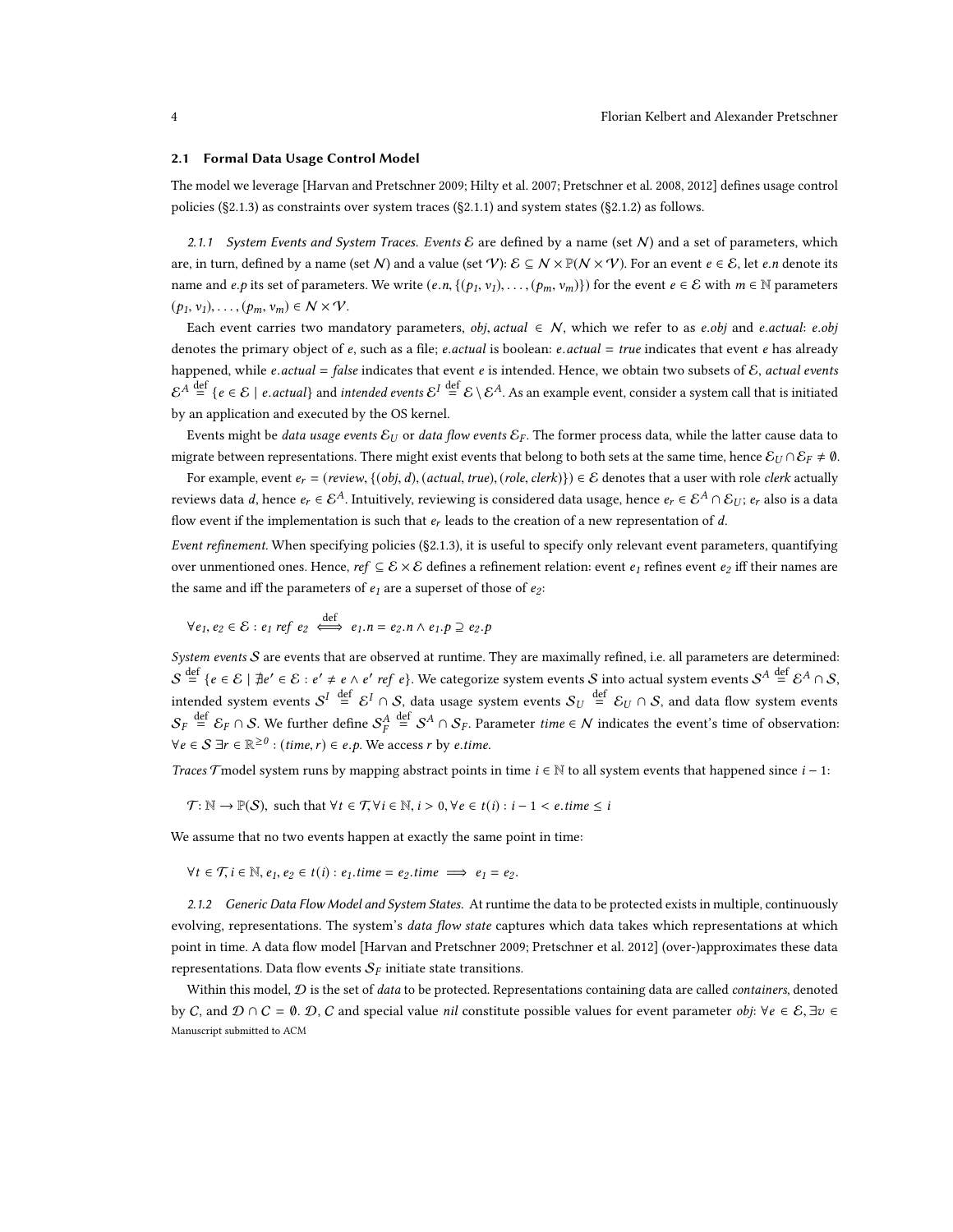J.

 $\mathcal{D} \cup C \cup \{nil\} : e.obj = v.$  *Identifiers I* identify containers. In practice, system events carry parameters that allow to identify the container on which the event operates.

The set of all possible *data flow states* is defined as  $\sum \frac{\text{def}}{n} \times a \times n$ . Each state consists of three mappings: (1) A *storage* function  $s: C \to \mathbb{P}(\mathcal{D})$  capturing which containers potentially store which data. (2) An alias function  $a: C \to \mathbb{P}(C)$ capturing that some containers may implicitly get updated whenever other containers do: If  $c_2 \in a(c_1)$  for  $c_1, c_2 \in C$ , then any data written into  $c_1$  is immediately propagated to  $c_2$ . (3) A naming function  $n: I \to C$  mapping identifiers to containers. For a state  $\sigma \in \Sigma$ ,  $\sigma.s$ ,  $\sigma.a$ , and  $\sigma.n$  refer to those mappings. The *initial state* of trace  $t \in \mathcal{T}$  is denoted  $\sigma_t^0$ .

*Transition relation*  $\mathcal{R} \subseteq \Sigma \times S_F^A \times \Sigma$  defines how the above state changes in correspondence with the execution of actual data flow system events  $S^A_T$ . Given a state  $\sigma \in \Sigma$  and a set of events  $S \in \{S' \subseteq S^A_F \mid \forall e, e' \in S' : e.time =$  $e'.time \implies e = e'$ }, function  $\widetilde{\mathcal{R}} : \Sigma \times \mathbb{P}(\mathcal{S}_F^A) \to \Sigma$  updates the data flow state:

$$
\forall \sigma \in \Sigma, S \in \{S' \subseteq S_F^A \mid \forall e, e' \in S' : e.time = e'.time \implies e = e'\} : \tilde{\mathcal{R}}(\sigma, S) \stackrel{\text{def}}{=} \begin{cases} \sigma & \text{if } S = \emptyset \\ \tilde{\mathcal{R}}(\mathcal{R}(\sigma, e), S \setminus \{e\}) & \text{for } e \in S : \nexists e' \in S : e'.time < e.time \end{cases}
$$

For trace  $t \in \mathcal{T}$  and timestep  $i \in \mathbb{N}$ , the set of system events causing data flows is  $t(i) \cap S^A_F$ . Thus, the system's state at the end of timestep  $i \in \mathbb{N}$ ,  $i > 0$ , is computed as  $\sigma_t^i$  $\stackrel{\text{def}}{=} \widetilde{\mathcal{R}}(\sigma_t^{i-1}, t(i) \cap \mathcal{S}_F^A).$ 

Instantiations of this model, including semantics of  $R$ , exist, among others, for Unix [\[Harvan and Pretschner 2009\]](#page-29-3), X11 [\[Pretschner et al.](#page-30-8) [2009\]](#page-30-8), and Microsoft Windows [\[Wüchner and Pretschner 2012\]](#page-30-9). Upon their application at runtime, storage function  $\sigma$  .s reflects at each point in time which data resides in which containers.

In the insurance company example,  $D$  represents the set of all customer data, contracts, and the insurance's business secrets. Containers  $C$  are, e.g., workstations, emails, files, database records, and data processing software. This clear distinction between abstract data  $(D)$  and their concrete technical representations  $(C)$  allows for flexible and generic data flow tracking by means of updating their mapping ( $\sigma$ .s) in correspondence with observed system events  $(S)$ .<sup>[1](#page-4-0)</sup> [§3.2](#page-9-0) instantiates this model for processes, files, and sockets  $(C)$  and system calls  $(S)$ . Further, state transitions  $(R)$  for system calls are defined to model how system calls propagate data between containers, thereby modifying  $\sigma$ .s.

Relation ref<sub>Σ</sub>  $\subseteq$  ( $S \times \Sigma$ ) × E describes event refinement in the presence of a given state. The rationale is that system events S always operate on containers, while policies ([§2.1.3\)](#page-5-0) might be specified in terms of data. Hence, state  $\sigma \in \Sigma$ determines whether an event refines another:  $(e_1, \sigma)$  refines  $e_2$  if either both  $e_1$  and  $e_2$  operate on the same container and if  $e_1$  ref  $e_2$ , or if  $e_1$  operates on some container  $c \in C$  and  $e_2$  operates on some data  $d \in \mathcal{D}$  within  $c (d \in \sigma.s(c))$ and  $e_1$  ref  $e_2$  when ignoring parameter obj:

$$
\forall e_1 \in S, e_2 \in E, \sigma \in \Sigma : (e_1, \sigma) \text{ ref}_{\Sigma} e_2 \iff \exists c \in C : e_1 \text{.} \text{ obj} = c \land e_2 \text{.} \text{ obj} = c \land e_1 \text{ ref } e_2
$$
\n
$$
\forall \exists c \in C, d \in \mathcal{D} : e_1 \text{.} \text{ nj} = e_2 \text{.} \text{ nj} \land e_1 \text{.} \text{ obj} = c \land e_2 \text{.} \text{ obj} = d
$$
\n
$$
\land d \in \sigma \text{.} \text{ s}(c) \land e_1 \text{.} \text{ p} \setminus \{(\text{obj}, c)\} \supseteq e_2 \text{.} \text{ p} \setminus \{(\text{obj}, d)\}
$$

On this basis, [§2.1.3](#page-5-0) defines the syntax and semantics of data usage policies.

<span id="page-4-0"></span> $1$ While conservatively tracking flows, this model leads to overapproximations of the data analysis. This problem has been tackled elsewhere in terms of increasing precision by considering multiple abstraction layers [\[Lovat et al.](#page-30-10) [2016\]](#page-30-10), data structure [\[Lovat and Kelbert 2014\]](#page-30-11), and data quantities [\[Lovat](#page-30-12) [et al. 2014\]](#page-30-12).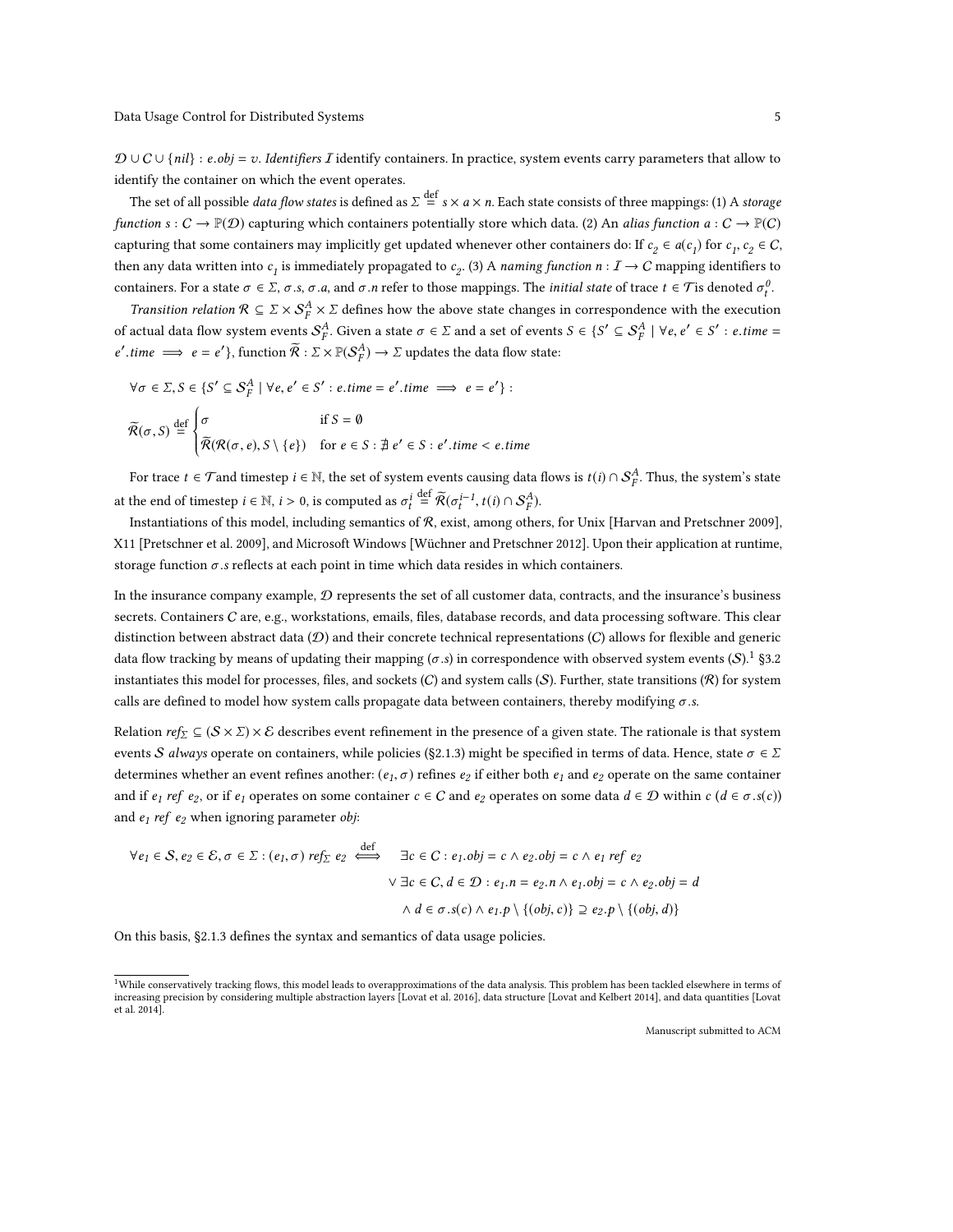<span id="page-5-0"></span>2.1.3 Specification of Data Usage Policies. We specify policies using the Obligation Specification Language (OSL), an extension of linear temporal logics [\[Hilty et al.](#page-29-4) [2007;](#page-29-4) [Pretschner et al.](#page-30-7) [2008,](#page-30-7) [2012\]](#page-30-3). Previous work by [Kumari and](#page-30-13) [Pretschner](#page-30-13) [\[2013\]](#page-30-13) showed how OSL policies can be translated into Event-Condition-Action (ECA) rules for enforcement purposes. Hence we focus on the latter. Their semantics are as follows: If a system event  $e' \in S$  refining the *trigger Event* is observed at timestep i and if the execution of this event would make the Condition true, then additional Actions might be performed at timestep *i*+1. These include allowance, delaying, and inhibition of event e', as well as execution of additional events. ECA conditions  $\Phi$  are specified in terms of past linear temporal logics. [\[Lichtenstein et al.](#page-30-14) [1985\]](#page-30-14). Their syntax is:

 $\Psi \stackrel{\text{def}}{=} \underline{true} \mid \underline{false} \mid \mathcal{E}$ 

 $\Omega \stackrel{\text{def}}{=} \underline{\text{notIn}}(\mathcal{D}, \mathbb{P}(C)) \mid \underline{\text{combined}}(\mathcal{D}, \mathcal{D}, \mathbb{P}(C)) \mid \underline{\text{maxIn}}(\mathcal{D}, \mathbb{N}, \mathbb{P}(C))$ 

 $\Phi \stackrel{\text{def}}{=} (\Phi) \mid \Psi \mid \Omega \mid \text{not}(\Phi) \mid \Phi \text{ and } \Phi \mid \Phi \text{ or } \Phi \mid \Phi \text{ since } \Phi \mid \Phi \text{ before } \mathbb{N} \mid \text{repmin}(\mathbb{N}, \mathbb{N}, \mathcal{E}) \mid \text{repmax}(\mathbb{N}, \mathbb{N}, \mathcal{E}) \mid \text{always}(\Phi) \mid \text{evalExt}(\Gamma)$  $\stackrel{\text{def}}{=} \Psi \mid \mathbb{N} \mid op \mid String \mid \dots$ 

For brevity, we omit the description of the formal semantics which are provided in [\[Kelbert and Pretschner 2014;](#page-29-1) [Pretschner et al.](#page-30-3) [2012\]](#page-30-3). Intuitively they are as follows. Ψ refers to constants true, false, and events E. An event operator  $e \in \mathcal{E}$  evaluates to true iff, given the current data flow state, an event refining e happens in the current timestep (see ref<sub>Σ</sub>). Ω defines state-based operators that constrain the data flow state: notIn(d, C) is true iff data d is not in any of the containers C; combined(d<sub>1</sub>, d<sub>2</sub>, C) is true iff there exists at least one container in C that contains both data  $d_1$  and  $d_2$ ; maxIn(d, m, C) is true iff data d is contained in at most m containers in C. Given a state  $\sigma \in \Sigma$ , operators  $\Omega$  thus constrain which data items  $D$  must or must not be contained in particular containers  $C$ , i.e., they constrain the set of 'allowed' states  $\sigma$ .  $\Phi$  defines propositional, temporal, and cardinality operators. The semantics of not, and and or are intuitive;  $\alpha$  since  $\beta$  is true iff  $\beta$  was true some time earlier and  $\alpha$  was true ever since, or if  $\alpha$  was always true;  $\alpha$  before j is true iff  $\alpha$  was true exactly j timesteps ago; repmin(j, m, e) is true iff event e happened at least m times in the last j timesteps. Further, repmax(j, m, e)  $\equiv$  not(repmin(j, m + 1, e)), and always( $\alpha$ )  $\equiv \alpha$  since false. Operator evalExt allows to incorporate external specification and evaluation logics, e.g. to specify conditions that refer to subject and object attributes or environmental conditions, such as (absolute) time and location. We leave the semantics of evalExt and its parameters Γ (including operations op) unspecified. Earlier implementations leveraged XPath for such purposes [\[Feth](#page-29-5) [and Pretschner 2012;](#page-29-5) [Wüchner and Pretschner 2012\]](#page-30-9).

For trace  $t \in \mathcal{T}$ , timestep  $i \in \mathbb{N}$ , and condition  $\varphi \in \Phi$ , notation  $(t, i) \models \varphi$  denotes that trace t satisfies  $\varphi$  at time i.

Table [1](#page-6-1) expresses the example policies from [§1](#page-0-0) as ECA rules. Rule 1a notifies the manager about data  $d$  if 30 days ago there was a contract offer request involving  $d$  ((requestOffer, {(obj, d)}) before 30) and if no contract offer involving d was sent meanwhile (repmax(30, 0, (sendOffer, {(obj, d)})). Rule 1b inhibits sending of a contract offer involving data d if there was no corresponding contract request in the last 30 days (repmax(30, 0, (requestOffer,  $\{(obj, d)\})$ )) or if a contract offer was already sent (repmin(30, 1, (sendOffer,  $\{(obj, d)\})$ )). Rule 2 inhibits any usage of customer data d that was part of a declined contract offer at some earlier point in time (not(always(not((declineOffer, {(obj, d)}))))). Rule 3 inhibits sending of contract d if it was not reviewed (repmax(30, 1, (review,  $\{(obj, d)\})$ )) or approved (repmax(30, 1, (approve,  $\{(obj, d)\})$ )) more than once. Rule 4 inhibits events that lead to a state in which customer data d is in more than one of the clerk's workstations.

The above policies constitute templates: To protect a certain data item, the corresponding policies must be instantiated and deployed for this particular data item.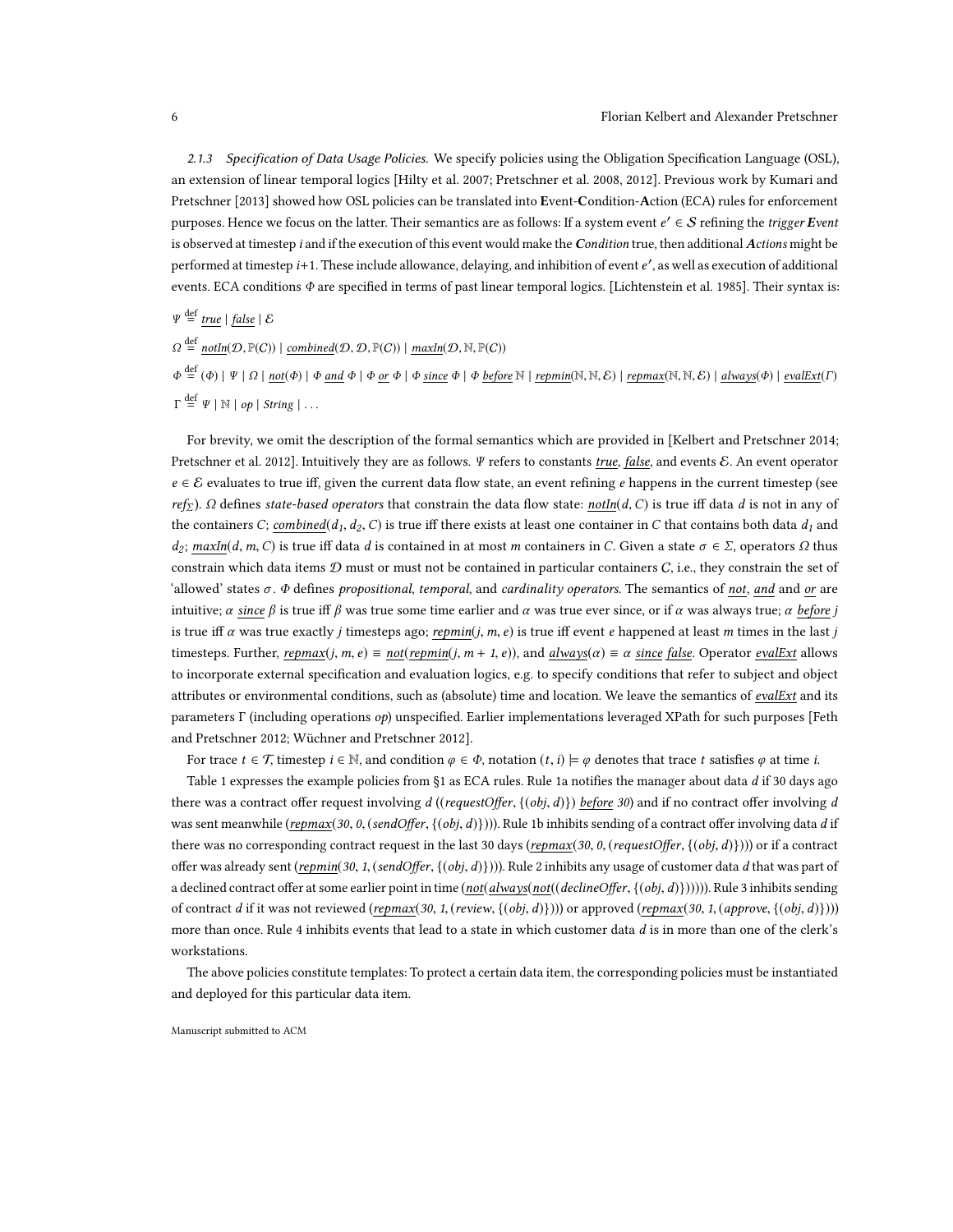<span id="page-6-1"></span>

|                                                                                                  |  | Policy 1 Event: $\langle$ any $\rangle$                                                                |
|--------------------------------------------------------------------------------------------------|--|--------------------------------------------------------------------------------------------------------|
| (a)                                                                                              |  | Condition: ((requestOffer, $\{(obj, d)\}\)$ before 30) and repmax(30, 0, (sendOffer, $\{(obj, d)\})$ ) |
|                                                                                                  |  | Action: $(notifyManager, \{(obj, d)\})$                                                                |
|                                                                                                  |  | Event: $(sendOffer, \{(obj, d)\})$                                                                     |
| (b)                                                                                              |  | Condition: repmax(30, 0, (requestOffer, {(obj, d)})) or repmin(30, 1, (sendOffer, {(obj, d)}))         |
|                                                                                                  |  | Action: <i>inhibit</i>                                                                                 |
|                                                                                                  |  | Policy 2 Event: $(use, \{(obj, d)\})$                                                                  |
|                                                                                                  |  | Condition: $not(always(not((declineOffer, {(obj, d)}))))$                                              |
|                                                                                                  |  | Action: <i>inhibit</i>                                                                                 |
|                                                                                                  |  | Policy 3 Event: (sendOffer, $\{(obj, d)\})$                                                            |
| Condition: repmax(30, 1, (review, $\{(obj, d)\})$ ) or repmax(30, 1, (approve, $\{(obj, d)\})$ ) |  |                                                                                                        |
|                                                                                                  |  | Action: <i>inhibit</i>                                                                                 |
|                                                                                                  |  | Policy 4 Event: $( >, \{(obj, d)\})$                                                                   |
|                                                                                                  |  | Condition: $not(maxIn(1, d, C_{Workstation}))$                                                         |
|                                                                                                  |  | Action: <i>inhibit</i>                                                                                 |

Table 1. Example policies from [§1](#page-0-0) as ECA rules.

#### <span id="page-6-0"></span>2.2 Enforcement Infrastructure

To enforce the above concepts, technical infrastructures (i) monitor system events  $S$ , (ii) track the flow of data on the basis of  $\mathcal{S}_F$ ,  $\mathcal{R}$ , and  $\Sigma$ , (iii) decide whether data usage system events  $\mathcal{S}_U$  ought to be allowed, modified, inhibited, delayed, or whether compensating actions need to be taken, (iv) enforce the decisions [\[Hilty et al.](#page-29-4) [2007;](#page-29-4) [Kumari et al.](#page-30-4) [2011;](#page-30-4) [Neisse et al. 2011b;](#page-30-15) [Pretschner et al. 2009,](#page-30-8) [2012\]](#page-30-3).

2.2.1 Architecture Overview. All of the cited infrastructures are implemented along the following lines: Initially, the Policy Management Point (PMP) deploys the ECA rules to be enforced at the Policy Decision Point (PDP). System-layer specific Policy Enforcement Points (PEPs) intercept system events S, temporarily block them from execution, and signal them to the PDP. The PDP first forwards these events to the Policy Information Point (PIP), which maintains the system's data flow state  $\sigma \in \Sigma$  in correspondence with the signaled data flow system events. The PDP then evaluates the signaled event against all deployed ECA rules, possibly involving the PIP's state. Finally, the decision is sent back to the PEP, which enforces it and continues execution of the original event. Because PEPs are stateless, every such event must be evaluated by the PDP.

<span id="page-6-3"></span>2.2.2 Policy Decision Point. The PDP must ensure compliance with any deployed ECA rules. The PDP thus continuously evaluates them, considering conditions  $\varphi_p \in \Phi$  as expression trees as depicted in Fig. [1:](#page-6-2) Leaves represent constants true and false, events  $E$ , state-based operators  $\Omega$ , and evalExt. Internal nodes represent operators such as not, and, before, since, and repmin. The tree's nodes are stateful, storing whether the operator's state changed during the current or previous timesteps.

Now, consider an ECA rule with condition  $\varphi_p \in \Phi$  to be deployed at the PDP and that some PEP signals a system event  $e \in S$ . The PDP first forwards e to the PIP, which updates the data flow state as detailed in [§2.2.3.](#page-7-0) The subsequent policy evaluation thus grounds on an up-to-date data flow state.

<span id="page-6-2"></span>

Fig. 1. Expression tree of the condition of ECA rule 1a.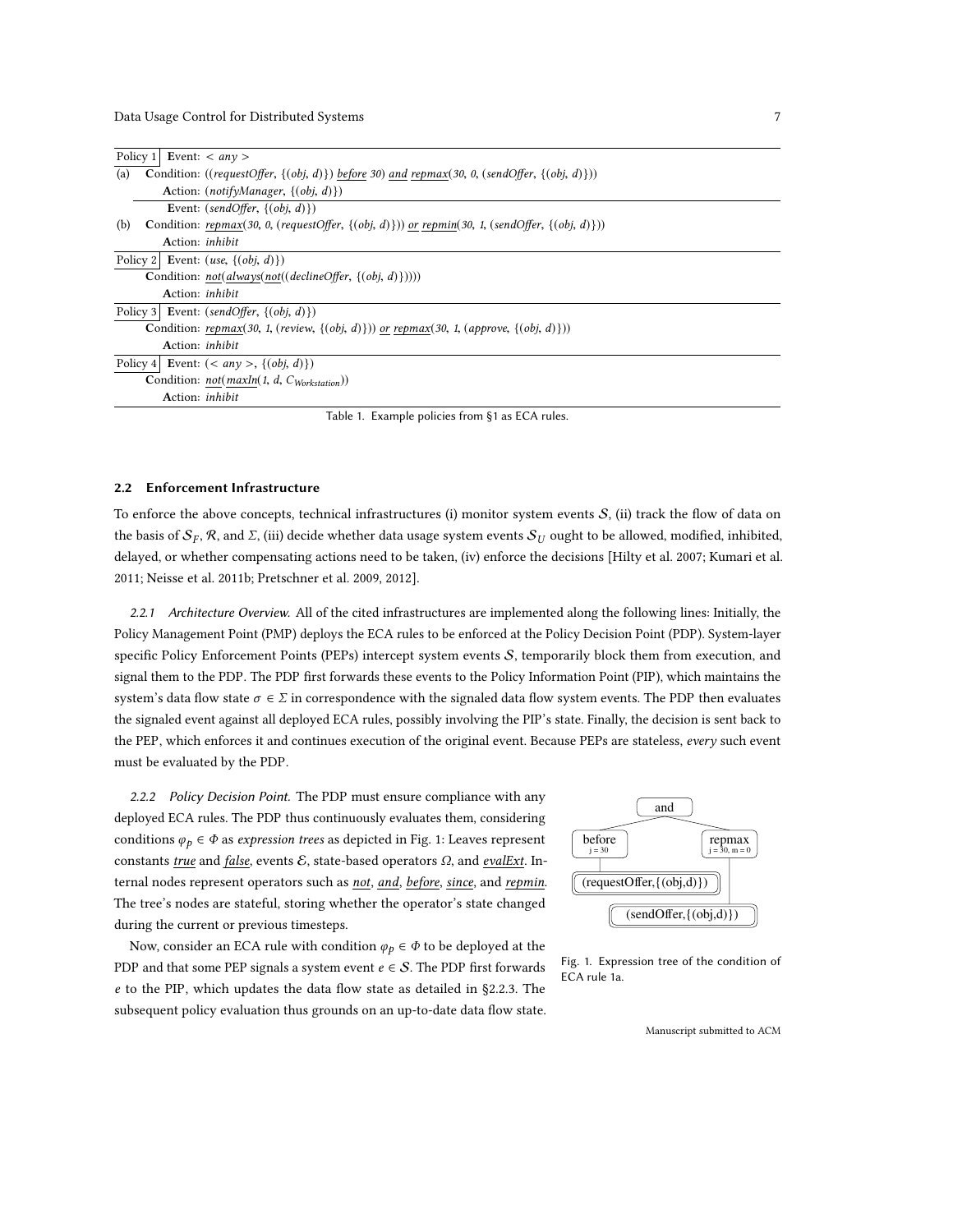If e is a data usage event,  $e \in S_U$ , then the PDP first updates the states of all leaf nodes of the expression tree representing  $\varphi_p$ . The states of operators <u>true</u> and <u>false</u> are invariant. For a leaf representing event  $e' \in \mathcal{E}$ , the leaf's state is a counter indicating how many events refining  $e'$  happened within the current timestep. This counter is incremented if  $(e, \sigma)$  ref<sub>Σ</sub> e', where  $\sigma \in \Sigma$  denotes the current data flow state. For leaf nodes representing state-based operators  $\Omega$ , this update process is delegated to the PIP. For nodes of type evalExt, the update process is delegated to the corresponding external framework. In sum, the tree's leaves track how often events happened and whether state-based operators or operators of type evalExt changed their state.

After updating the leaf nodes, evaluation of the entire condition  $\varphi_p$  may be triggered for two reasons: (1) If the signaled event e refines the trigger event  $e_p$ , i.e.  $(e, \sigma)$  ref $\sum e_p$ , then it must be evaluated whether e complies with the policy; (2) If a timestep has passed, then it must be evaluated whether all temporal constraints are satisfied. In both cases, the expression tree of  $\varphi_p$  is evaluated recursively from the root. We denote the evaluation result by *eval*( $\varphi_p$ ). It reflects  $(t, i) \models \varphi_p$  with  $t \in \mathcal{T}$  being the executing trace and  $i \in \mathbb{N}$  the current point in time. If  $eval(\varphi_p) = true$  then p's actions  $a_p$  are applied. Otherwise, the signaled event  $e$  is allowed.

Recursive evaluation of operators not, and, and or is trivial: the corresponding nodes are stateless and their result is computed by combining the results of their child nodes. We explain the evaluation of selected complex operators in the following.

For  $e' \in E$ ,  $eval(e')$  returns true if at least one event refining  $e'$  happened within the current timestep. The state is reset if evaluation takes place at the end of a timestep.

For  $\varphi = \alpha$  before *i*, an array stores the evaluation results of  $\alpha$  of the last *j* timesteps. The result of *eval*( $\varphi$ ) corresponds to the value that was stored j timesteps ago. When evaluating at the end of a timestep, the result of eval( $\alpha$ ) overwrites the oldest entry.

For  $\varphi = \underline{repmin}(j, m, e')$ , an array stores the number of refinements of  $e'$  for the last j timesteps.  $eval(\varphi)$  returns true if the sum of those values is greater than or equal to  $m$ .

Note: If the PEP signaled an intended event, then the changes made to  $\varphi_p$ 's expression tree's nodes' states, as well as all changes made to the PIP's data flow state are rolled back after the above evaluation of  $\varphi_p$ . This is because the PDP and PIP simulate how the allowance of the intended event would change their states. However, since the event was not actual, any such changes have not happened in the real system.

<span id="page-7-0"></span>2.2.3 Policy Information Point. The PIP maintains the system's data flow state and evaluates state-based operators. Whenever the PDP signals a system event  $e \in S$ , the PIP evaluates whether there exists a corresponding state transition, i.e. whether  $\exists \sigma, \sigma' \in \Sigma, e' \in S_F : (\sigma, e')$ , σ  $\mathcal{C}'$ ) ∈  $\mathcal{R}$  ∧ (*e*,  $\sigma$ ) *ref*<sub>Σ</sub> *e*'. If so, then the data flow state is updated according to the semantics defined by  $(\sigma, e', \sigma') \in \mathcal{R}$ .

To evaluate event refinement  $ref_{\Sigma}$ , the PDP can query the PIP for all data contained in a specific container  $c$ , i.e.  $\sigma$ .s(c). Using this result set, the PDP is able to evaluate whether  $d \in \sigma$ .s(c) for any  $d \in \mathcal{D}$ , and consequently whether  $(e_1, \sigma)$  ref $\overline{\Sigma}$  e<sub>2</sub>.

The PDP delegates evaluation of state-based operators  $\Omega$  to the PIP. The PIP evaluates those on the basis of their semantics (see [§2.1.3\)](#page-5-0) and the current data flow state using simple set operations. The PDP uses the result to update the state-based operator's state within the expression tree of the condition being evaluated.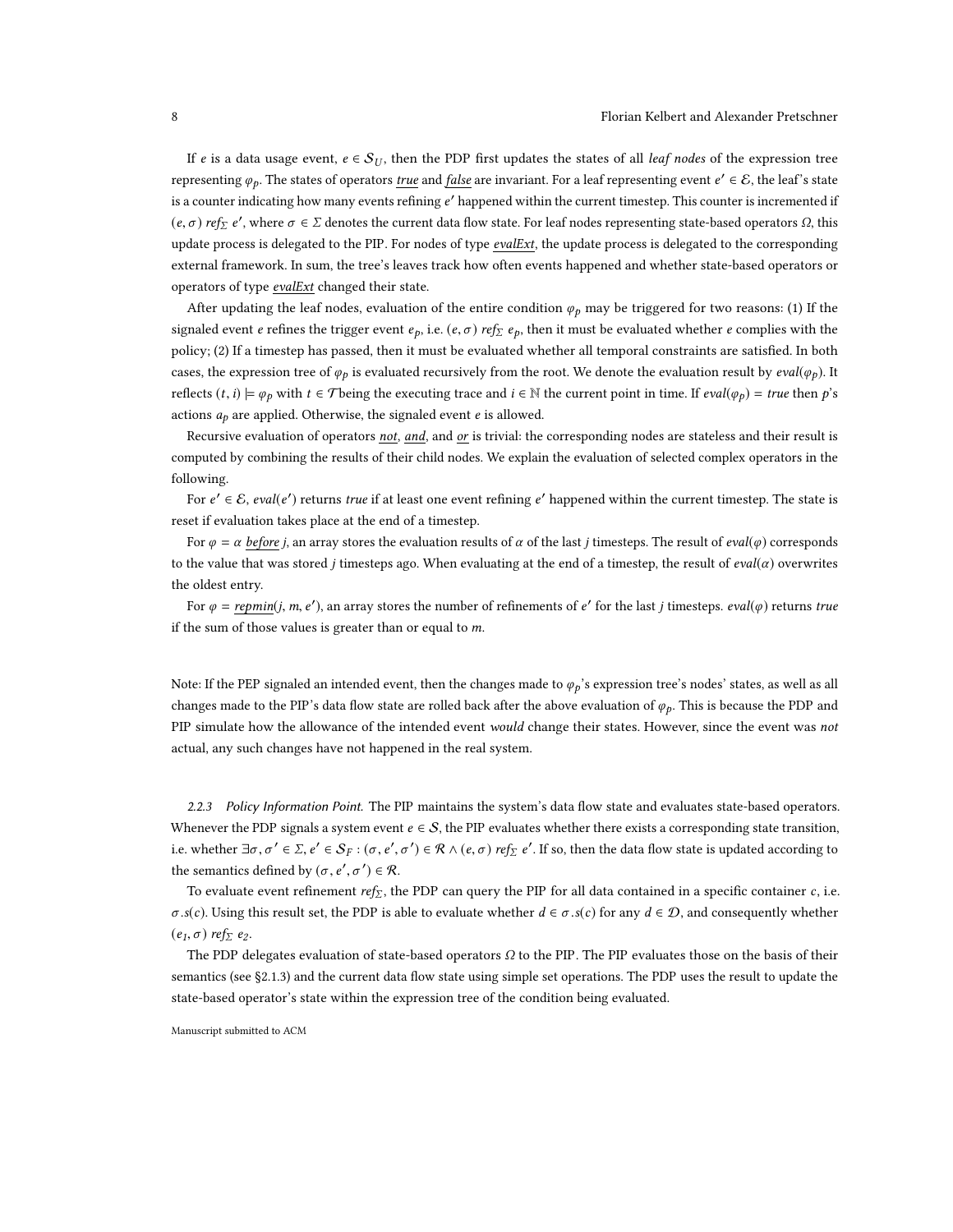### <span id="page-8-0"></span>3 DISTRIBUTED DATA USAGE CONTROL

The model and infrastructure from [§2](#page-2-0) are monolithic, as they refer to one single trace and system state: One single PDP/PIP regulates the execution of all system events. This necessitates communication with the central PDP/PIP for every observed system event. However, such a centralized approach is expected to be impractical for distributed system setups [\[Basin et al.](#page-29-6) [2015;](#page-29-6) [Janicke et al.](#page-29-7) [2008\]](#page-29-7): Vital central components might not be able to scale and communication delays might significantly impact performance.

Example. We revisit policy 2 from the insurance company example. Assume that the company set up a centralized PDP and that the customer's data is used and stored on multiple systems, e.g. the web, email, and data analysis server. Since those systems' PEPs are stateless, they signal every event to the PDP-even if (i) the event does not operate on any customer data, and if (ii) the policy does not apply for other reasons, e.g. because the customer has not declined the offer. If, instead, local PDPs could decide whether events comply with the policy, then no communication would be required.

This section presents a model that deploys local PDPs close to PEPs. The local PDPs retain enough information to take many decisions independently and conclusively, thus avoiding communication with a central PDP. We hypothesize that taking policy decisions locally decreases the overall communication and performance overheads—even though synchronization between the distributed PDPs becomes necessary.

We formalize a distributed system model ([§3.1\)](#page-8-1), on the basis of which we track data flows across systems ([§3.2,](#page-9-0) RQ1) and decentrally enforce global policies ([§3.3,](#page-12-0) RQ2).

### <span id="page-8-1"></span>3.1 Distributed System Model

We extend the model from [§2.1](#page-3-0) by modeling different systems, their individual behaviors, and their interplay. We refer to the monolithic system from [§2](#page-2-0) as the *distributed system*, in which multiple PDPs/PIPs observe disjoint parts. We formalize how these individual decentral observations reassemble the observations of one single central PDP/PIP. This allows us to use the policy language from [§2.1.3](#page-5-0) within a distributed environment.

<span id="page-8-2"></span>3.1.1 Individual Systems. Systems  $\cal Y$  constitute autonomous parts of the distributed system. We define a system to be a non-empty set of system layers whose PEPs share the same PDP and PIP. Systems communicate via the network and may in themselves be distributed, as PEPs sharing the same PDP/PIP may reside on different hosts.

For any system  $y \in \mathcal{Y}, S_y \subseteq \mathcal{S}$  denotes its unique set of system events,  $C_y \subseteq C$  its unique set of containers,  $I_y \subseteq I$ its unique set of identifiers,  $\mathcal{T}_v \subseteq \mathcal{T}$  its set of all possible system runs, and  $\Sigma_v \subseteq \Sigma$  its set of all possible data flow states:

 $\forall y \in \mathcal{Y} : \mathcal{T}_y \subseteq \mathcal{T} : \mathbb{N} \to \mathbb{P}(\mathcal{S}_y)$  and  $\Sigma_y \subseteq \Sigma : (C_y \to \mathbb{P}(\mathcal{D})) \times (C_y \to \mathbb{P}(C_y)) \times (I_y \to C_y)$ 

Each system event  $e \in S_y$  is required to carry parameter sys  $\in N$  with value  $y \in \mathcal{Y}$ . State transitions R, specifying how data flows between systems, are defined in [§3.2.2.](#page-11-0)

In practice, individual systems run in parallel and produce independent system traces and data flow states: The PDP of system  $y \in \mathcal{Y}$  (PDP<sub>y</sub>) observes trace  $t_y \in \mathcal{T}_y$ , while the corresponding PIP (PIP<sub>y</sub>) observes data flow states  $\sigma_{t_y} \in \Sigma_y$ . It is the union of these local observations that one single global PDP/PIP (PDP $y$ /PIP $y$ ) would observe.

3.1.2 Sets of Systems. We want to reason about the distributed system as a whole as well as subsets thereof. We therefore define for a set of systems  $Y \subseteq \mathcal{Y}$ : (i) its set of system events  $\mathcal{S}_Y \stackrel{\text{def}}{=} \bigcup_{y \in Y} \mathcal{S}_y$ , (ii) its set of containers  $C_Y \stackrel{\text{def}}{=} \bigcup_{y \in Y} C_y$ , (iii) its set of identifiers  $I_Y \stackrel{\text{def}}{=} \bigcup_{y \in Y} I_y$ , and (iv) its set of all possible system runs  $\mathcal{T}_Y : \mathbb{N} \to \mathbb{P}(\mathcal{S}_Y)$ . Manuscript submitted to ACM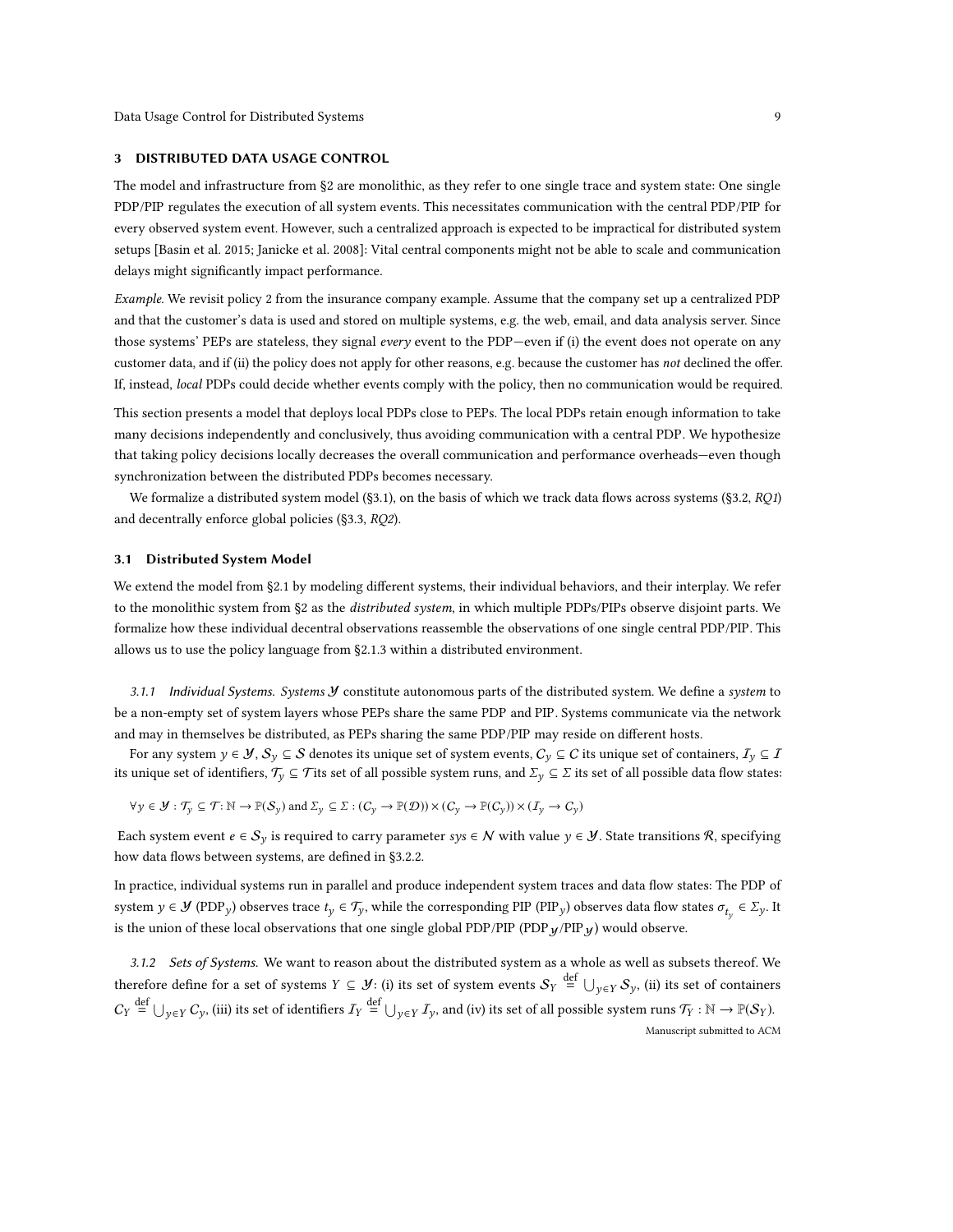#### 10 Florian Kelbert and Alexander Pretschner

<span id="page-9-2"></span>

Fig. 2. Three systems and the combination of their traces.

<span id="page-9-1"></span>3.1.3 Relating Individual Systems with Sets of Systems. Running systems in parallel produces independent system traces and data flow states ([§3.1.1\)](#page-8-2). Because the policy language ([§2.1.3\)](#page-5-0) only considers one single system trace and data flow state, we formalize how multiple decentralized system runs and data flow states correlate with the observations of a single central PDP/PIP.

Let  $\Pi$  denote the Cartesian product. Then  $\tau \in \Pi_{y \in \mathcal{Y}} \mathcal{T}_y$  is a tuple of traces of all systems;  $t_y^{\tau} \in \mathcal{T}_y$  refers to the trace of system  $y \in \mathcal{Y}$ . We define  $t_Y^{\tau} \in \mathcal{T}_Y$  as the combined trace of systems  $Y \subseteq \mathcal{Y}$ . For each timestep  $i \in \mathbb{N}$ , the set of system events observed in Y corresponds to the union of the system events observed in all single systems  $y \in Y$ . This corresponds to what a central PDP would observe; see Fig. [2](#page-9-2) for an example:

$$
\forall Y \subseteq \mathcal{Y}, i \in \mathbb{N}, \tau \in \prod_{y \in \mathcal{Y}} \mathcal{T}_y, t_Y^{\tau} \in \mathcal{T}_Y : t_Y^{\tau}(i) \stackrel{\text{def}}{=} \bigcup_{y \in Y} t_y^{\tau}(i)
$$

Analogously, we combine the individual systems' data flow states to a single *global data flow state*  $\sigma_{t^{\tau}_{Y}}$ , resembling what a central PIP would observe. We obtain  $\sigma_{t_Y^{\tau}}$  by unifying the mappings of the individual systems' storage, alias, and naming functions:

$$
\forall Y \subseteq \mathcal{Y}, i \in \mathbb{N}, \tau \in \prod_{y \in \mathcal{Y}} \mathcal{T}_y, y \in Y, t_Y^{\tau} \in \mathcal{T}_Y, t_y^{\tau} \in \mathcal{T}_y, \sigma_{t_Y^{\tau}}^i \in \Sigma_Y, \sigma_{t_Y^{\tau}}^i \in \Sigma_y, c \in C_y, j \in I_y :
$$
  

$$
\Sigma_Y \subseteq \Sigma : (C_Y \to \mathbb{P}(\mathcal{D})) \times (C_Y \to \mathbb{P}(C_Y)) \times (I_Y \to C_Y)
$$
  
with  $\sigma_{t_Y^{\tau}}^i.s(c) \stackrel{\text{def}}{=} \sigma_{t_Y^{\tau}}^i.s(c) \land \sigma_{t_Y^{\tau}}^i.a(c) \stackrel{\text{def}}{=} \sigma_{t_Y^{\tau}}^i.a(c) \land \sigma_{t_Y^{\tau}}^i.n(j) \stackrel{\text{def}}{=} \sigma_{t_Y^{\tau}}^i.n(j)$ 

In summary,  $t_Y^{\tau}$  and  $\sigma_{t_Y^{\tau}}$  reflect the trace and state of a set of systems Y, respectively. This allows to reason about the behavior of individual systems, sets of systems, their interrelations, and the distributed system as a whole. Our models for cross-system data flow tracking ([§3.2\)](#page-9-0) and decentralized policy enforcement ([§3.3\)](#page-12-0) rely on these definitions.

# <span id="page-9-0"></span>3.2 Cross-System Data Flow Tracking

To protect all sensitive data copies across all systems, the enforcement infrastructure must know all data representations at all times. With the model from [§3.1,](#page-8-1) each system  $y \in Y$  records its internal trace  $t<sub>y</sub> \in \mathcal{T}_y$  and associated data flow states  $\sigma_{t_y} \in \Sigma_y$ , recording which data resides in which containers at which point in time. Earlier work used this model to track data within Unix systems [\[Harvan and Pretschner 2009\]](#page-29-3) and Microsoft Windows [\[Wüchner and Pretschner](#page-30-9) [2012\]](#page-30-9), e.g. by following the flow of data from a file into a process and back to another file. In a distributed system, the infrastructure must further be aware of all data copies across systems.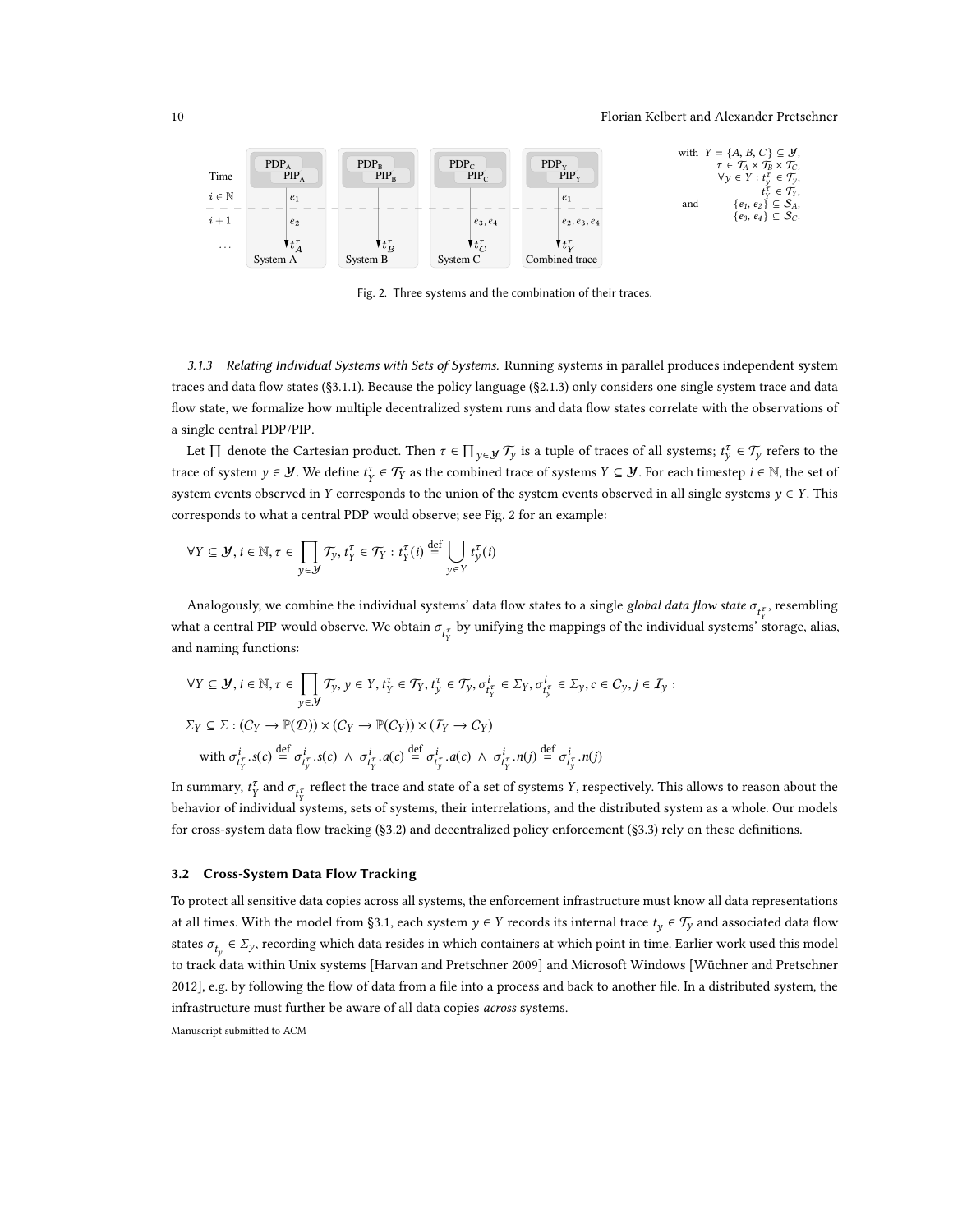Example. In our example, policy 2 inhibits the execution of any events that use data that is associated with, or was derived from, a declined contract offer. Consider such a declined contract offer d that was archived in a database. Clerks requesting copies of (parts of) the declined contract offer do not violate the policy. To keep the clerks from using these copies of data  $d$  and thus violating the policy, all such (partial) copies of  $d$  must be tracked across all of the insurance company's systems at all times.

We instantiate the data flow tracking model ([§2.1.2\)](#page-3-2) for distributed systems. Cross-system data flows are recorded within the involved systems' data flow states. Our approach is independent of the communication protocol and transparent to applications and the operating system. This allows to track data for a multitude of applications and protocols. E.g., in the insurance company example, data is exchanged using applications and protocols such as email, web, and possibly proprietary protocols.

Our model integrates with aforementioned works that track data within single systems. We detail some aspects of intra-system tracking to outline the models' integration.

Addresses. Communication methods such as the Internet Protocol (IP) use addresses to identify network participants. Multiple addresses may be assigned to each system, reflecting that a system may in itself be distributed (see [§3.1.1\)](#page-8-2). We assume *addresses*  $\mathcal A$  to be globally unique: no address may be assigned to more than one system over time. The integration of localhost addresses, NAT and DHCP is explained in [\[Kelbert and Pretschner 2013\]](#page-29-0). Each system  $y \in \mathcal{Y}$  is defined by its set of unique addresses:  $\forall y_1, y_2 \in \mathcal{Y} \subseteq \mathbb{P}(\mathcal{A}) \setminus \{0\} : y_1 = y_2 \stackrel{\text{def}}{\iff} y_1 \cap y_2 \neq \emptyset$ .

3.2.1 Model Instantiation. To be transparent to applications, we track data flows in correspondence with system calls  $e \in \mathcal{S}$ . Because these might be intercepted before or after execution by the kernel, they might be intended ( $e \in \mathcal{S}^I$ ) or actual ( $e \in S^A$ ).

Of interest are system calls whose semantics are such that they influence the data flow state. Transition relation R reflects these semantics and has been defined for system-internal system calls in [\[Harvan and Pretschner 2009\]](#page-29-3). E.g., system calls creat, pipe, and fork create new containers (files, pipes, and processes) and assign corresponding identifiers (filenames, file descriptors, process ids), thus modifying naming function  $\sigma.n$ . Others (e.g., open, dup) create new identifiers (file descriptors) for existing containers. System calls such as read and write migrate data between containers, thereby modifying storage function  $\sigma$ .s. E.g., if a process reads from a file, then  $\sigma$ .s is updated such that all data within the file is also considered to be within the reading process' memory.

For the data flow state  $\sigma$  to correctly reflect (more precisely: overapproximate) the distribution of data within the system, transition relation R must correctly (and possibly conservatively) define for every system call how it changes mapping  $\sigma$  .s,  $\sigma$  .a, and  $\sigma$  .n. [§3.2.2](#page-11-0) provides corresponding definitions for networking-related system calls; these are based on system calls' manpage descriptions and observable behaviours.

We base cross-system data flow tracking on the fact that processes (i) send data to the network by writing data from their process memory to a socket (system call sendto or equivalent), and (ii) receive data from the network by reading from a socket into their process memory (recvfrom or equivalent). Thus, two sets of containers are of particular interest: process memory  $C_{Proc} \subseteq C$  and sockets  $C_{Sock} \subseteq C$ .

We identify process memory  $C_{Proc}$  by a system-relative process id  $I_{Pid}$ , i.e.,  $(I_{Sys} \times I_{Pid}) \subseteq I$ , with  $\mathcal{Y} = I_{Sys}$ . Sockets  $C_{Sock}$  are identified via process-relative file descriptors  $I_{Fdsc}$ ,  $(I_{Sys} \times I_{Pids}) \subseteq I$ , as well as via addresses  $A = I_{Addr}$ and ports  $I_{Port}$ , i.e., by the address ( $A = I_{Addr}$ ) and port ( $I_{Port}$ ) of the sender and the receiver (local socket name and *remote socket name, respectively):*  $((I_{Addr} \times I_{Port}) \times (I_{Addr} \times I_{Port})) \subseteq I$ .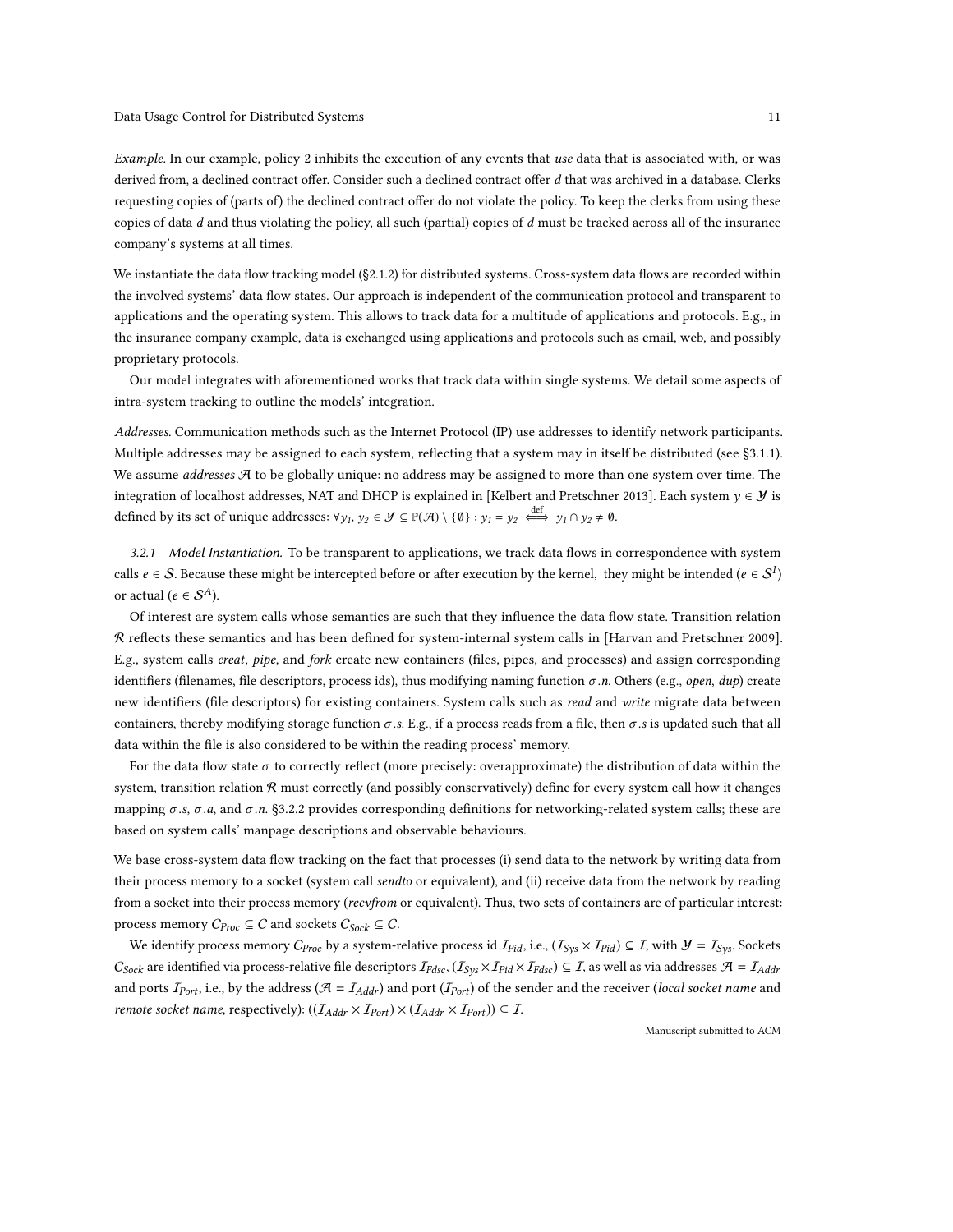To formalize how data propagates between processes via sockets, we need additional notation: For sets  $S, T$ , mappings  $m, m'$ : *S* → *T* and  $x \in X \subseteq S$ , define  $m[x \leftarrow expr]_{x \in X} = m'$  such that  $m'(y) = expr$  if  $y \in X$  and  $m'(y) = m(y)$ otherwise.

<span id="page-11-0"></span>3.2.2 Data Propagation. Processes propagate data across systems in three steps: (1) socket creation, (2) sending of data to a socket, (3) receiving of data from a socket. Assume that process  $p \in I_{Pid}$  on system  $y_p \in I_{Sys}$  has read sensitive data  $d \in \mathcal{D}$  into its process memory  $c_p \in C_{Proc}$ . System-internal data flow tracking reflects this as follows:  $c_p = \sigma \cdot n((y_p, p))$  and  $d \in \sigma \cdot s(c_p)$  [\[Harvan and Pretschner 2009\]](#page-29-3). Once process p writes to a network socket, the data written might include data d. Our model conservatively assumes that a process always writes all sensitive data associated with its memory.

(1) Socket creation. Each communication partner first creates a socket using system call socket. The returned file descriptor enables the calling process to write to and read from the socket. With  $c_l \in C$  representing the newly created socket,  $fd \in I_{Fdsc}$  its file descriptor, and p the calling process on host  $y_p$ , transition relation R models this behaviour by updating the data flow state with mapping  $c_l = \sigma.n((y_p, p, fd))$ . Formally:

$$
\forall \sigma, \sigma' \in \Sigma, \forall y_p \in I_{Sys}, \forall p \in I_{Pid}, \forall fd \in I_{Fdsc}, \forall c_l \in C_{Sock}:
$$
  

$$
(\sigma, (socket, \{(obj, c_l), (sys, y_p), (proc, p), (ret, fd)\}), \sigma') \in \mathcal{R}
$$
  

$$
\implies \sigma'.s = \sigma.s \quad \land \quad \sigma'.a = \sigma.a \quad \land \quad \sigma'.n = \sigma.n[(y_p, p, fd) \leftarrow c_l]
$$

The socket can only be used for communication after it has been assigned a (local) socket name, i.e., a IP address and port  $(a_l, o_l) \in (I_{Addr} \times I_{Port}) \subseteq I$ . Depending on the communication protocol, this assignment may be implicit (upon first communication) or explicit (using system call bind). The assigned socket name can later be obtained from the operating system or from the parameters of system calls sendto and recvfrom.

(2) Sending data. Consider a process  $p_A \in I_{Pid}$  on host  $y_{p_A} \in I_{Sys}$  that calls sendto on file descriptor  $fd_A \in I_{Fdsc}$ identifying socket  $c_A = \sigma \cdot n((y_{PA}, p_A, f_{AA}))$ . This leads to a data flow from the process memory of process  $p_A$  to socket  $c_A$ . With σ representing the old data flow state and σ' the updated data flow state, transition relation R models this data flow by updating the storage function of  $c_A$  to contain all previous data plus all data associated with process  $p_A$ :  $\mathcal{L} \cdot s(c_A) = \sigma \cdot s(c_A) \cup \sigma \cdot s(\sigma \cdot n((y_{pa}, p_A)))$ . With  $(a_A, o_A)$  representing the local socket name of  $c_A$  and  $(a_B, o_B)$  the name of the remote socket to which  $p_A$  sends data,  $R$  further creates a new identifier for  $c_A$ ,  $c_A = \sigma' \cdot n(((a_A, o_A), (a_B, o_B)))$ . Formally,  $(\sigma, (sendto, ), \sigma') \in \mathcal{R}$  is defined as:

$$
\forall \sigma, \sigma' \in \Sigma, \forall y_{p_A} \in I_{Sys}, \forall p_A \in I_{Pid}, \forall f d_A \in I_{Fdsc}, \forall a_A, a_B \in I_{Addr}, \forall o_A, o_B \in I_{Port} :
$$
  
\n
$$
(\sigma, (sendto, \{(obj, \sigma.n((y_{p_A}, p_A, fd_A))), (sys, y_{p_A}), (proc, p_A), (fdscr, fd_A), (lname, (a_A, o_A)), (rname, (a_B, o_B))\}), \sigma') \in \mathcal{R}
$$
  
\n
$$
\implies \sigma'.s = \sigma.s[\sigma.n((y_{p_A}, p_A, fd_A)) \leftarrow \sigma.s(\sigma.n((y_{p_A}, p_A, fd_A))) \cup \sigma.s(\sigma.n((y_{p_A}, p_A, fd)))]
$$
  
\n
$$
\wedge \sigma'.a = \sigma.a \quad \wedge \quad \sigma'.n = \sigma.n[((a_A, o_A), (a_B, o_B)) \leftarrow \sigma.n((y_{p_A}, p_A, fd_A))]
$$

(3) Receiving data. Process  $p_B$  on host  $y_{p_B}$  then receives data from socket  $c_B \in C_{Sock}$  by issuing system call recvfrom on file descriptor  $fd_B \in \mathcal{I}_{Fdsc}$ . Consequently, all data sent by the remote process is propagated into the process memory of  $p_B$ . Transition relation R reflects this data flow by updating the storage function of the process memory of  $p_B$  to contain all previous data plus all data contained in the remote socket identified by  $((a_A, o_A), (a_B, o_B))$ : σ' s(σ .n((y<sub>pB</sub>, p<sub>B</sub>))) =  $\sigma.s(\sigma.n((y_{p_B}, p_B))) \cup \sigma.s(\sigma.n(((a_A, o_A), (a_B, o_B))))$ . Formally,  $(\sigma, (recvfrom, < params >), \sigma') \in \mathcal{R}$  is defined as: Manuscript submitted to ACM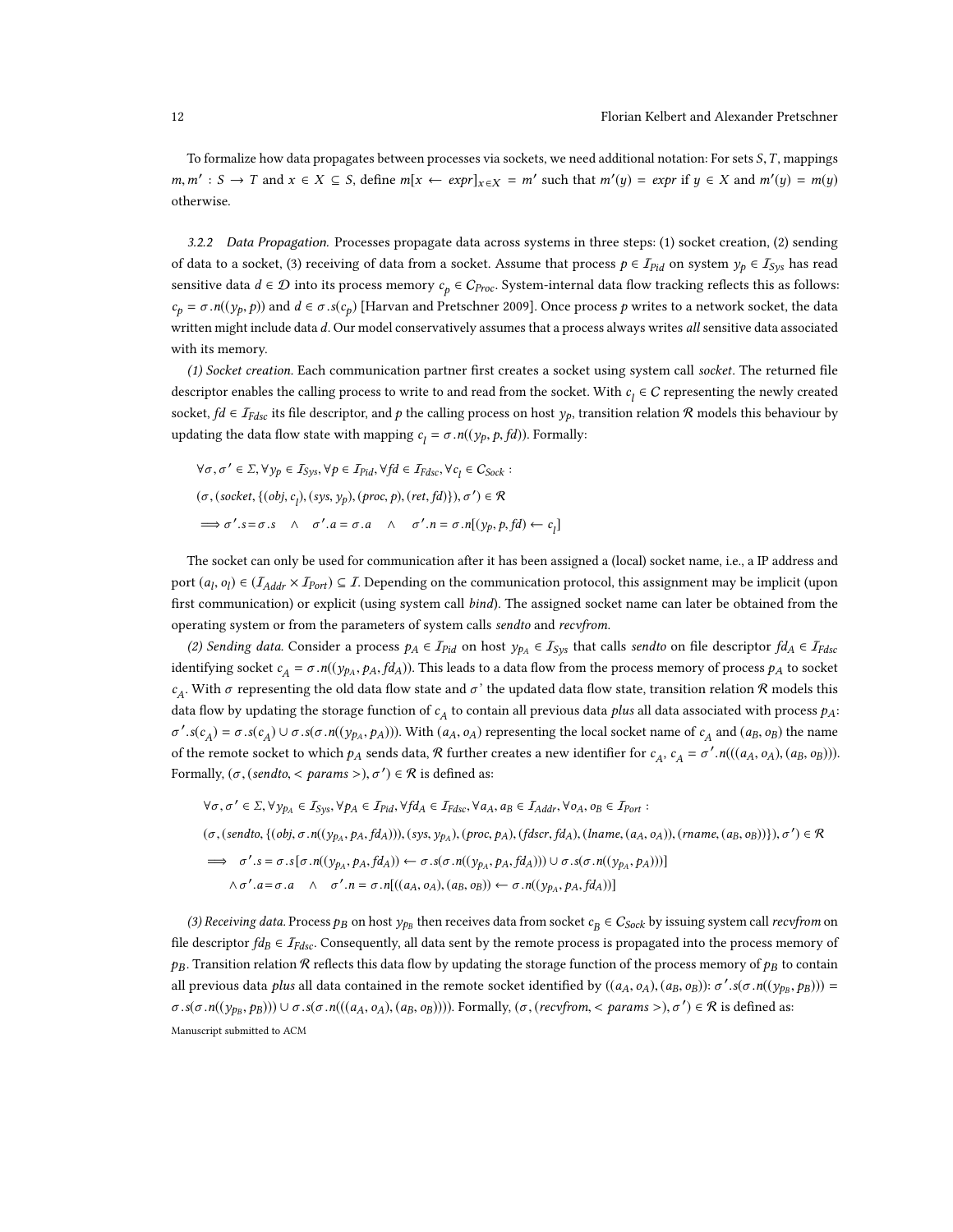$$
\forall \sigma, \sigma' \in \Sigma, \forall y_{p} \in I_{\text{Sys}}, \forall p \in I_{\text{Pid}}, \forall f d \in I_{\text{Fdsc}}, \forall a_A, a_B \in I_{\text{Addr}}, \forall o_A, o_B \in I_{\text{Port}}:
$$
  
\n
$$
(\sigma, (recv from, \{(obj, \sigma.n((y_{p}, p, \text{B}, \text{fd}_B))), (sys, y_{p}, (proc, \text{p}), (\text{fdscr}, \text{fd}_B), (lname, (a_B, o_B)), (rname, (a_A, o_A))\}), \sigma') \in \mathcal{R}
$$
  
\n
$$
\implies \sigma'.s = \sigma.s[\sigma.n((y_{p}, p, \text{p})) \leftarrow \sigma.s(\sigma.n((y_{p}, p, \text{p})) \cup \sigma.s(\sigma.n(((a_A, o_A), (a_B, o_B))))]\land \sigma'.a = \sigma.a \land \sigma'.n = \sigma.n
$$

In combination with intra-system data flow tracking, these definitions track data flows within and across systems. They ensure soundness by overapproximating data flows. While overapproximations might lead to policies being enforced for containers that in reality do not contain sensitive data, they are required because system calls can not capture process internal data flows. Higher precision can be achieved by application internal data flow tracking. In practice, overapproximations are limited for two reasons: (i) Sockets are identified by the local and remote socket name. Data written to a socket thus only affects the communicating processes. (ii) Server applications often fork worker processes to process requests. The parent process remains untainted and keeps forking untainted workers. We discuss and evaluate overapproximations in [§5.1](#page-19-1) and [§5.2.2.](#page-23-0)

We defer cross-system policy propagation and further implementation details to [§4.2.](#page-17-0) With the above models, policy propagation boils down to attaching the corresponding policy whenever a cross-system data flow is detected. [§5.2](#page-21-0) provides evaluation results.

#### <span id="page-12-0"></span>3.3 Coordinating Policy Decisions Across Systems

After protected data was distributed to multiple sytems, the corresponding policies must be consistently enforced. We envision PDPs to be decentrally deployed, thus overcoming the drawbacks of a centralized infrastructure by taking policy decisions locally, efficiently, conclusively, and consistently.

Example. Consider again policy 2 from our example and a situation in which (i) the customer has declined the corresponding contract offer and (ii) multiple clerks have local copies of associated, possibly derived, data d. Using a centralized enforcement infrastructure, all data usage events on any data from all clerks must always be evaluated by the central PDP/PIP. This is because local PEPs lack any logic and knowledge to decide whether a particular event handles protected data. If PDPs and PIPs were decentralized, then events not involving data d can always be allowed locally. Events that do involve d only necessitate coordination with other PDPs if the contract offer was never declined; otherwise local PDPs can instantly deny any such events.

Enforcing global policies in a decentralized manner introduces the necessity for coordination: Each PDP's decisions might depend on past decisions and observations of other PDPs. While each PDP could reveal all its information to all other PDPs, such a solution imposes significant runtime and communication overheads. We limit the coordination effort by identifying a minimal and complete set of systems necessary to evaluate a given policy. [§3.3.1](#page-12-1) provides a first (over-)approximation of the set of systems relevant for evaluating a given policy; [§3.3.2](#page-14-0) identifies situations in which coordination between such relevant systems can be safely omitted without compromising policy enforcement.

<span id="page-12-1"></span>3.3.1 Identifying Relevant Systems. This section identifies an overapproximation of the set of systems relevant for evaluating a given ECA rule  $p$ . We define auxiliary functions:

(1) knowC :  $\mathbb{P}(C) \to \mathbb{P}(V)$ . Given a set of containers, knowC returns the set of systems in which one of those containers resides:  $\forall C \subseteq C : \text{knowC}(C) \stackrel{\text{def}}{=} \{y \in \mathcal{Y} \mid C_y \cap C \neq \emptyset\}.$ 

(2)  $\text{knownD}: \mathbb{P}(\mathcal{D}) \times \mathbb{N} \times \prod \mathcal{T} \to \mathbb{P}(\mathcal{Y})$ . Given a set of data items, a point in time, and a tuple of concurrently executing traces, knowD relies on the systems' data flow states to return the set of systems in which there exists a container Manuscript submitted to ACM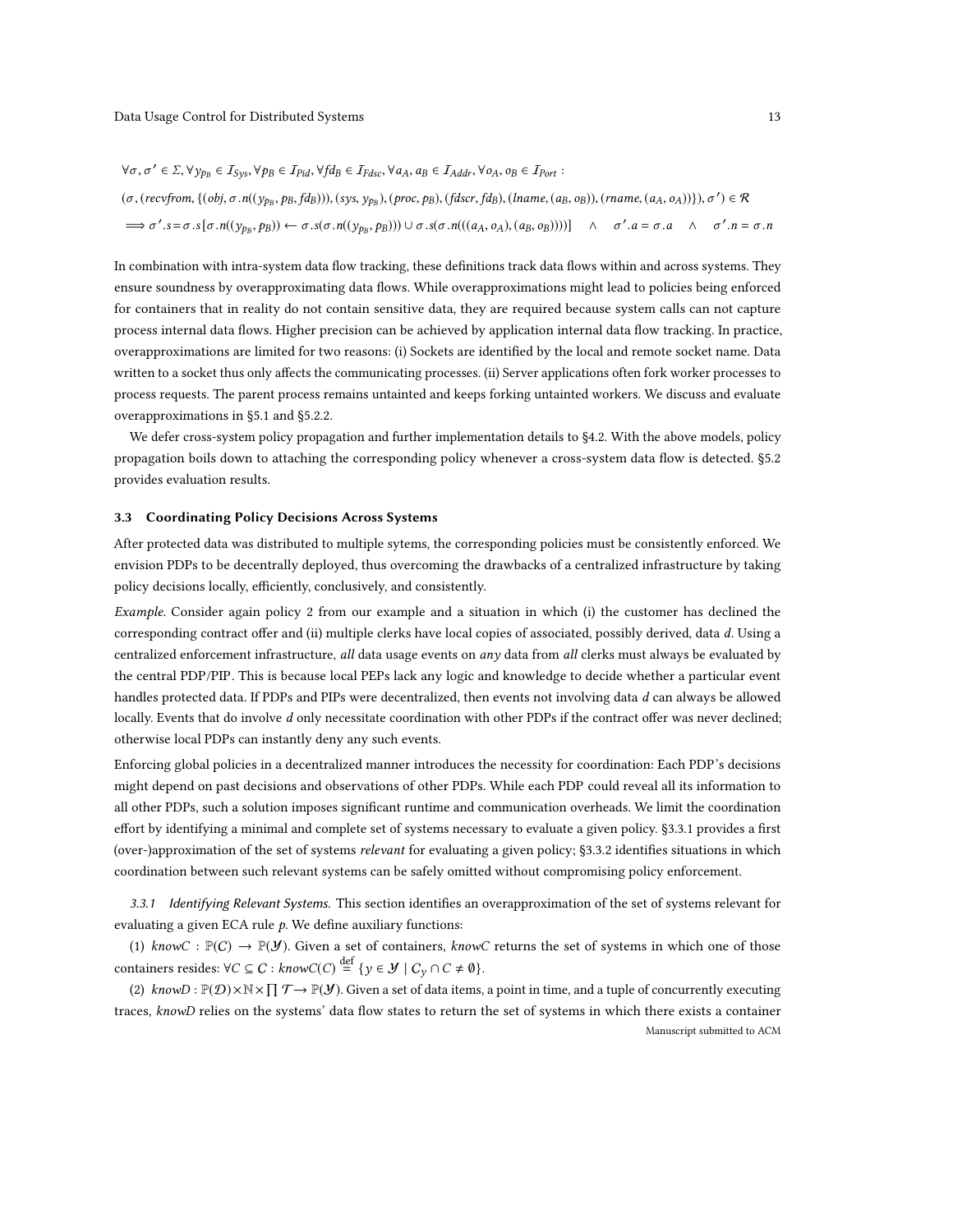containing at least one of the data items:

 $\forall D \subseteq \mathcal{D}, i \in \mathbb{N}, \tau \in \prod_{y \in \mathcal{Y}} \mathcal{T}_y : \text{know}D(D, i, \tau) \stackrel{\text{def}}{=} \{y \in \mathcal{Y} \mid \exists c \in C_y, t_y^\tau \in \mathcal{T}_y, \sigma_{t_y^\tau}^i \in \Sigma_y : D \cap \sigma_{t_y^\tau}^i, s(c) \neq \emptyset\}.$ knowD is parameterized in time because data keeps being propagated across systems.

(3) happens :  $\mathcal{E} \times \mathbb{N} \times \prod \mathcal{T} \to \mathbb{P}(\mathcal{Y})$ . Given an event, a point in time, and a tuple of concurrently executing traces, happens returns the set of systems in which an event refining e happens:

 $\forall e \in \mathcal{E}, i \in \mathbb{N}, \tau \in \prod_{y \in \mathcal{Y}} \mathcal{T}_y : \mathit{happens}(e, i, \tau) \stackrel{\text{def}}{=} \{y \in \mathcal{Y} \mid \exists t_y^{\tau} \in \mathcal{T}_y, e' \in t_y^{\tau}(i), \sigma_{t_y^{\tau}}^i \in \Sigma_y : (e' \in \mathcal{T}_y : \tau \in \mathcal{T}_y])\}$  $\overline{\mathcal{C}}$  $\int_{t_y^{\tau}}^{t}$ ) ref $_{\Sigma}$  e}.

Taken together, knowC, knowD, and happens allow to identify the set of systems that 'know' a certain container or data, or in which a particular event happened. On this basis, we define function *relevant* :  $\Phi \times \mathbb{N} \times \prod \mathcal{T} \to \mathbb{P}(\mathcal{Y})$ . For an ECA rule p, relevant identifies the set of systems that potentially contribute to the evaluation of p's condition  $\varphi_p \in \Phi$ at a given point in time  $i \in \mathbb{N}$  and given a set of concurrently executing traces  $\tau \in \prod_{y \in \mathcal{Y}} \mathcal{T}_y$ . The observation behind the definition of relevant is that solely atomic operators of  $\varphi_p$  (*E*, combined, notIn, maxIn, repmin) determine which systems are relevant<sup>[2](#page-13-0)</sup>:

$$
\forall \varphi \in \Phi, i \in \mathbb{N}, \tau \in \prod_{y \in \mathcal{Y}} \mathcal{T}_y : relevant(\varphi, i, \tau) \stackrel{\text{def}}{=} \{y \in Y \mid
$$
  
\n
$$
((\varphi = \underline{true} \lor \varphi = \underline{false}) \implies Y = \emptyset)
$$
  
\n
$$
\lor \exists d \in \mathcal{D}, m \in \mathbb{N}, C \subseteq C \bullet ((\varphi = \underline{nothing} \land \neg \exists \underline{init} \land \neg \underline{init} \land \neg \underline{init} \land \neg \underline{init} \land \neg \underline{init} \land \neg \underline{init} \land \neg \underline{init} \land \neg \underline{init} \land \neg \underline{init} \land \neg \underline{init} \land \neg \underline{init} \land \neg \underline{init} \land \neg \underline{init} \land \neg \underline{init} \land \neg \underline{init} \land \neg \underline{init} \land \neg \underline{init} \land \neg \underline{init} \land \neg \underline{init} \land \neg \underline{init} \land \neg \underline{init} \land \neg \underline{init} \land \neg \underline{init} \land \neg \underline{init} \land \neg \underline{init} \land \neg \underline{init} \land \neg \underline{init} \land \neg \underline{init} \land \neg \underline{init} \land \neg \underline{init} \land \neg \underline{init} \land \neg \underline{init} \land \neg \underline{init} \land \neg \underline{init} \land \neg \underline{init} \land \neg \underline{init} \land \neg \underline{init} \land \neg \underline{init} \land \neg \underline{init} \land \neg \underline{init} \land \neg \underline{init} \land \neg \underline{init} \land \neg \underline{init} \land \neg \underline{init} \land \neg \underline{init} \land \neg \underline{init} \land \neg \underline{init} \land \neg \underline{init} \land \neg \underline{init} \land \neg \underline{init} \land \neg \underline{init} \land \neg \underline{init} \land \neg \underline{init} \land \neg \underline{init} \land \neg \underline{init} \land \neg \underline{init} \land \neg \underline{init} \land \neg \underline{init} \land \neg \underline{init} \land \neg \underline{init} \land \neg \underline{init} \land \neg \underline{init} \land \neg \underline{init} \land \neg \underline{init} \land \neg \underline{init} \land \neg \underline{init} \land \neg
$$

The rationale is as follows: Trivial formulas of  $\varphi = \text{true}$  and  $\varphi = \text{false}$  can always be evaluated locally. For  $\varphi = e$ , relevant systems are those in which an event refining e happens at the current timestep. For operators not $In(d, C)$  and  $maxIn(A, m, C)$ , relevant systems know data d and some  $c \in C$ . For  $combined(d<sub>1</sub>, d<sub>2</sub>, C)$ , relevant systems are those that</u> know  $d_1, d_2$ , and some  $c \in C$ . For repmin(j, m, e), relevant systems are those in which an event refining e has happened in the last j timesteps. For not, and, or, since and before, relevant systems are determined recursively.

Our goal was to identify a minimal and complete set of systems necessary to evaluate a given policy. The following theorem states that relevant( $\varphi$ , i,  $\tau$ ) is complete. Intuitively: systems  $\mathcal{Y} \setminus \text{relevant}(\varphi, i, \tau)$  do not change the policy evaluation result. The proof is provided in [\[Kelbert and Pretschner 2014\]](#page-29-1):

Theorem. 
$$
\forall \varphi \in \Phi, i \in \mathbb{N}, \forall \tau \in \prod_{y \in \mathcal{Y}} \mathcal{T}_y, Y = \text{relevant}(\varphi, i, \tau), X \subseteq \mathcal{Y} \setminus Y : \quad (t_Y^{\tau}, i) \models \varphi \iff (t_{Y \cup X}^{\tau}, i) \models \varphi.
$$

<span id="page-13-0"></span><sup>&</sup>lt;sup>2</sup>Here and in the following we omit the description of the underspecified policy operator evalExt. Given one concrete framework realizing evalExt. similar complementary analyses would need to be performed.

Manuscript submitted to ACM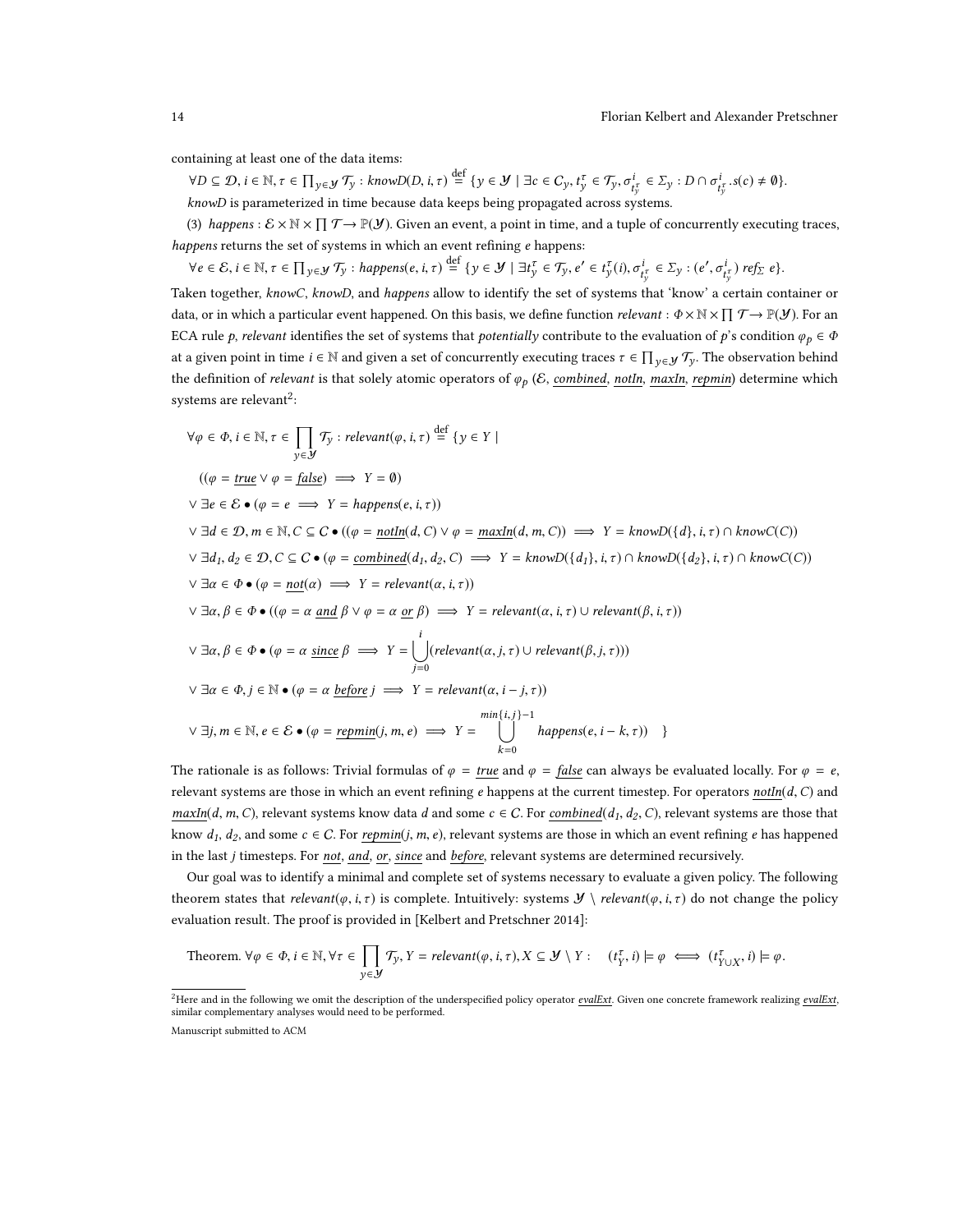Due to the above disambiguity, we will write  $t^{\tau}_{y}$  to refer to trace  $t^{\tau}_{relevant(\varphi,i,\tau)}$ .

In summary, if  $|relevant(\varphi, i, \tau)| \le 1$  then decisions can be taken locally. Otherwise, PDPs and PIPs must reveal all event occurrences and state changes to all systems relevant( $\varphi$ , i,  $\tau$ ). This already improves over revealing all information to all systems  $\cal Y$ . [§3.3.2](#page-14-0) further identifies situations in which communication with even fewer systems is needed, thus working towards a minimal set of systems.

<span id="page-14-0"></span>3.3.2 Omitting Unnecessary Communication. Given a set of systems  $Y \subsetneq$  relevant( $\varphi$ , i,  $\tau$ ), it is generally not possible to conclusively evaluate formula  $\varphi \in \Phi$  at time  $i \in \mathbb{N}$ : the evaluation of  $\varphi$  might depend on information unavailable within Y. However, in certain situations,  $\varphi$  can be evaluated even if some information is unavailable. We identify such situations to further reduce the required communication.

Given  $\tau \in \prod_{y \in \mathcal{Y}} \mathcal{T}_y$ , there might exist a formula  $\varphi' \in \Phi$  such that Y satisfies  $\varphi'$ , and this implies global satisfaction of  $\varphi$ . Formally:  $(t_Y^{\tau}, i) \models \varphi' \implies (t_Y^{\tau}, i) \models \varphi$ . Whether such Y and  $\varphi'$  exist depends on the characteristics of  $\varphi$ . We first define formula projections, 'hiding' parts of  $\varphi$  that are unknown within  $Y \subseteq relevant(\varphi, i, \tau)$ , i.e. parts that can only be evaluated by systems  $\mathcal{Y} \setminus Y$ . We define the projection  $\varphi_Y \in \Phi$  of  $\varphi \in \Phi$  as:

$$
\forall \varphi \in \Phi, Y \subseteq relevant(\varphi, i, \tau), \exists \varphi_Y :
$$
  
\n
$$
((\varphi = \underline{true} \lor \varphi = \underline{false}) \implies \varphi_Y = \varphi)
$$
  
\n
$$
\forall \exists e \in \mathcal{E} \bullet (\varphi = e \implies \varphi_Y = e)
$$
  
\n
$$
\forall \exists d \in \mathcal{D}, C \subseteq C \bullet (\varphi = \underline{notIn}(d, C) \implies \varphi_Y = \underline{notIn}(d, C \cap C_Y))
$$
  
\n
$$
\forall \exists d_1, d_2 \in \mathcal{D}, C \subseteq C \bullet (\varphi = \underline{combined}(d_1, d_2, C) \implies \varphi_Y = \underline{combined}(d_1, d_2, C \cap C_Y))
$$
  
\n
$$
\forall \exists d \in \mathcal{D}, m \in \mathbb{N}, C \subseteq C \bullet (\varphi = \underline{maxIn}(d, m, C) \implies \varphi_Y = \underline{maxIn}(d, m, C \cap C_Y))
$$
  
\n
$$
\forall \exists \alpha \in \Phi \bullet (\varphi = \underline{not}(\alpha) \implies \varphi_Y = \underline{not}(\alpha_Y))
$$
  
\n
$$
\forall \exists \alpha, \beta \in \Phi \bullet (\varphi = \alpha \underline{and} \beta \implies \varphi_Y = \alpha_Y \underline{and} \beta_Y)
$$
  
\n
$$
\forall (\varphi = \alpha \underline{or} \beta \implies \varphi_Y = \alpha_Y \underline{or} \beta_Y)
$$
  
\n
$$
\forall (\varphi = \alpha \underline{since} \beta \implies \varphi_Y = \alpha_Y \underline{since} \beta_Y)
$$
  
\n
$$
\forall \exists \alpha \in \Phi, j \in \mathbb{N} \bullet (\varphi = \alpha \underline{before} j \implies \varphi_Y = \alpha_Y \underline{before} j)
$$
  
\n
$$
\forall \exists j, m \in \mathbb{N}, e \in \mathcal{E} \bullet (\varphi = \underline{repmin}(j, m, e) \implies \varphi_Y = \underline{repmin}(j, m, e))
$$

These projections allow to identify and formalize situations in which only a subset of relevant systems is sufficient to evaluate a given formula. Consequently, coordination is only required among a subset of all relevant systems, thus reducing communication.

This fact is captured by predicate  $Sat \subseteq \prod_{\mathcal{Y}} \mathcal{T} \times \mathbb{P}(\mathcal{Y}) \times \mathbb{N} \times \Phi$ , which is shortly defined to hold *true* iff for  $\tau \in \prod_{\mathcal{Y} \in \mathcal{Y}} \mathcal{T}_{\mathcal{Y}}$ and  $Y \subsetneq$  relevant( $\varphi$ , i,  $\tau$ ), trace  $t_i^{\tau} \in \mathcal{T}_Y$  satisfies  $\varphi_Y$  at time  $i \in \mathbb{N}$  (( $t_i^{\tau}$ , i)  $\models \varphi_Y$ ) and if this implies global satisfaction of formula  $\varphi \in \Phi$  at the same point in time  $((t^{\tau}_{\mathbf{y}}, i) \models \varphi)$ :

Theorem. 
$$
\forall \tau \in \prod_{y \in \mathcal{Y}} \mathcal{T}_y, Y \subseteq \text{relevant}(\varphi, i, \tau), i \in \mathbb{N}, \varphi \in \Phi : (t_Y^{\tau}, i) \models \varphi_Y \land \text{Sat}(\tau, Y, i, \varphi) \implies (t_Y^{\tau}, i) \models \varphi
$$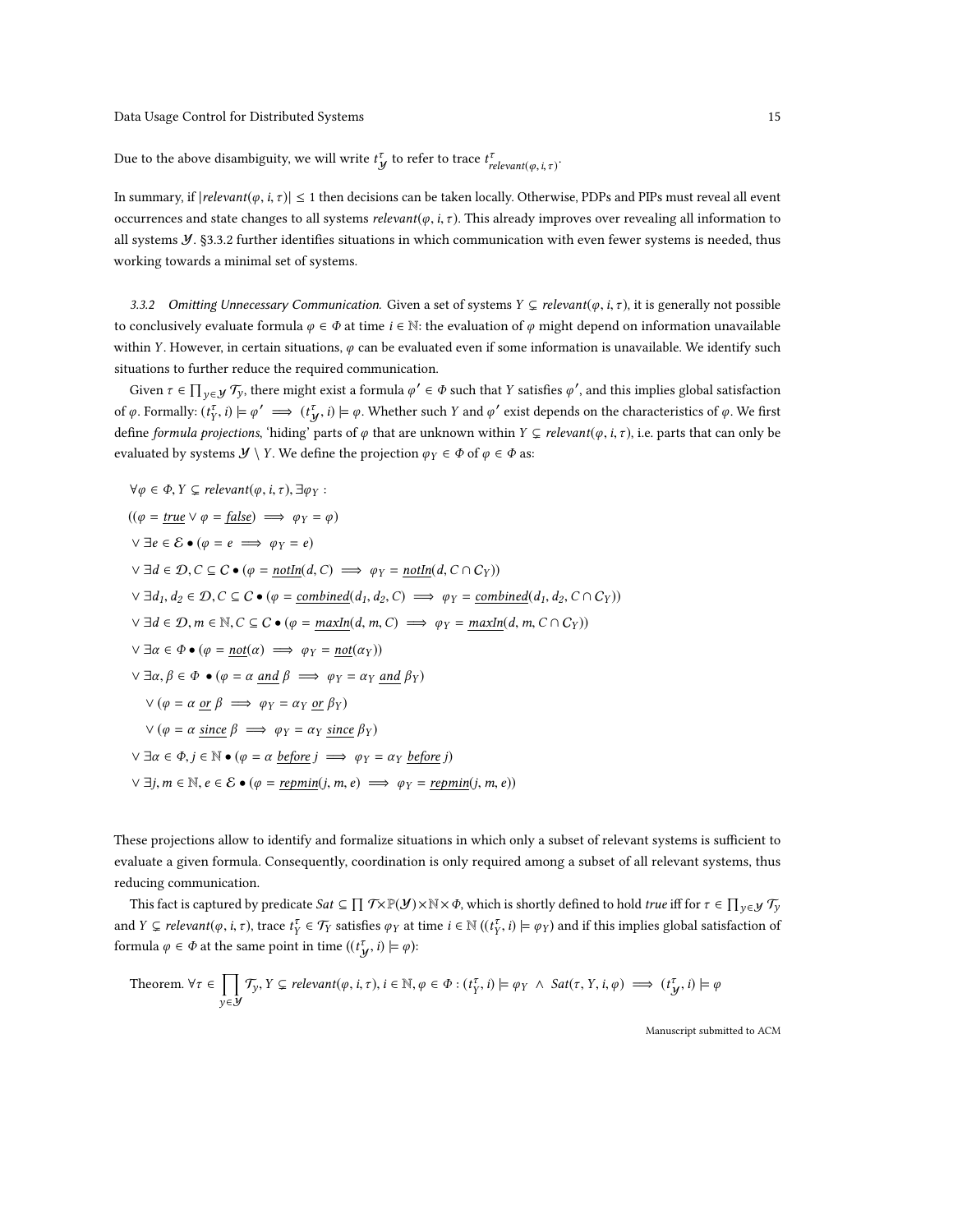Intuitively: if  $\varphi_Y$  is satisfied locally and if  $Sat(\tau, Y, i, \varphi)$  holds, then the set of systems Y can conclusively infer the global evaluation result of formula  $\varphi$ . No communication with any other systems is thus required.

The definition of Sat is based on three observations: (i) some atomic operators (e.g., E, combined), are satifisfied globally if they are satisfied in at least one system; (ii) some atomic operators (e.g., notIn, maxIn) are violated globally if they are violated in only one system; (iii) the global satisfaction of compound operators (e.g., and, since) depends on their semantics as well as the local satisfaction of the nested operators.

To define Sat, we demand  $\varphi \in \Phi$  to be given in disjunctive normal form (DNF). The reason is that for atomic operators the results of Sat should be different depending on whether they are 'encapsulated' in an even or an odd number of negations. When  $\varphi$  is in DNF, then negations only occur next to atomic operators. The following definition only enumerates cases for which  $Sat = true$ ; other cases yield  $Sat = false$ . Proofs of correctness of the above theorem are provided in [\[Kelbert and Pretschner 2014\]](#page-29-1).

$$
\forall \tau \in \prod_{y \in J} \mathcal{T}_y, Y \subseteq \mathcal{Y}, i \in \mathbb{N}, \varphi \in \Phi :
$$
  
\n
$$
Sat(\tau, Y, i, \varphi) \xrightarrow{\text{def}} \varphi = \underline{true} \vee \varphi = \underline{false} \vee \text{ relevant}(\varphi, i, \tau) \subseteq Y
$$
  
\n
$$
\forall \exists e \in \mathcal{E} \bullet (\varphi = e)
$$
  
\n
$$
\forall \exists d \in \mathcal{D}, C \subseteq \mathcal{C} \bullet (\varphi = \underline{\text{nont}(\text{notIn}(d, C))})
$$
  
\n
$$
\forall \exists d, d_2 \in \mathcal{D}, C \subseteq \mathcal{C} \bullet (\varphi = \underline{\text{nont}(\text{maxIn}(d, n, C))})
$$
  
\n
$$
\forall \exists d \in \mathcal{D}, m \in \mathbb{N}, C \subseteq \mathcal{C} \bullet (\varphi = \underline{\text{nont}(\text{maxIn}(d, m, C))})
$$
  
\n
$$
\forall \exists \alpha, \beta \in \Phi \bullet ((\varphi = \alpha \underline{\text{ and}} \beta \land \text{Sat}(\tau, Y, i, \alpha) \land \text{Sat}(\tau, Y, i, \beta))
$$
  
\n
$$
\forall (\varphi = \alpha \underline{\text{ or}} \beta \land ((t_1^T, i) \models \alpha_Y \land \text{Sat}(\tau, Y, i, \alpha) \lor (t_1^T, i) \models \beta_M \land \text{Sat}(\tau, Y, i, \beta)))
$$
  
\n
$$
\forall (\varphi = \alpha \underline{\text{ since}} \beta \land ((\exists j \in [0, i] : (t_j^T, j) \models \beta_Y \land \text{Sat}(\tau, Y, j, \beta))
$$
  
\n
$$
\land \forall k \in (j, i] : (t_j^T, k) \models \alpha_Y \land \text{Sat}(\tau, Y, k, \alpha)))
$$
  
\n
$$
\forall (\forall k \in [0, i] : (t_j^T, k) \models \alpha_Y \land \text{Sat}(\tau, Y, k, \alpha))))
$$
  
\n
$$
\forall (\varphi = \text{not}(a \text{ since } \beta) \land ((\forall j \in [0, i] : (t_j^T, j) \not\models \beta_Y \land \text{Sat}(\tau,
$$

In summary, predicate Sat identifies situations in which no coordination between systems is required despite  $|relevant(\varphi, i, \tau)| > 1$ . [§4.3](#page-18-0) details how our implementation leverages these results. [§5.3](#page-24-0) shows how the above considerations improve both performance and communication overheads when enforcing global data usage policies.

# <span id="page-15-0"></span>4 ARCHITECTURE AND IMPLEMENTATION

In line with [§3,](#page-8-0) we present an architecture and implementation that (i) tracks data flows across systems and propagates the corresponding policies ([§4.2\)](#page-17-0), and (ii) preventively, efficiently, and consistently enforces global policies ([§4.3\)](#page-18-0).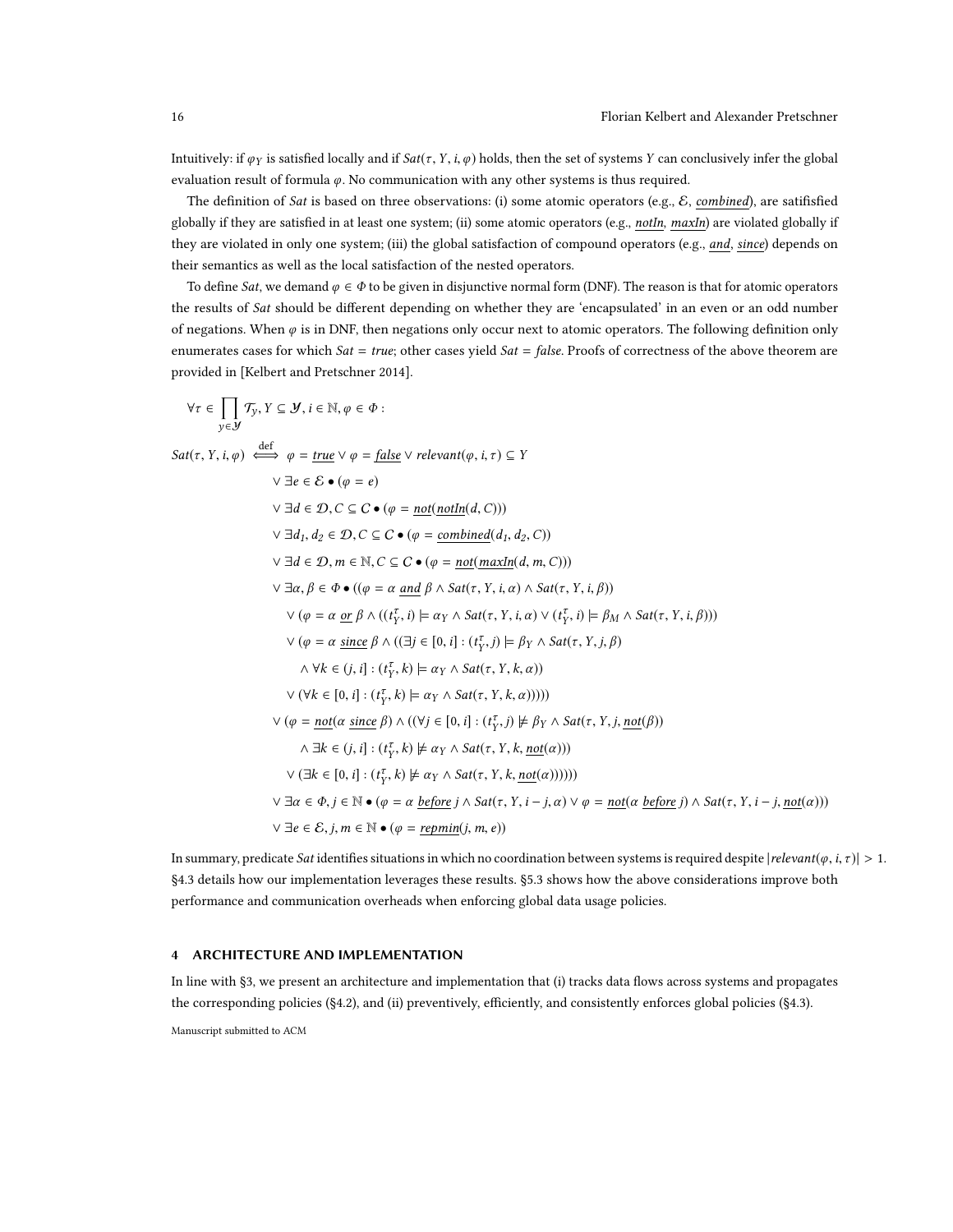<span id="page-16-0"></span>

Fig. 3. Our architecture and its most important components and interfaces.

### 4.1 High-level Architecture

By definition (see [§3.1.1\)](#page-8-2), a system consists of multiple PEPs sharing the same PDP/PIP. The fact that these PEPs might be distributed makes our architecture (see Fig. [3\)](#page-16-0) highly flexible: our system might be deployed (i) on each physical system to implement a fully decentralized infrastructure, (ii) as a single central component, (iii) in a hybrid fashion.

The architecture is composed of PEPs, a Controller, and a distributed database. The Controller features the PDP, PIP, and PMP, and coordinates their internal communication. We minimize changes to existing local enforcement infrastructures by introducing a Distribution Management Point (DMP). The DMP organizes cross-system data flow tracking and policy propagation in a peer-to-peer manner ([§4.2\)](#page-17-0) and leverages a distributed database to coordinate distributed policy decisions ([§4.3\)](#page-18-0).

The CommunicationManager manages all external communication and runs servers that exhibit the components' functionalities to the outside. Most importantly, the PdpServer provides the interface for PEPs to request data usage control decisions. Additional servers allow to deploy PDP, PIP, and PMP remotely from one another, thus catering to complex deployment requirements. The DmpServer enables the communication with remote DMPs. We secure all communication using TLS and assume the integrity and mutual authentication of remote Controllers; this is discussed in [§5.1.](#page-19-1)

The RequestHandler organizes the sequential and in-order processing of requests arriving at the servers, thus avoiding event reordering and race conditions.

We implemented the above infrastructure in Java. To support its flexible deployment, the internal components can communicate both via function calls as well as via the provided servers. A straightforward strategy is to deploy one single central Controller, thus mimicking the behavior of a centralized infrastructure. However, our rationale is to deploy PDPs and PIPs locally, e.g. per machine or department. This way, PEPs query their local PDP and each PIP keeps a local data flow state.

We further implemented a Linux PEP on the basis of strace [\[Kranenburg and Levin 2015\]](#page-29-8). The PEP intercepts system calls both before and after their execution by the kernel [\[Harvan and Pretschner 2009\]](#page-29-3), thus signaling both intended and actual system calls to the PDP. Note that our architecture supports existing PEPs, e.g. for Microsoft Windows [\[Wüchner and Pretschner 2012\]](#page-30-9) and Android [\[Feth and Pretschner 2012\]](#page-29-5).

Several interfaces organize the communication between the components: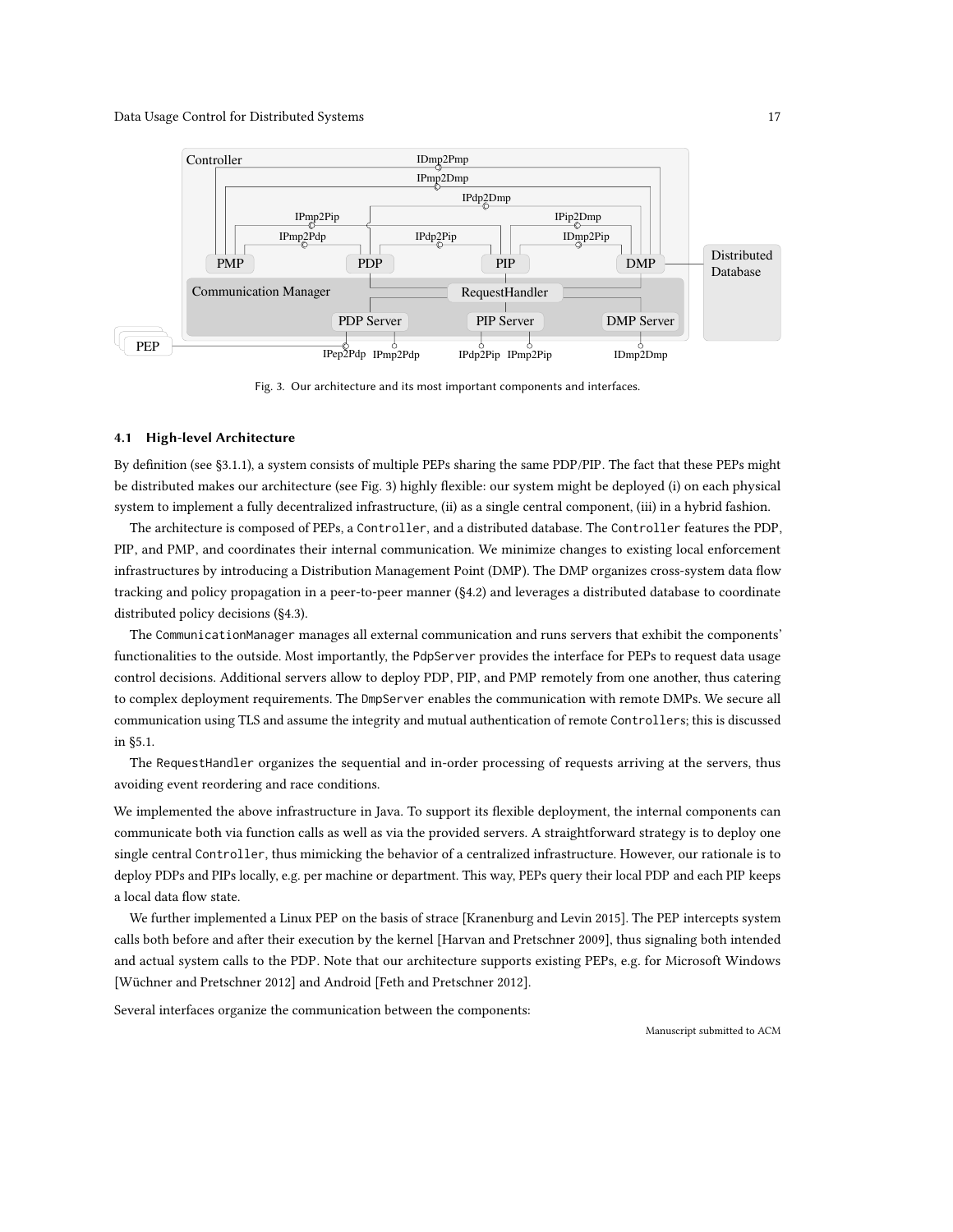The PDP provides interfaces IPmp2Pdp and IPep2Pdp, providing methods to deploy and retrieve policies, as well as to signal system events and await policy decisions.

At the PIP, the PDP uses interface IPdp2Pip to evaluate state-based operators, retrieve all data within a given container, and signal data flow system events. The PMP uses interface IPmp2Pip to inform the PIP about initial data representations (see [§4.2\)](#page-17-0). Interface IDmp2Pip is used by the DMP in case cross-system data flows occur.

The PMP provides interface IDmp2Pmp, which is used by the local DMP to deploy policies and to retrieve currently deployed policies.

The DMP provides four interfaces: (1) IPip2Dmp allows the PIP to inform the DMP about data flows to remote socket containers. (2) IPdp2Dmp enables the coordination of policy decisions across PDPs. This includes methods to (i) notify that an operator's state has changed, (ii) query whether the state of some operator has changed at remote PDPs, and (iii) synchronize the points in time in which policies are evaluated. (3) IPmp2Dmp allows the PMP to register policies at the DMP. (4) IDmp2Dmp provides functionalities for cross-system data flow tracking and policy propagation between remote DMPs.

In the following, we assume one fully functional Controller to be deployed per system. [§4.2](#page-17-0) describes how we achieve cross-system data flow tracking and policy propagation, while [§4.3](#page-18-0) describes the coordination of distributed policy decisions.

# <span id="page-17-0"></span>4.2 Cross-System Data Flow Tracking and Policy Propagation

Socket communication involves two communication partners. We call these a client and a server process, albeit there is no technical difference once communication was initiated. Our approach applies transitively for larger numbers of processes. We focus on the case in which the client and the server process are remote in the sense that different PIPs are responsible for tracking the processes' data flows. We describe a communication protocol independent implementation in line with [§3.2.](#page-9-0)

4.2.1 Communication Initiation. When the server process s (resp. client process c) executes system call socket, the implementation creates a socket container  $c_s \in C_{Sock}$  (resp.  $c_c \in C_{Sock}$ ) and an auxiliary proxy socket container  $c_c^p \in C_{Proxy} \subseteq C_{Sock}$  (resp.  $c_s^p \in C_{Proxy}$ ). Proxy socket containers constitute local placeholders for the actual remote socket container and they are identified via the same identifier. For the server,  $c_c^p$  represents remote container  $c_c$ . For the client,  $c_s^p$  represents remote container  $c_s$ . Upon connection initiation, the two responsible PIPs, PIP<sub>S</sub> and PIP<sub>C</sub>, bidirectionally alias  $c_s$  with  $c_c^p$  and  $c_c$  with  $c_s^p$ . Note that this does not incur communication between the two PIPs.

<span id="page-17-1"></span>4.2.2 Data Transmission and Policy Propagation. The two processes then exchange data by writing to and reading from the sockets. The DMPs track those data flows and transfer the corresponding policies. We describe how the implementation reflects a data transfer from a client process  $p_c$  on system C to a server process  $p_s$  on system S.

First, PEP<sub>C</sub> intercepts the client process' intended sendto(*o*,  $y_p$ ,  $p_c$ ,  $fd$ ,  $(a_c, o_c)$ ,  $(a_s, o_s)$ ) (see [§3.2.2\)](#page-11-0) and signals it to  $PDP_C$ . In case  $PDP_C$  allows the event's execution,  $PIP_C$  detects the *intended* cross-system data flow. This is the case if the current state  $\sigma \in \Sigma$  is such that data  $D = \sigma . s(\sigma.n((y_p_c, p_c, fd)))$  is propagated to a container of type  $C_{Proxy}$ , i.e. if ∃i ∈ (( $I_{Addr} \times I_{Port}$ ) × ( $I_{Addr} \times I_{Port}$ )),  $c_s^p \in C_{Proxy}$  such that  $\sigma \cdot n(i) = c_s^p$  and  $c_s^p \in \sigma \cdot a(\sigma \cdot n((y_{p_c}, p_c, fd))$ ). PIP<sub>C</sub> then informs  $DMP_C$  about the intended remote data flow, conveying data  $D$  as well as the destination container's identifier i.

 $\text{DMP}_C$  then retrieves from PMP<sub>C</sub> the set of policies P that constrain the usage of any data within set D.  $\text{DMP}_C$  then contacts DMP<sub>S</sub>, conveying policies P and the fact that data D is about to flow into the container identified by i. DMP<sub>S</sub> Manuscript submitted to ACM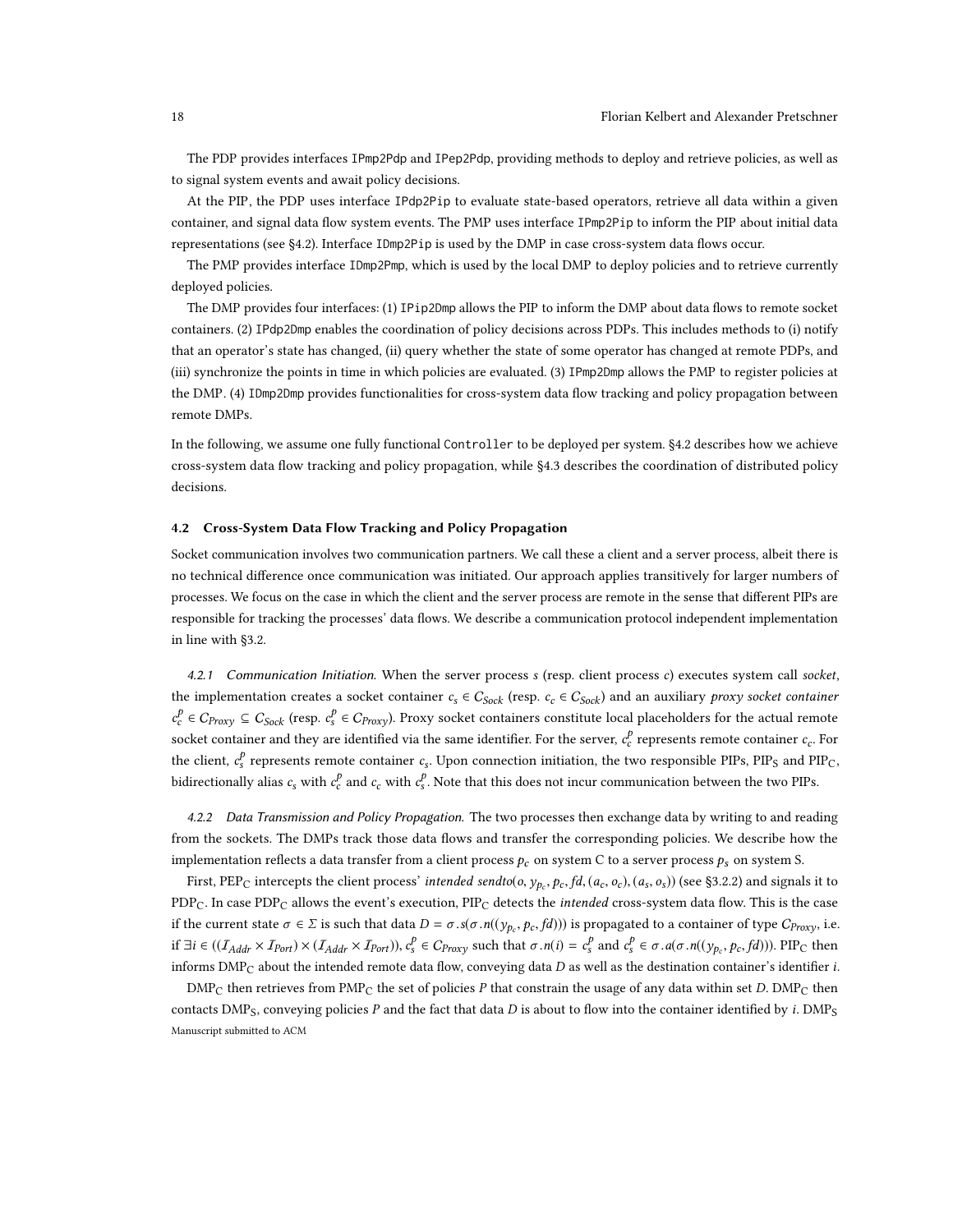informs PIP<sub>S</sub> about the incoming data flow, which updates the storage function of the container identified by  $i$  with  $D$ .  $\text{DMP}_S$  also informs  $\text{PMP}_S$  about policies P and  $\text{PMP}_S$  deploys them at  $\text{PDP}_S$ .

After this call to  $\text{DMP}_S$  succeeded, the actual sendto system call is executed and the payload data flows. Once the server process  $p_s$  invokes recvfrom on the socket, PDP<sub>S</sub> and PIP<sub>S</sub> are already aware of the data flow and enforce policies P on the server's system.

The PDPs' and PIPs' states should only evolve persistently in the presence of *actual* system events ([§2.2.2\)](#page-6-3). This, however, leads to race conditions if *sendto* and *recvfrom* interleave. We mitigate this problem by conservative modeling: whenever the PDP allows an intended sendto, both the PDPs' and PIPs' states immediately evolve persistently.

#### <span id="page-18-0"></span>4.3 Taking Distributed Policy Decisions

Global policies must be enforced across all systems. Based on [§3.3,](#page-12-0) we detail the practical evaluation of conditions Φ. We take the view of the PDP of system A, PDPA, which enforces ECA rule p with trigger event e<sup>p</sup> ∈ E, condition  $\varphi_p \in \Phi$ , and action  $a_p$ .

Any event signaled to PDP<sub>A</sub> potentially changes the state of leaves within the expression tree of  $\varphi_p$  (see [§2.2.2\)](#page-6-3). Since such state changes are of potential importance for other PDPs as approximated by function relevant,  $PDP_A$  must inform them about any such state changes. Hence, whenever state changes occur at  $PDP_A$ , it informs its  $DMP$ ,  $DMP_A$ .  $\text{DMP}_A$  makes these state changes available to other PDPs via their DMPs.

[§4.3.1](#page-18-1) abstractly describes decision coordination, assuming that DMPs are consistently, reliably, and timely informed about state changes. [§4.3.2](#page-18-2) describes technicalities.

<span id="page-18-1"></span>4.3.1 Coordinating Distributed Policies. ECA rule  $p$  is evaluated whenever a timestep has passed or whenever an event matches p's trigger event  $e_p$  (see [§2.2.2\)](#page-6-3). In any case each PDP first evaluates  $\varphi_p$  locally, yielding *eval*( $\varphi_p$ ) as described in [§2.2.2.](#page-6-3)

If eval( $\varphi_p$ ) = true = Sat( $\tau$ , Y, i,  $\varphi_p$ ), i.e. if local satisfaction of  $\varphi_p$  implies its global satisfaction, then no further coordination is necessary: action  $a_p$  will be executed. Similarly, if  $eval(\varphi_p) = false = Sat(\tau, Y, i, \varphi_p)$ , then local violation of  $\varphi_p$  implies the global violation of  $\varphi_p$  and no coordination is required; action  $a_p$  will not be executed. Hence, no coordination is required if  $eval(\varphi_p) = Sat(\tau, Y, i, \varphi_p)$ .

If, however,  $eval(\varphi_p) \neq Sat(\tau, Y, i, \varphi_p)$ , then the evaluation result of  $\varphi_p$  might depend on other PDPs' state changes. PDP<sub>A</sub> re-evaluates  $\varphi_p$  with the help of DMP<sub>A</sub>, reflecting the definition of predicate Sat: For leaf operators  $o \in \{\mathcal{E}, \text{combined}, \text{repmin}\},$ PDP<sub>A</sub> queries DMP<sub>A</sub> if (i) *o* is not negated and if *eval*(*o*) = false, or if (ii) it is negated (not(*o*)) and if *eval*(not(*o*)) = true. For leaf operators  $o' \in \{ \text{notIn}, \text{maxIn} \}$ , PDP<sub>A</sub> queries DMP<sub>A</sub> if (i) o' is not negated and if eval(o') = true, or if (ii) it is negated (not(o')) and if eval(not(o')) = false. If any of those queries yields a result different from (eval( $\varphi$ <sub>p</sub>)), then  $\varphi$ <sub>p</sub> is re-evaluated, considering this newly available information.

To obtain consistent decisions for time-based policies, the PDPs coordinate policy evaluation times via the DMPs. While such synchronization is subject to scheduling and clock synchronization issues, our implementation synchronizes clocks using NTP. We did not experience any evaluation inconsistencies.

<span id="page-18-2"></span>4.3.2 Implementation using Cassandra. We synchronize decisions using the distributed database Cassandra. Here, the set of all nodes is called a *cluster*. The data is organized via keyspaces and each table is associated with exactly one keyspace. Each keyspace is configured with a replication strategy, defining among which nodes its tables are replicated. Hence, data with the same replication requirements is organized within the same keyspace. In our context, PDPs need to enforce several policies and for each the set of coordinating PDPs might differ. Hence, we represent each policy by Manuscript submitted to ACM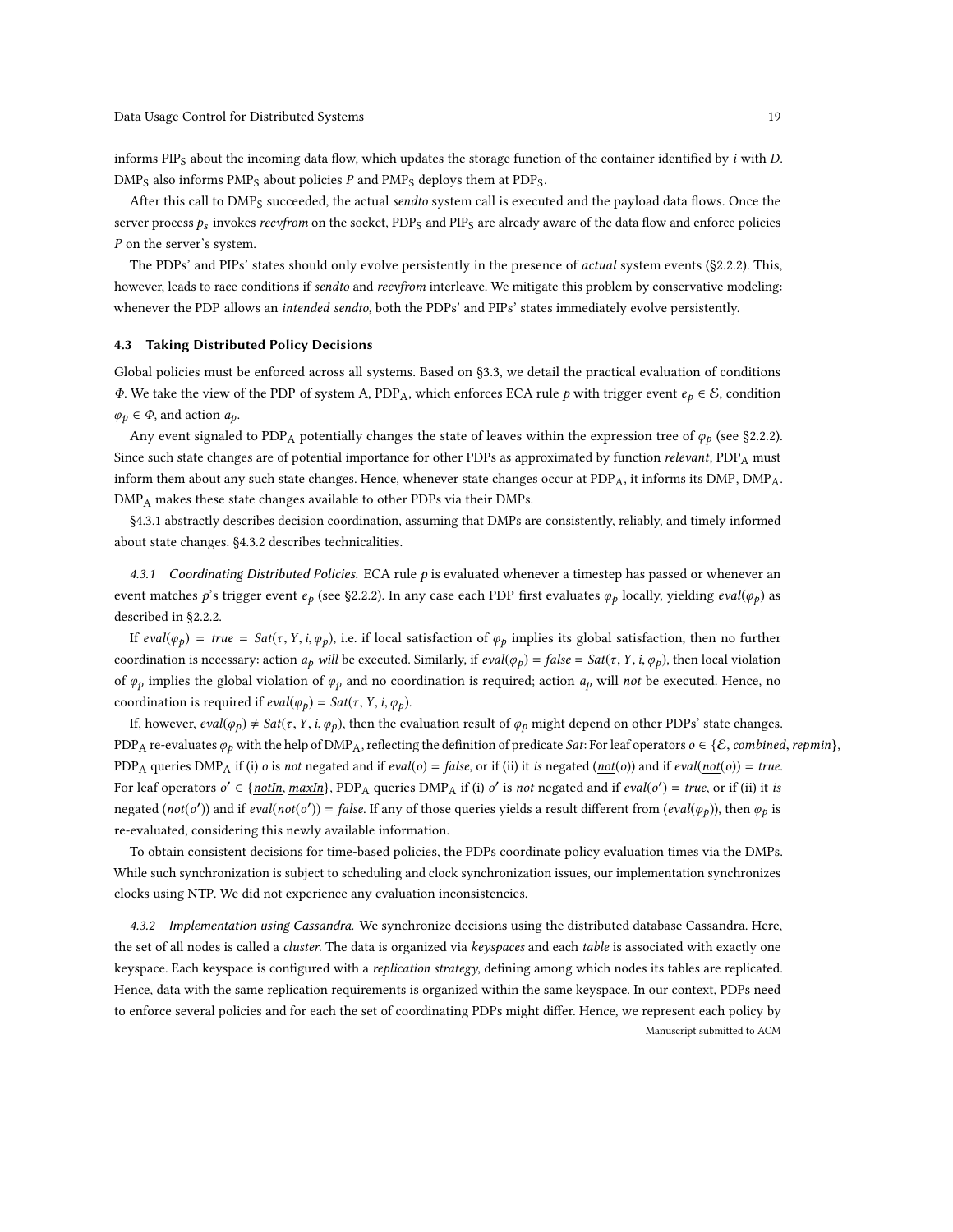one dynamically adjusting keyspace. E.g., for policy  $p$  constraining the usage of data  $d$  with representations in systems A and B, we employ keyspace  $k_p$  with replication strategy  $k_p^r = \{A, B\}$ . If PDP<sub>A</sub> notifies a state change of p to DMP<sub>A</sub>, then this information is made available within  $k_p$  and replicated to DMP<sub>B</sub>.

We achieve strong data consistency by performing all queries with consistency level Quorum. Each query is thus acknowledged by at least half of the nodes. This avoids inconsistent states and race conditions when evaluating policies. Because queries might fail due to network partitions, it is configurable how often failed queries are retried. If queries keep failing, the PDP takes a fallback decision as configured within the policy.

Bootstrapping and Cross-System Data Flows. Once the first policy  $p$ , protecting data  $d$ , is deployed at system A, PMP<sub>A</sub> (i) informs PIP<sub>A</sub> about the initial representation of d as configured within p, (ii) registers policy p at DMP<sub>A</sub>, which prepares keyspace  $k_p$  with  $k_p^r = \{A\}$ , and (iii) deploys p at PDP<sub>A</sub>. For now, PDP<sub>A</sub> can independently evaluate p.

Once system A shares data d with system B (see [§4.2\)](#page-17-0), the latter might influence evaluation  $p$ . DMP<sub>B</sub> thus adapts keyspace  $k_p$  to incorporate the Cassandra node of system B:  $k_p^r = \{A, B\}$ . Subsequently, all information in  $k_p$  is replicated to both DMP<sub>A</sub> and DMP<sub>B</sub>. If data *d* is further shared with system C, DMP<sub>C</sub> adapts the keyspace to  $k_p^r = \{A, B, C\}$ , thus replicating all information in  $k_p$  to nodes A, B, and C.

Connecting Nodes. In Cassandra, nodes join the cluster by contacting well-known seed nodes. Since our infrastructure ought to be fully decentralized, we proceed as follows.

Reconsider the scenario in which policy  $p$ , protecting data d, is deployed only at PDP<sub>A</sub>. Later, d, and hence  $p$ , is transferred to system B. Earlier we assumed that system B's Cassandra node already participated in the cluster. Otherwise, Cassandra node B must join the cluster without any well-known seed nodes. We do so by starting each Cassandra node only once the first global policy must be enforced: Once DMP<sub>B</sub> is informed about some cross-system data flow from  $DMP_A$ , it gets to know address a of system A's Cassandra node. Cassandra node B is then started, using a as a seed node.

Consider an extended scenario in which systems A and B enforce policy  $p$ , protecting data d, while system C enforces policy  $p'$  protecting data d'. Since the sets of systems enforcing p and p' are disjoint, the overall cluster is partitioned. Once data d is transferred from system A to system C, we merge these partitions by starting a temporary Cassandra node, which uses both Cassandra nodes A and C as seed nodes. Once the previously autonomous parts merged, the temporary node is taken down again.

### <span id="page-19-0"></span>5 EVALUATION

We perform a security analysis of our infrastructure ([§5.1\)](#page-19-1) and evaluate which communication and performance overheads our solution introduces ([§5.2](#page-21-0) and [§5.3\)](#page-24-0).

# <span id="page-19-1"></span>5.1 Security Analysis

Since our infrastructure enforces compliance with data usage policies, we primarily consider attacks trying to obtain unprotected data copies. We further consider attacks on the integrity and availability of our infrastructure and usage controlled data.

5.1.1 Possible Attacks and Countermeasures. We assume that all aspects of our infrastructure were modeled and implemented correctly. To ensure soundness, we conservatively modeled data flow tracking ([§3.2\)](#page-9-0) and the identification of relevant systems ([§3.3\)](#page-12-0).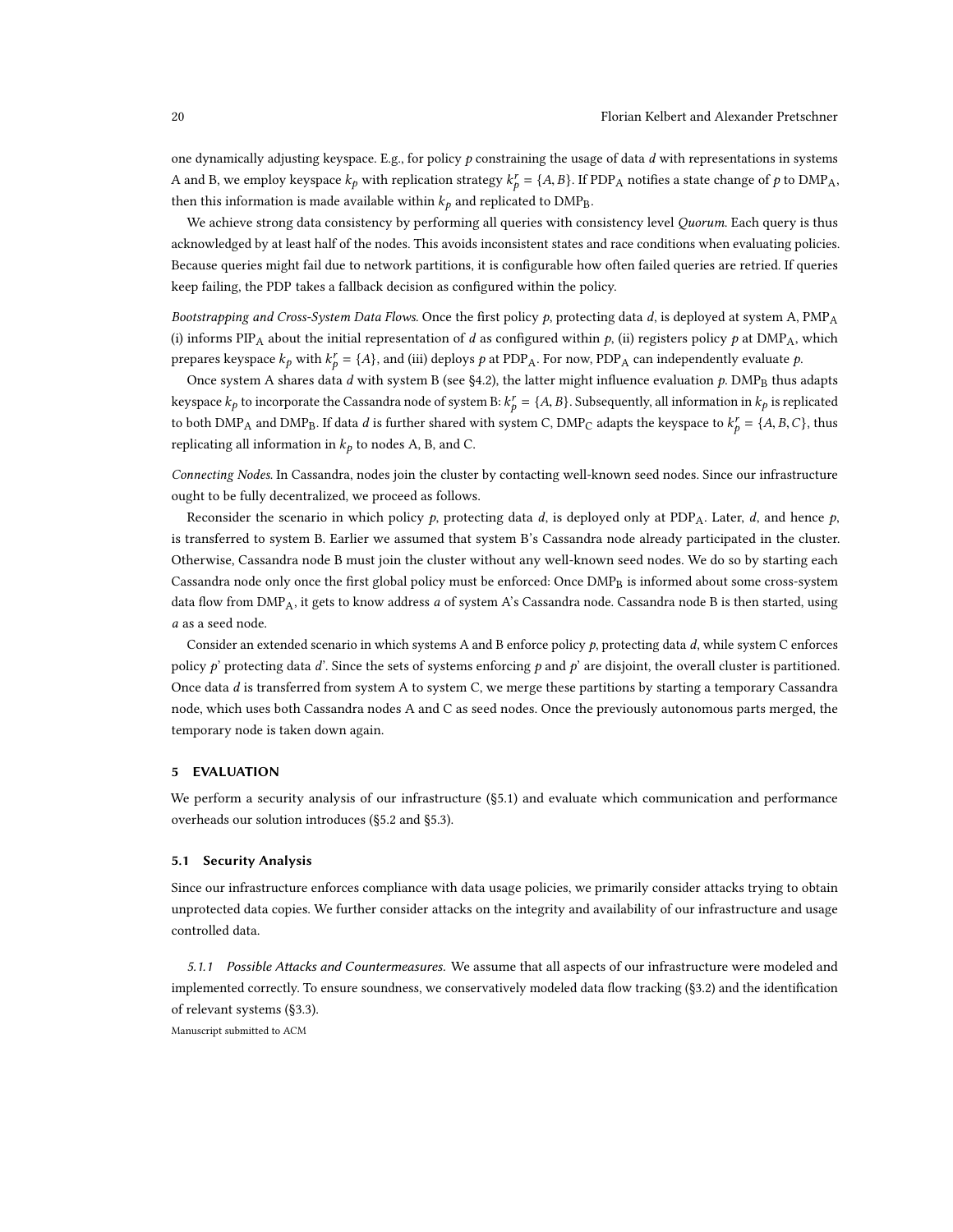Privilege Escalation. Attackers might leverage vulnerabilities in our infrastructure, the operating system, cryptographic libraries and access control mechanisms to escalate their privileges. If successful, they may tamper with the usage control infrastructure and disable policy enforcement or data flow tracking. We consider the mitigation of such security vulnerabilities an orthogonal problem that we do not address in this work.

Copy Data at Rest. Attackers might try to create unprotected copies of usage controlled data that has been stored to disk or other storage media. Since our PEP mediates system calls, our infrastructure thwarts such attacks that originate from system layers above the operating system. In particular, usage control policies can keep users from saving protected data to removable storage media [\[Feth and Pretschner 2012\]](#page-29-5). Attacks can therefore only be performed at or below the operating system layer. Disk-encryption software can keep users and administrators from physically unmounting the harddisk and accessing the protected data on non-usage-controlled systems. Encryption keys must then only be accessible to the usage control infrastructure, see [§7.](#page-27-2) Usage control metadata, such as policies and configuration files, can be secured alike.

Share Data with Unmonitored Systems. Attackers might try to use application-layer protocols to share usage controlled data with systems that do not run a usage control infrastructure. Once our infrastructure detects such an intended cross-system data flow, it contacts the remote system's infrastructure (see [§4.2.2\)](#page-17-1). Our prototype denies sharing of usage controlled data with non usage controlled systems by inhibiting cross-system data flows if the remote infrastructure does not respond according to the protocol. Mechanisms such as remote attestation can further secure this procedure [\[Agreiter et al.](#page-29-9) [2007\]](#page-29-9), see [§7.](#page-27-2) Future solutions might also allow to release protected data after it was encrypted with a key that is only known to the usage control infrastructure.

Eavesdrop Data in Transit. A Man-in-the-Middle might eavesdrop sensitive payload data if applications transfer usage controlled data via plaintext protocols such as HTTP. Such attacks can be prevented by (i) disallowing plaintext protocols for protected data, e.g. using firewalls or deep packet inspection, or by (ii) tunneling such traffic over secure protocols such as VPN or SSH. Both deep packet inspection and protocol tunneling may be implemented in a transparent manner as part of the usage control infrastructure. We protect any of our infrastructure's remote communication via the TLS protocol.

Infrastructure Integrity. Attackers may try to tamper with the infrastructure, e.g. by modifying its binaries. The infrastructure's integrity must therefore be protected by digital signatures and corresponding verification procedures. While such techniques are increasingly implemented in commodity systems, we consider this an orthogonal issue.

Data and System Availability. Attackers might taint large parts of the system with sensitive data by 'leveraging' data flow tracking overapproximations ([§3.2\)](#page-9-0). If the data's policy disallows any data usage, no further usage of any tainted parts of the system would be possible. However, such attacks are limited to resources for which the attacker has write permissions, since sensitive data can only be propagated to those data containers. To mitigate such attacks, data flow tracking models must be refined to track data at a finer granularity. Corresponding solutions that track data within web browsers, databases, email clients and windowing systems have been proposed [\[Kumari et al.](#page-30-4) [2011;](#page-30-4) [Lienert 2012;](#page-30-16) [Lörscher 2012;](#page-30-17) [Pretschner et al. 2009,](#page-30-8) [2012\]](#page-30-3).

Denial of Service attacks may be mounted by issuing massive amounts of system events, leading to system overload and to (temporary) unavailability of usage controlled data. Mutual authentication between all infrastructure components, e.g., using certificates or remote attestation, may thwart such attacks and introduce liabilities. Sophisticated distributed denial of service attacks are hard to counteract to date.

Side Channels and Media Breaks are out of scope of this work. Once data is printed or displayed, we can no longer guarantee its protection. Corresponding protection mechanisms are being researched, e.g., [\[Echizen et al. 2015\]](#page-29-10).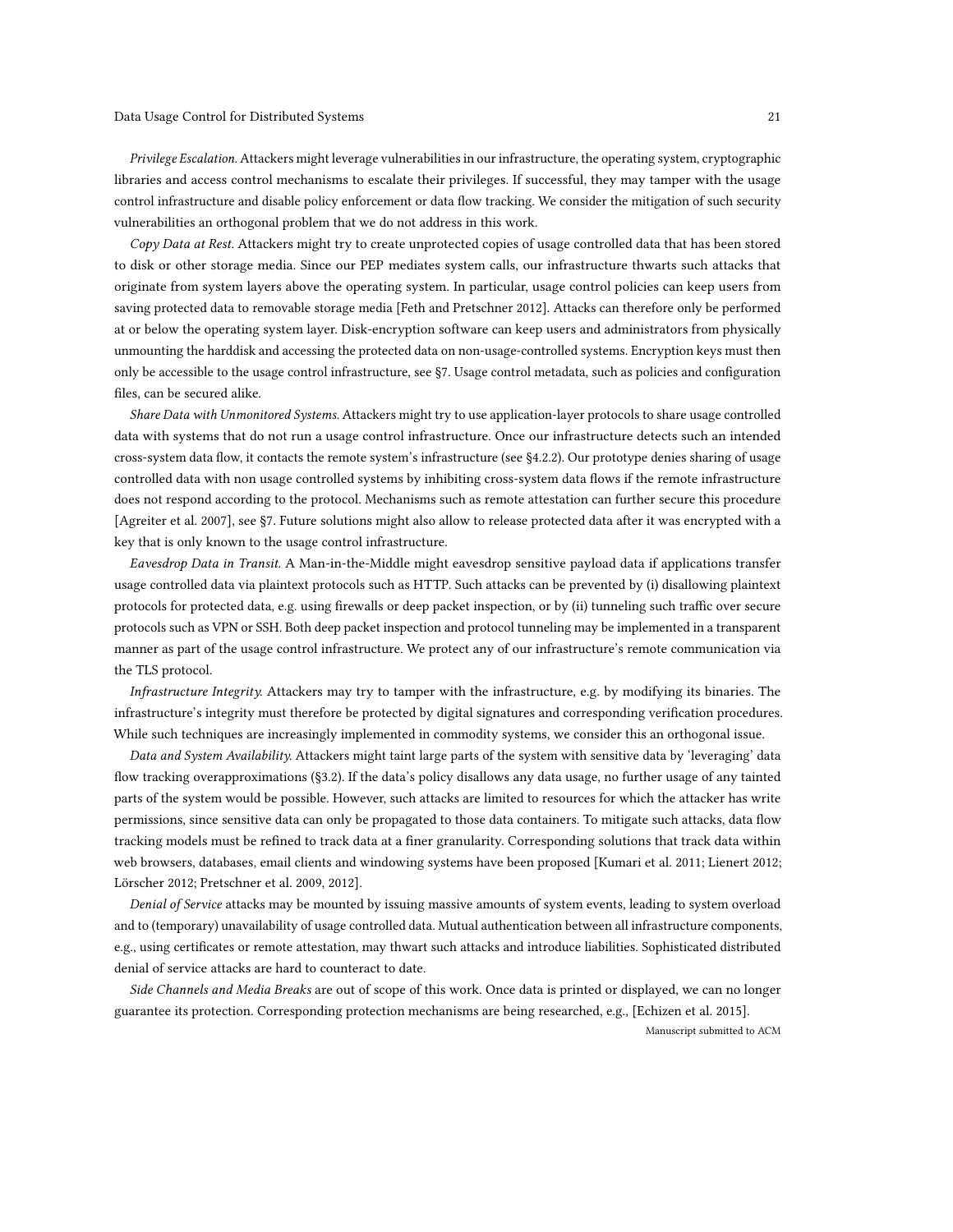5.1.2 Provided Guarantees. In the light of the above attacks and countermeasures, our usage control infrastructure provides the following security guarantees.

End Users. In a number of scenarios end users do not have administrative privileges on the devices on which they store and process sensitive data. This includes employees of companies, governments, and other organizations, as well as most end users of today's integrated and embedded devices, mobile phones, and tablet computers. In any of these scenarios our solution prevents both intentional and accidental policy violations. Software and malware running on behalf of the end user falls into the same category.

For example, clerks might try to use and/or share 'quarantined' customer records ([§1,](#page-0-0) policy 2), send out contract offers before they were approved (policy 3), or create additional copies of customer records (policy 4). By implementing the PEP at the system call layer, any such policy violation attempts can be detected independent of the applications being used. Through the use of both system-internal and cross-system data flow tracking, the end user is not able to obfuscate such attacks, e.g., by first creating local or remote copies or derivations of the protected data: any such data copies/derivations are detected, tracked, and protected just as the original data.

Administrators. If end users do have administrative privileges, our infrastructure reliably prevents illegitimate data usage as long as the user does not deliberately turn off the usage control infrastructure. For example, our infrastructure can prevent the user, misconfigured applications, or malware from misusing protected data or from releasing sensitive personal data on the Internet.

To defend against intentional attacks from users with administrative privileges, our infrastructure necessitates integration with protection mechanisms below the operating system layer. We discuss such technologies on the basis of trusted hardware in [§7.](#page-27-0)

Summary. Our infrastructure prevents illegitimate data misuse and leakage as long as it is not deliberately disabled by administrators. We argue that these guarantees are sufficient in many scenarios: Large parts of the world's sensitive data is collected, processed and stored in environments in which end users are unable to disable security solutions that operate with administrative privileges at the operating system layer.

# <span id="page-21-0"></span>5.2 Cross-System Data Flow Tracking and Policy Propagation

In [§5.2.1](#page-21-1) we evaluate the performance of cross-system data flow tracking and policy propagation. [§5.2.2](#page-23-0) analyzes the precision of our data flow tracking system.

<span id="page-21-1"></span>5.2.1 Performance. We evaluate the performance of cross-system data flow tracking and policy propagation by measuring (i) the maximum HTTPS request throughput of the Apache web server, (ii) the maximum network throughput of Iperf, and (iii) FTPS file transfer times of the Vsftpd FTP server. We evaluate both the preventive and detective policy enforcement mode of our infrastructure. Detective enforcement provides better performance, since the PEP can continue execution once an event was signaled to the Controller. Instead, for preventive enforcement the PEP must block upon all events and wait for a decision by the PDP. We also evaluate which parts of our infrastructure cause which overheads, thus separating (i) event processing and signaling by the PEP, and (ii) data flow tracking and policy propagation by the Controller.

Setup. We connected several machines via a 10Gbit network, each featuring a 2x2.6GHz CPU and 4GB RAM. Each machine ran Ubuntu 14.04 and a Controller. One machine hosted the server application (Apache, Iperf, Vsftpd) that was monitored by the PEP. The PEP signaled both intended and actual system calls to the local Controller. The Manuscript submitted to ACM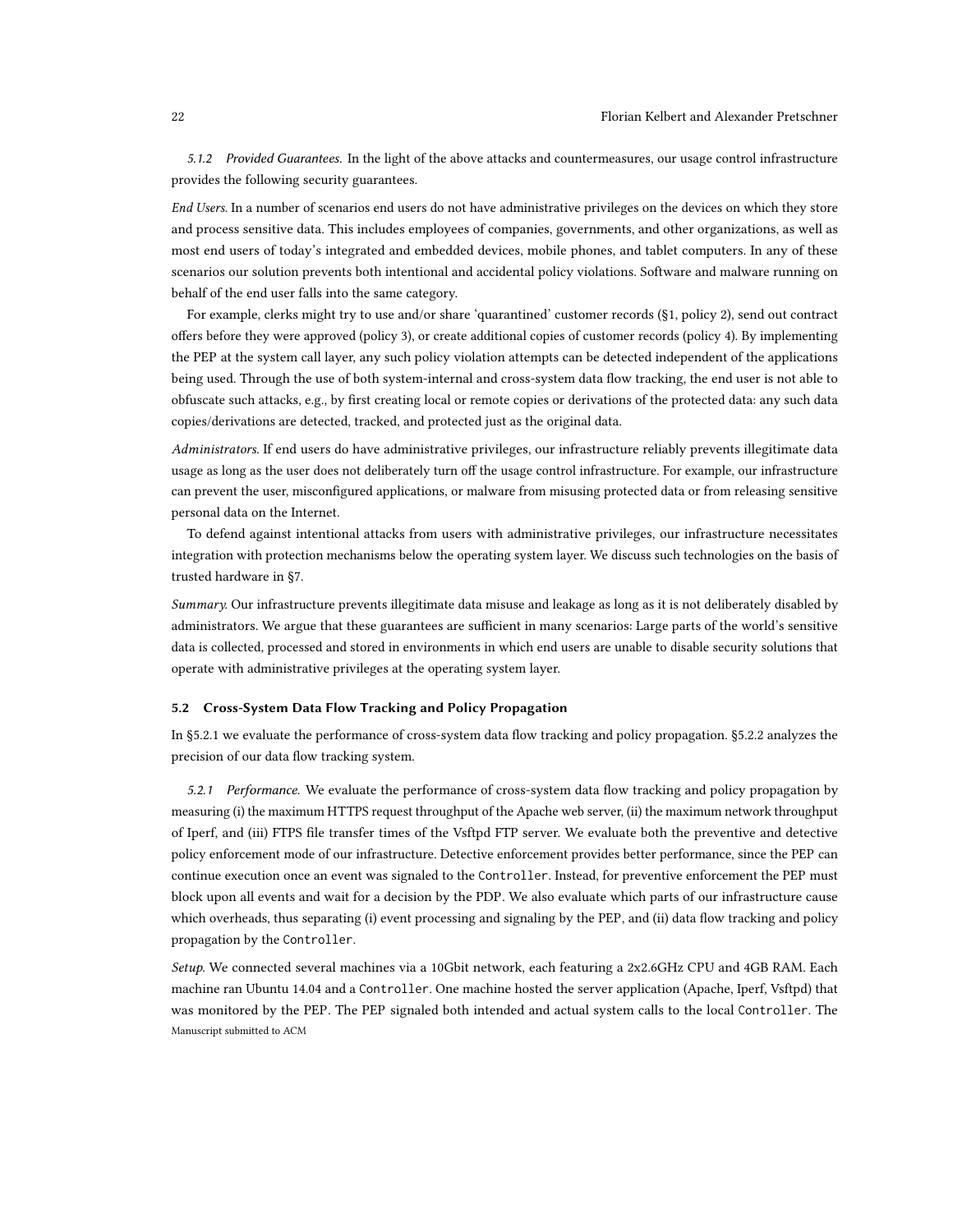<span id="page-22-0"></span>

clients ran benchmarks against the server, with their Controllers answering all of server's Controller's requests as described in [§4.2.](#page-17-0) In particular, this includes the remote communication for cross-system data flow tracking and policy propagation.

Apache HTTPS. We used the ApacheBench benchmark to request files of size 1KB and 1MB from Apache. We performed all experiments with both persistent and non-persistent connections. For all experiments we were limited by the server's CPU.

1KB Files. Using non-persistent connections, Apache serves 1KB files at a native baseline comparison rate of 543req/s (Fig. [4a,](#page-22-0)  $\equiv$ ). Signaling events from the PEP to the Controller imposes a performance penalty for both preventive and detective policy enforcement. This is because of the expensive JNI communication between the PEP and the Controller. Signaling of events to the Controller, i.e., without further processing and data flow tracking, degrades performance to 239req/s (44.0% of native throughput) and 257req/s (47.3%) for preventive and detective enforcement, respectively (Fig. [4a,](#page-22-0)  $\frac{m}{2}$ ,  $\frac{m}{m}$ ). With data flow tracking and policy propagation, the respective resulting throughputs are 153req/s (28.2%) and 218req/s (40.1%) (Fig. [4a,](#page-22-0)  $\equiv$ ,  $\equiv$ ).

With persistent connections, native Apache achieves 2823req/s (Fig. [4b,](#page-22-0)  $\equiv$ ). Event signaling for preventive and detective enforcement results in throughputs of 1556req/s (55.1%) and 2034req/s (72.0%), respectively (Fig. [4b,](#page-22-0)  $\equiv$ ,  $\equiv$ ). With data flow tracking and policy propagation, the respective resulting throughputs are 595req/s (21.1%) and 1188req/s  $(42.1\%)$  (Fig. [4b,](#page-22-0)  $\blacksquare$ ,  $\blacksquare$ ).

1MB Files. For larger files of 1MB, persistent connections did not improve performance. We thus combine the results of persistent and non-persistent connections. Native Apache achieves 66.3req/s (Fig. [4c,](#page-22-0)  $\equiv$ ). Event signaling for preventive and detective enforcement results in throughputs of 44.4req/s (66.8%) and 48.2req/s (72.7%), respectively (Fig. [4c,](#page-22-0)  $\frac{1}{\sqrt{2}}$ , ). With data flow tracking and policy propagation, the respective resulting throughputs are 27.5req/s (41.4%) and 44.7req/s (67.3%) (Fig. [4c,](#page-22-0)  $\blacksquare$ ,  $\blacksquare$ ).

In sum, our infrastructure achieves 21%–41% throughput of native Apache when operating in preventive enforcement mode and 40%–44% when in detective mode.

Iperf Bandwidth. We use Iperf, a network throughput benchmark, to further measure the impact of our infrastructure on network throughput. Native Iperf achieves a throughput of 9.1Gbps (Fig. [5,](#page-22-0)  $\equiv$ ). Event signaling for preventive and detective enforcement results in throughputs of 5.2Gbps (56.9% of native throughput) and 6.7Gbps (73.4%), respectively (Fig. [5,](#page-22-0)  $\Rightarrow$ ,  $\Rightarrow$ ). With data flow tracking and policy propagation, we achieve throughputs of 3.3Gbps (36.6%) and 5.0Gbps  $(54.7\%)$  (Fig. [4a,](#page-22-0)  $\blacksquare$ ,  $\blacksquare$ ).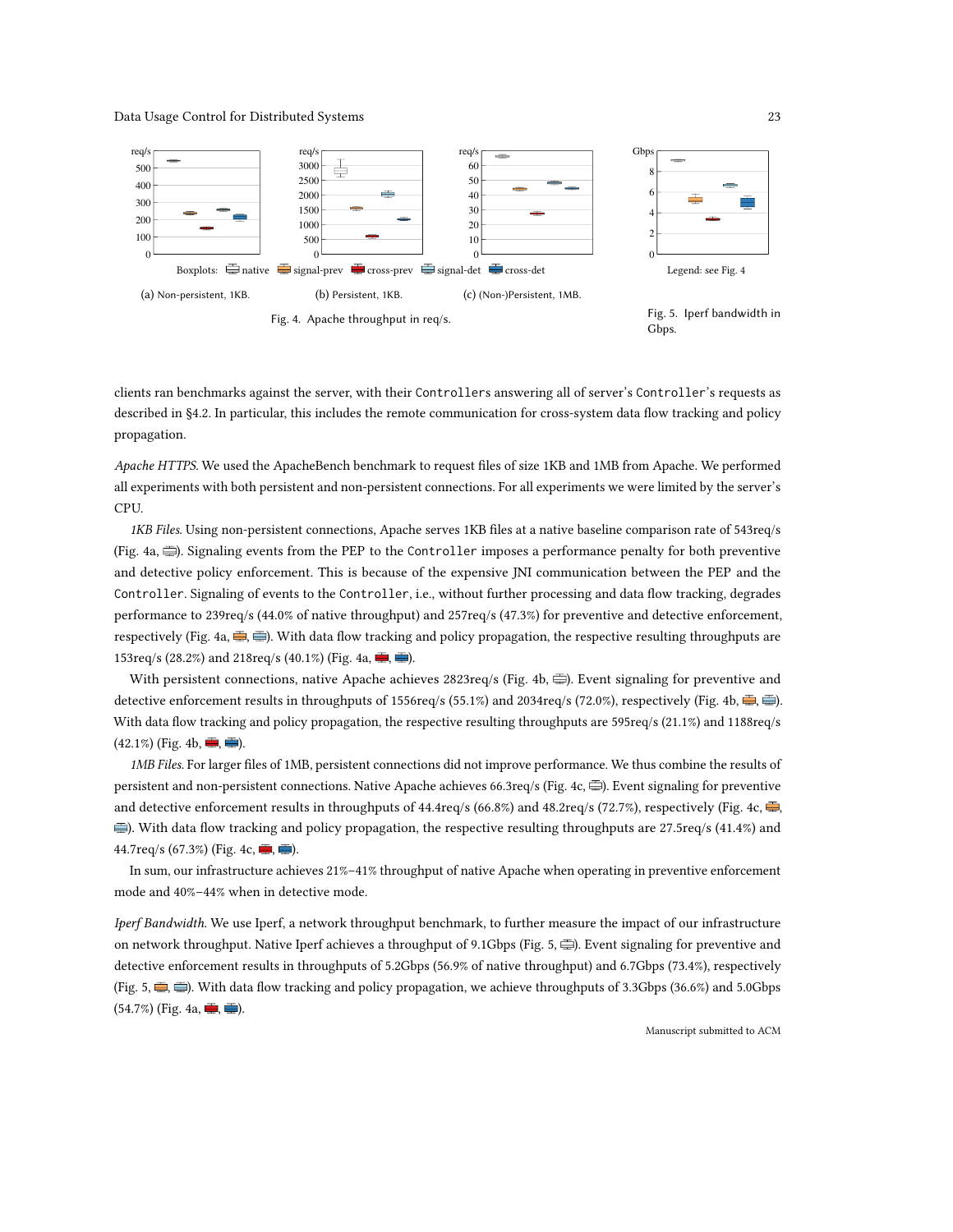24 Florian Kelbert and Alexander Pretschner

<span id="page-23-1"></span>

Fig. 6. Vsftpd file download and upload times in seconds.

Vsftpd FTPS. We evaluate the impact of our infrastructure on FTPS file transfer times by measuring download/upload times for 1KB and 16MB files from/to the Vsftpd server.

1KB Files. Since download and upload times for 1KB files are similar (see Fig. [6a](#page-23-1) and Fig. [6b\)](#page-23-1), we only detail results for file downloads. Native Vsftpd achieves a baseline transfer time of 240ms (Fig. [6a,](#page-23-1)  $\equiv$ ). Event signaling for preventive and detective enforcement results in file download times of 328ms (36.7% increased download time) and 300ms (25.0%), respectively (Fig. [6a,](#page-23-1)  $\Rightarrow$ ). With data flow tracking and policy propagation, download times are 437ms (82.1%) and 331ms (38.1%) (Fig. [6a,](#page-23-1)  $\equiv$ ,  $\equiv$ ).

16MB Files. Native Vsftpd serves 16MB files in 513ms (Fig. [6c,](#page-23-1)  $\oplus$ ). Event signaling for preventive and detective enforcement results in download times of 835ms (62.9%) and 621ms (21.2%), respectively (Fig. [6c,](#page-23-1)  $\equiv$ ,  $\equiv$ ). With data flow tracking and policy propagation, download times are 1,405ms (174%) and 729ms (42.1%) (Fig. [6c,](#page-23-1)  $\equiv$ ,  $\equiv$ ).

For 16MB files, native Vsftpd achieves upload times of 595ms (Fig. [6d,](#page-23-1)三). The overhead imposed by our infrastructure is higher than for file downloads: Event signaling for preventive and detective enforcement results in upload times of 1,642ms (176%) and 1,147ms (92.9%), respectively (Fig. [6d,](#page-23-1)  $\frac{m}{n}$ ,  $\frac{m}{n}$ ). With data flow tracking and policy propagation, upload times are 3,252ms (446%) and 1,304ms (119%) (Fig. [6d,](#page-23-1)  $\blacksquare$ ,  $\blacksquare$ ). The higher overhead results from Vsftpd issuing approximately 3× more system calls when compared to file downloads. Since our infrastructure intercepts and analyses all of these system calls, this results in longer file transfer times.

Summary. On the basis of the above experiments, our overall infrastructure operates at a network throughput between 21% and 41% of native execution when performing cross-system data flow tracking and policy propagation in a preventive manner. We achieve a throughput of 40%–54% of native execution when operating in detective enforcement mode. File transfer times for FTPS increase by 82%–446% when in preventive mode and by 38%–119% for detective enforcement.

The evaluation shows that signaling of events from the PEP to the Controller amounts for large parts of the overhead. This is due to the JNI communication between the PEP, which is necessarily written in C, and the Controller, which was written in Java due to its complexity. The evaluation of Vsftpd shows that our infrastructure imposes less overhead if the monitored application issues less system calls. For I/O intensive applications, this overhead can be reduced by increasing the application's I/O buffer sizes, thereby decreasing the amount of required system calls. Overall, it depends on use case scenarios whether the imposed overheads are acceptable in practice.

<span id="page-23-0"></span>5.2.2 Precision. We analyze the precision of data flow tracking by serving static and dynamic resources via an Apache web server. We use the Apache mpm\_prefork module, which allows for the flexible configuration of Apache worker processes. With this module, Apache pre-forks a given amount of worker processes, each of which sequentially Manuscript submitted to ACM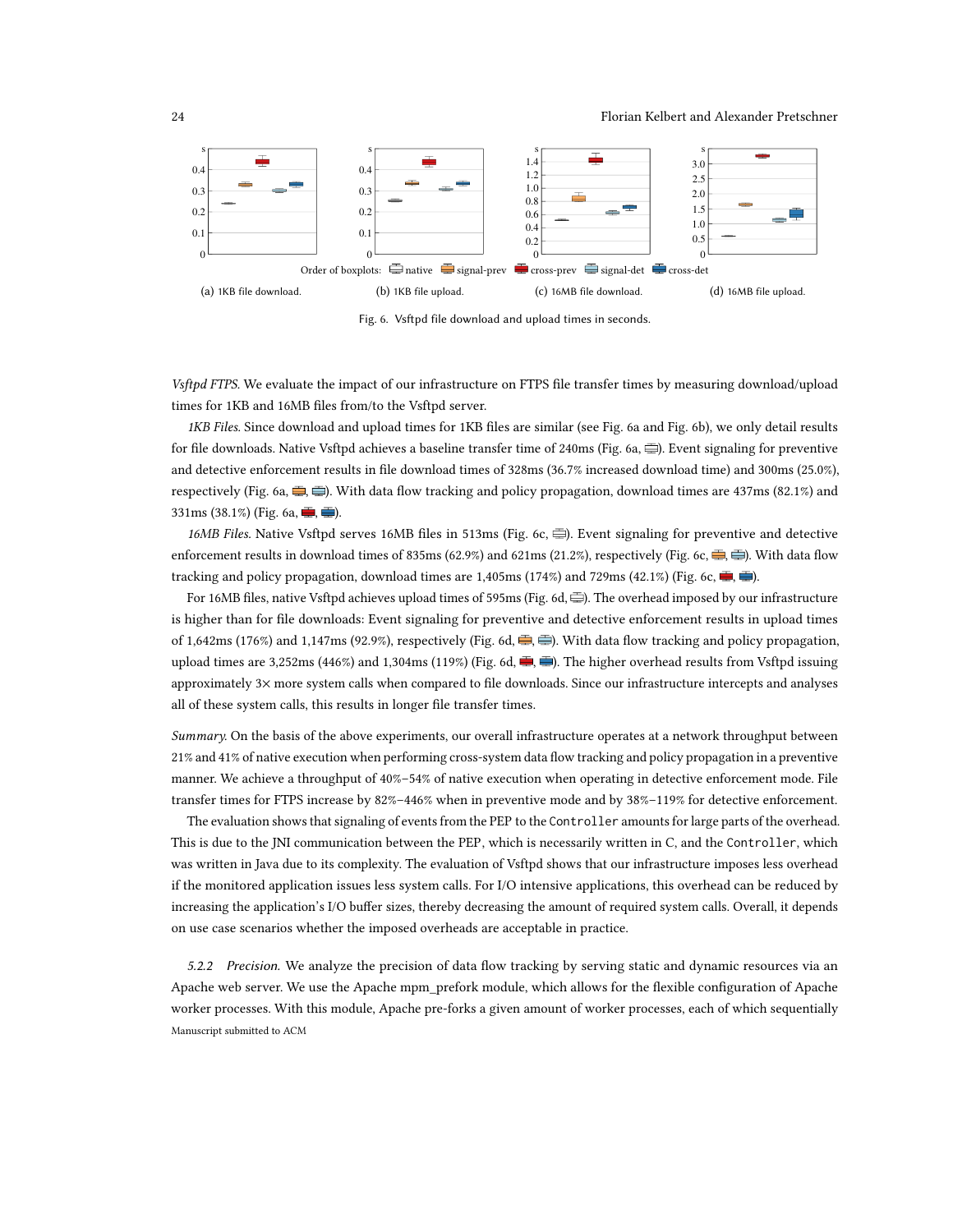handles incoming requests. For the experiment, we attach individual policies to the resources and observe how they propagate to the clients.

Static Resources. The first client requesting any static resource is served with exactly the policy that was attached to the requested resource. Further clients suffer from overapproximations: They are not only served the policy of the requested resource, but also a subset of the policies that were served to other clients before. The reason is that each worker process accumulates all policies of all resources that it has ever served. To ensure soundness, all of these policies are then always propagated to all clients.

There exist two immediate and simple means to remedy these overapproximations: (i) Configure Apache to kill each worker process after it served one connection (via the MaxConnectionsPerChild 1 directive). This, however, significantly impacts performance; (ii) Enrich the data flow propagation semantics of the shutdown system call (which shuts down socket connections, see [\[Kelbert and Pretschner 2013\]](#page-29-0)) with minimal application specific semantics: If the process *p* calling shutdown on a socket is Apache, then clear the process' storage function, i.e. set  $\sigma$ .s(( $y_p$ , *p*)) = 0. As a consequence, the following request will only be associated with policies of resources that are accessed from then on.

Dynamic Resources. We further set up an Apache/MySQL/PHP-based Drupal content management system to serve dynamic web pages. Serving such dynamic resources, we observe data flow tracking overapproximations beyond those of static resources. The reason is a combination of the following: (i) We associate policies with fine-grained Drupal data items such as articles or contact form submissions; (ii) Drupal stores this content within the MySQL database; (iii) MySQL stores all content of a database within a file; (iv) the system call PEP operates at a granularity of files. Consequently, whenever Drupal serves content from one particular MySQL database, the requesting client receives all policies associated with any data stored within that database.

While these overapproximations are an essential limitation of tracking data flows at the system call layer, specialized solutions compatible with our infrastructure have been proposed: [Lienert](#page-30-16) [\[2012\]](#page-30-16) formalizes and implements data flow tracking for MySQL at a granularity of single cells; [Lovat et al.](#page-30-10) [\[2016\]](#page-30-10) provide a more generic approach to track data flows across different system layers. Using information provided by such application-specific data flow tracking solutions, it is possible to improve the granularity of cross-system data flow tracking in the presence of complex software such as Drupal.

# <span id="page-24-0"></span>5.3 Distributed Policy Decisions

We evaluate the communication and performance overheads when decentrally enforcing global policies. For this, we enforce several policies on multiple systems simultaneously and compare the results with a centralized infrastructure. Setup. We use eleven systems as detailed in [§5.2](#page-21-0) and a twelfth system with 16GB RAM. For the centralized setup, the latter hosts the one and only Controller. For the decentralized setup, each of the eleven former systems is equipped with one Controller.

The following parameters influenced the results: (i) the *policy* (policies 1, 2 and 3 from [§2.1.3\)](#page-5-0); (ii) the number of usage controlled systems ( $3 \le t \le 11$ ); (iii) the number of systems enforcing the policy ( $e \le t$ ); (iv) the global event frequency in events per second ( $f \le 167Ev/s$ ); (v) the percentage of events *relevant* for data flow tracking and/or policy evaluation ( $0\% \le r \le 100\%$ ). For each measurement, we fixed all parameters and randomly generated event traces that matched f and r. Each event was randomly assigned to one of the t usage controlled systems and the policy was evaluated at every trigger event as well as for a timestep interval of one second. In the centralized case, all t systems must signal every event to the central Controller to take policy decisions (see [§3\)](#page-8-0). In the decentral case, the e policy-enforcing Manuscript submitted to ACM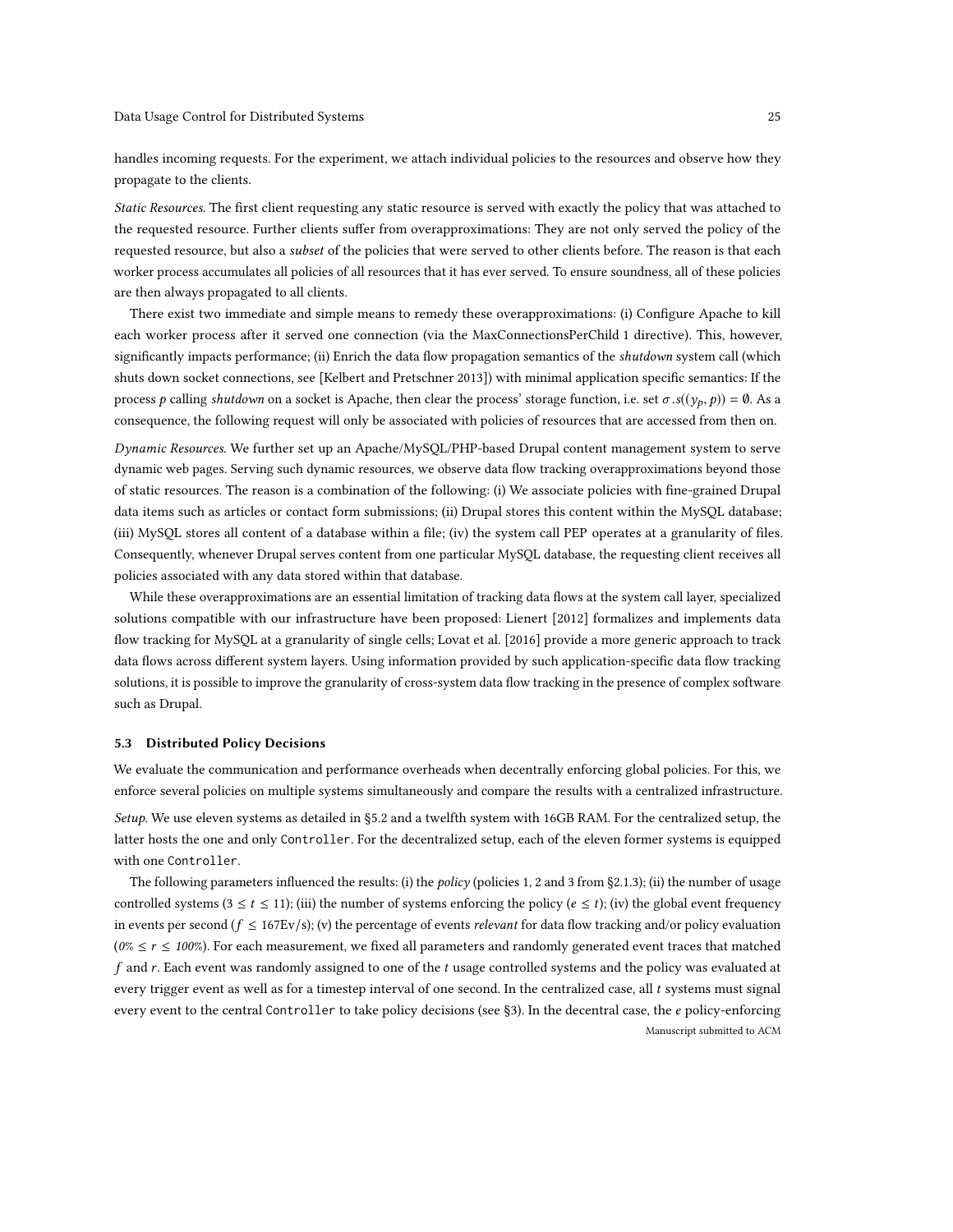<span id="page-25-0"></span>

(a) Five out of eleven systems enforce the policy. (b) All eleven systems enforce the policy.

Fig. 7. Communication overhead when enforcing ECA rule 3.

systems evaluate the policy locally and coordinate those decisions with all other  $e - 1$  policy-enforcing systems. The remaining  $t - e$  systems do not evaluate any policy and do thus not exchange any information.

For the performance evaluation it was of importance whether the policy was evaluated upon actual or intended events. To obtain worst case results, we triggered the (expensive) distributed policy evaluation upon actual events. We obtain best case results by not triggering any policy evaluation upon intended events.

Different values for r reveal the effect of the optimizations proposed in [§3.3.](#page-12-0) Without these, the results for our decentralized approach would coincide with  $r = 100\%$ .

We detail results for enforcing ECA rule 3 within eleven usage controlled systems  $(t = 11)$ . Out of those, five or eleven systems enforce the policy ( $e_1 = 5$ ,  $e_2 = 11$ ). Results for other policies and amounts of systems are described in [\[Kelbert 2016\]](#page-29-11). While absolute numbers differ, the general trends are similar to what we describe here.

5.3.1 Communication Overhead. For the central system setup, each event caused 1170 Bytes to be exchanged between the PEP and the central Controller. The communication overhead is thus linear in the event frequency (Fig. [7,](#page-25-0)  $\bullet$ ). The percentage of relevant events  $r$  and the number of policy-enforcing systems  $e$  did not influence the results: as the PEPs are stateless, they must signal every event to the central PDP/PIP.

Fig. [7a](#page-25-0) and Fig. [7b](#page-25-0) show the communication overhead if five and eleven systems enforce the policy, respectively. First, Cassandra causes some base 'noise' to keep the database in a consistent state. Hence, the centralized approach performs inexorably better for very low event frequencies. The decentralized approach performs better the lower the percentage of relevant events: for low percentages of relevant events ( $\blacksquare$  ( $r = 10\%$ ),  $*$  (25%)), policies can often be conclusively evaluated locally, and few state changes must be coordinated. Traces with many relevant events ( $\times$  $(75\%)$ , (100%), in contrast, necessitate the exchange of many state changes between PDPs.

Comparing Fig. [7a](#page-25-0) and Fig. [7b,](#page-25-0) we observe that the communication overhead of the decentralized approach is lower if less usage controlled systems do enforce the policy: If only five systems enforce the policy, then (i) events and state changes must only be coordinated between five systems; (ii) any events issued by the six remaining systems will never trigger any coordination. In sum: the lower the fraction of systems enforcing the policy, the less state changes must be Manuscript submitted to ACM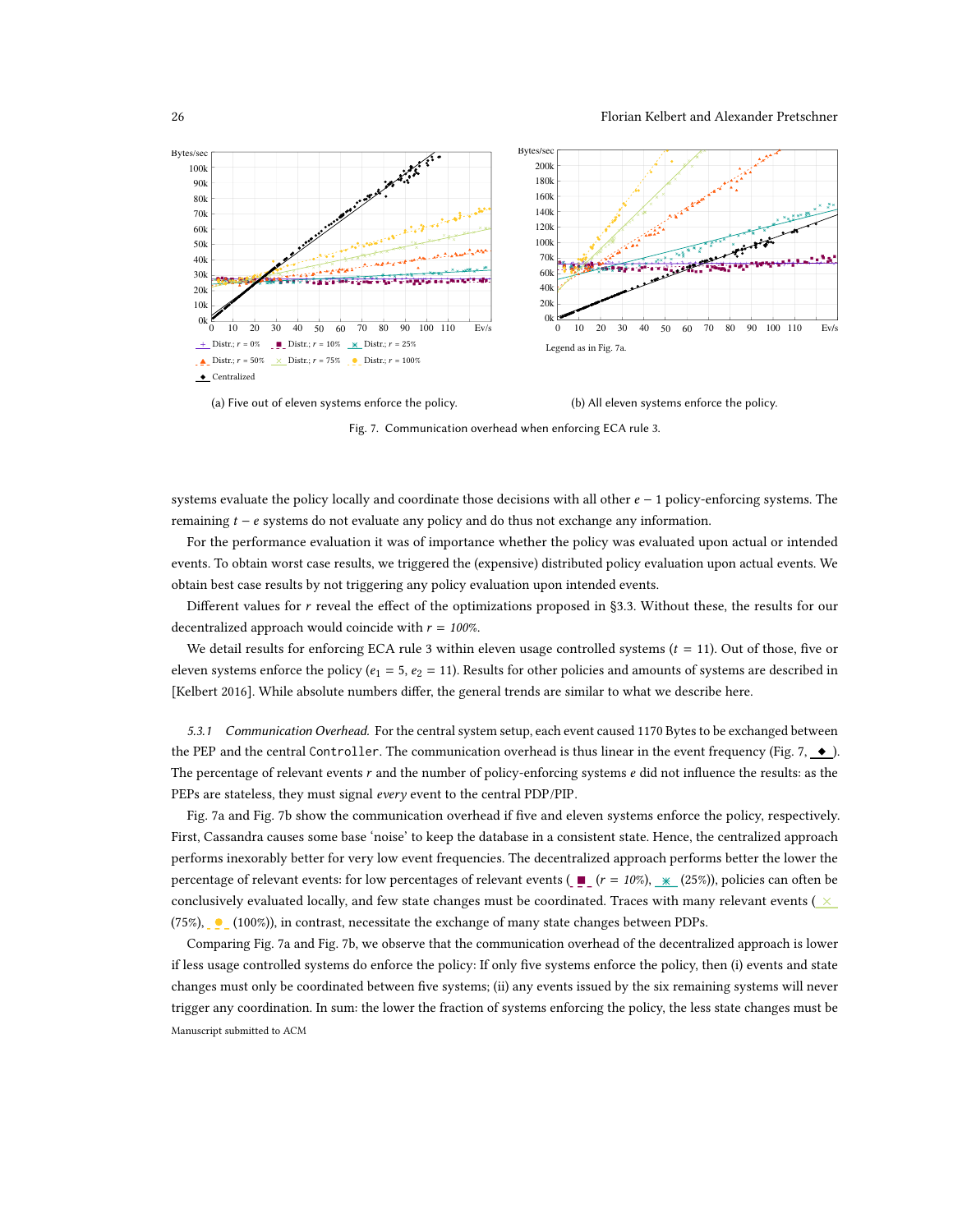<span id="page-26-0"></span>

Fig. 8. Performance overhead when enforcing ECA rule 3.

coordinated across less systems. For policy 3 and  $t = 11$ , the decentralized approach performs better than the centralized approach if  $e = 5 \land f \geq 30$ Ev/s, or  $e_2 = 11 \land r \leq 10\% \land f \geq 70$ Ev/s, or  $e_2 = 11 \land r \leq 25\% \land f \geq 140$ Ev/s.

5.3.2 Performance Overhead. Fig. [8](#page-26-0) shows the performance overhead for signaling events from the PEP to the Controller and their evaluation by the PDP/PIP. Fig. [8a](#page-26-0) shows the results for actual system events, while Fig. [8b](#page-26-0) shows those for intended system events. Since our policies were configured to be evaluated only for actual events, Fig. [8a](#page-26-0) yields worst case results, while Fig. [8b](#page-26-0) yields best case results. We do not further differentiate whether the policy was enforced by five or by eleven systems, as the performance overheads differed only insignificantly. Note: if the policy is enforced by all eleven systems, no inactive systems, as depicted in Fig. [8a](#page-26-0) and Fig. [8b,](#page-26-0) exist.

Fig. [8a](#page-26-0) shows that the performance of the distributed approach is bad when evaluating actual events within active systems (i.e., systems that actually enforce the policy) in combination with a low event frequency ( $f \le 50$ Ev/s) and many relevant events (50% ( $\blacktriangle$ ), 75% ( $\times$ ), 100% ( $\blacktriangleright$ ). In this case, many state changes must be written to the database, resulting in wait times for the acknowledgements of remote nodes. Some of this overhead is due to code warm up, as the code of both Cassandra and our infrastructure must be warmed up on eleven systems. For higher event frequencies ( $f \ge 80$ Ev/s), the reliance on Cassandra is advantageous. The decentralized approach is benevolent towards inactive systems that do not enforce the policy: no remote communication is ever required for those systems and hence performance overheads are low.

Fig. [8b](#page-26-0) shows that for intended events the decentralized approach outperforms the centralized approach in all situations. In this case no policy evaluation was ever performed, making deployment of a decentralized approach particularly beneficial.

Summary. Communication and performance overheads of our decentralized infrastructure depend on three main factors: (i) the percentage of relevant events, (ii) the fraction of policy-enforcing systems, and (iii) the event frequency. As our experiments show, the decentralized approach performs best for (i) low percentages of relevant events: less relevant events cause less policy evaluations and thus less state changes to be coordinated; (ii) a low fraction of policy-enforcing systems, thus causing less relevant system events and thus less policy evaluations and state changes; and (iii) high event frequencies in combination with a low amount of relevant events.

# 6 ORTHOGONAL AND FUTURE WORK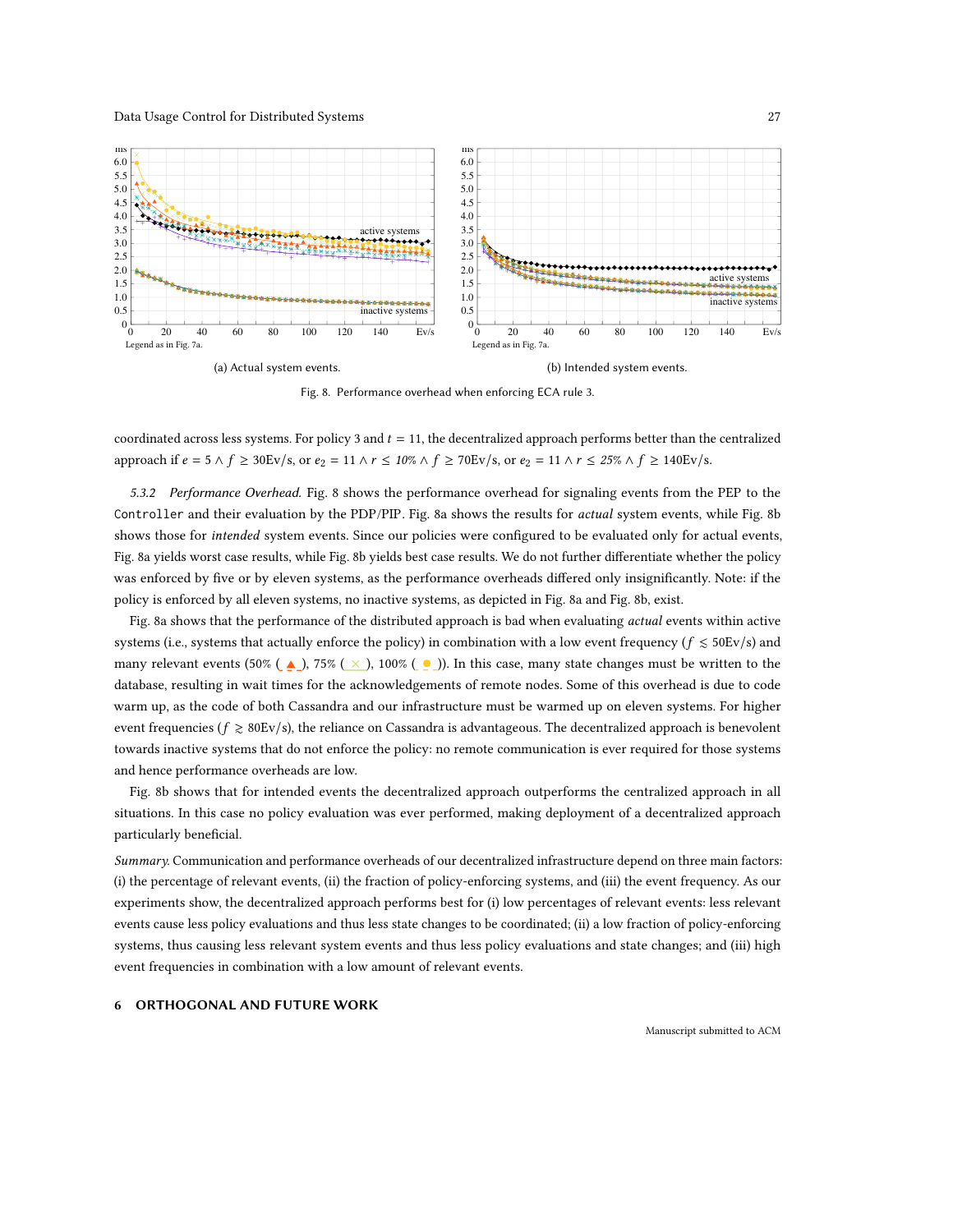Policy Specification and Deployment. We did not discuss particularities of policy specification, translation, and derivation in distributed environments, e.g., which entities should be allowed to specify, deploy, and modify policies for which data. Existing works [\[Hilty et al. 2007;](#page-29-4) [Kumari and Pretschner 2013\]](#page-30-13) focus on single systems only.

Integration with Solutions for Single Systems. Our approach is compatible with many solutions for single systems [\[Feth and Pretschner 2012;](#page-29-5) [Harvan and Pretschner 2009;](#page-29-3) [Pretschner et al.](#page-30-8) [2009,](#page-30-8) [2012;](#page-30-3) [Wüchner and Pretschner 2012\]](#page-30-9). It remains to build an encompassing infrastructure that integrates these works, thus allowing for comprehensive intra-system and cross-system usage control enforcement.

Granularity of Data Flow Tracking. Tracking data flows on the basis of system calls comes at the cost of overapproximations, since data contents within processes, files, sockets, etc. can not be distinguished. Cross-system data flow tracking granularity could be improved by integrating with fine-grained data flow tracking at the application-layer.

Dedicated Solutions for Distributed Policy Decisions. Cassandra introduces communication overheads even in case no policy coordination is required. It stands to reason that a tailored implementation would significantly improve upon these overheads.

# <span id="page-27-0"></span>7 RELATED WORK

Usage control was first introduced by [Park and Sandhu](#page-30-1) [\[2004\]](#page-30-1), which proposed to evaluate authorizations, obligations, and environmental conditions both before and during the usage of an object. [Hilty et al.](#page-29-12) [\[2005\]](#page-29-12) generalize this concept to distributed systems, differentiating between observable and non-observable events. Their concepts lay the grounds for preventive and detective policy enforcement [\[Pretschner et al.](#page-30-18) [2007\]](#page-30-18). [Hilty et al.](#page-29-4) [\[2007\]](#page-29-4) introduce the Obligation Specification Language, while [Pretschner et al.](#page-30-7) [\[2008\]](#page-30-7) propose consumer-side enforcement mechanisms. [Harvan and](#page-29-3) [Pretschner](#page-29-3) [\[2009\]](#page-29-3) and [Pretschner et al.](#page-30-3) [\[2012\]](#page-30-3) integrate these works with data flow tracking.

Cross-System Data Flow Tracking and Policy Propagation. Many approaches that track data flows across systems and propagate policies have limitations not present in our approach: (1) They are hard to deploy in commodity systems: DataSafe [\[Chen et al.](#page-29-13) [2012\]](#page-29-13) builds upon custom hardware; CloudFilter [\[Papagiannis and Pietzuch 2012\]](#page-30-6) and the work by [Zhang et al.](#page-30-19) [\[2011\]](#page-30-19) necessitate the adaptation of existing applications; Neon [\[Zhang et al.](#page-30-20) [2010\]](#page-30-20) requires a particular hypervisor. (2) They are tailored to specific application( protocol)s, e.g. CloudFilter and the work by [Janicke et al.](#page-29-14) [\[2012\]](#page-29-14). (3) They only support the propagation of labels rather than complex policies, including CloudFence and Taint-Exchange. (4) Lastly, Taint-Exchange, CloudFence, and Neon are limited in the number of distinct labels or policies that can be tracked.

<span id="page-27-1"></span>Decentralized information flow control (DIFC) [\[Myers and Liskov 1997\]](#page-30-21) prevents information flows from trusted to untrusted data locations. After labelling data and data locations, data may only flow towards higher-labeled locations. [Zeldovich et al.](#page-30-22) [\[2008\]](#page-30-22) track labels across hosts similar to our approach and determine whether cross-system data flows are permissible. Data usage control policies can express similar constraints; DIFC mechanisms and their lattice model can be integrated via operator evalExt.

<span id="page-27-2"></span>Distributed Policy Decisions. Existing works that aim for the decentralized enforcement of policies impose limitations not present in our approach: (1) For some, the decision process is not entirely distributed, as they rely on single components: E.g., [Gay et al.](#page-29-15) [\[2012\]](#page-29-15) delegate decisions whenever local knowledge is insufficient. Their static mapping of conflicting events to the same automaton introduces a single point of failure. [Lazouski et al.](#page-30-5) [\[2014\]](#page-30-5) fix one PDP/PIP for the entire lifetime of each data. (2) [Chadwick et al.](#page-29-16) [\[2008\]](#page-29-16) and [Alzahrani et al.](#page-29-17) [\[2010\]](#page-29-17) do not consider dynamic data propagation, thus protecting only static resources. (3) Basin et al. [\[2014;](#page-29-18) [2013;](#page-29-19) [2015\]](#page-29-6) and [Bauer and Falcone](#page-29-20) [\[2012\]](#page-29-20) focus Manuscript submitted to ACM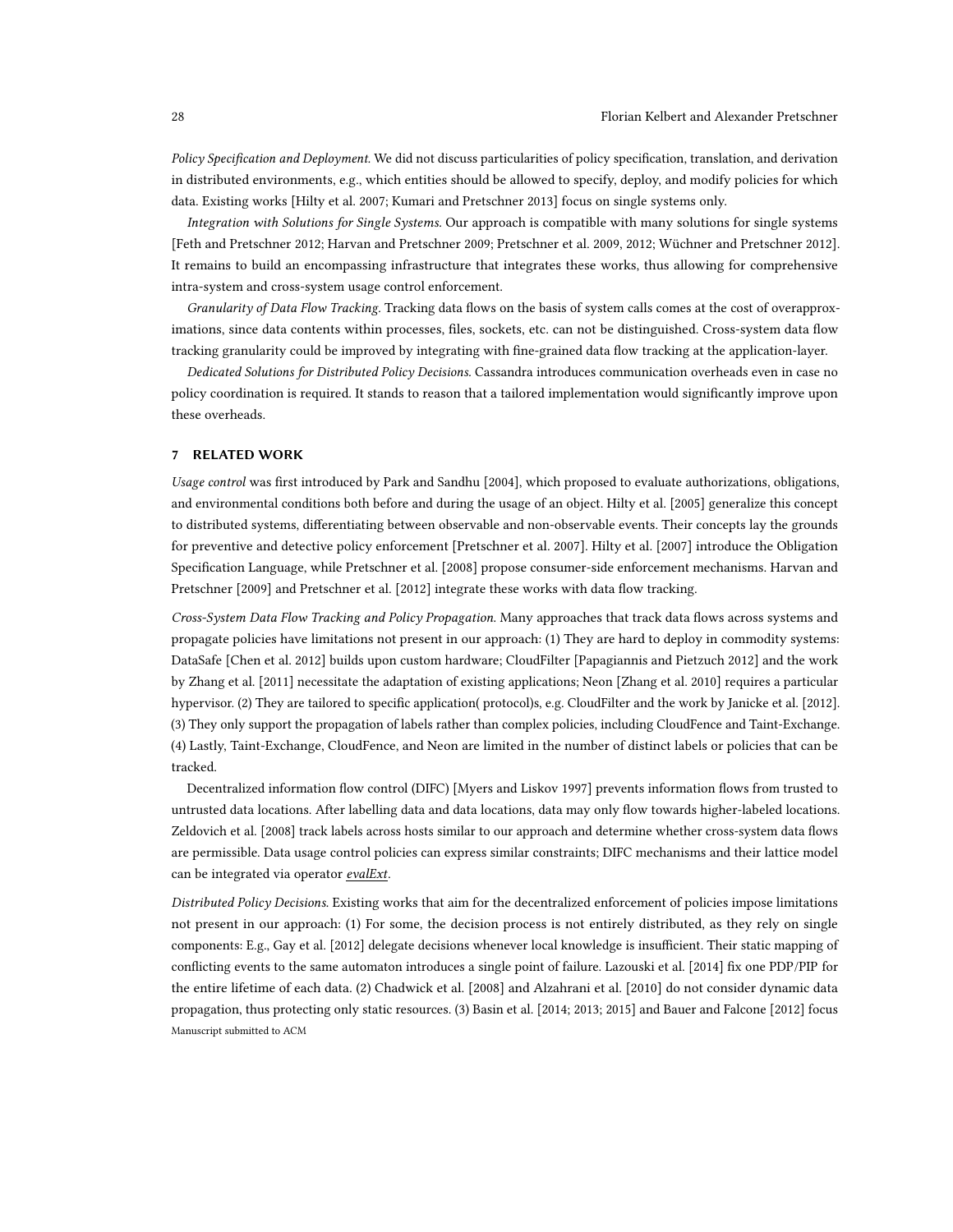on the detection of policy violations. Our approach, instead, allows for both preventive and detective enforcement. Similar to our approach, Basin et al. identify situations in which the evaluation of partial logs suffices because their satisfaction/violation implies satisfaction/violation of the overall log.

Further Approaches. SafeShare [\[Thilakanathan et al.](#page-30-23) [2013\]](#page-30-23) introduces encrypted containers containing both protected data and policies. Once a user accesses the container, a background process starts and monitors compliance with the policy.

xDUCON [Russello and Dulay](#page-30-24) [\[2009\]](#page-30-24) enforces data sharing agreements across organizations. It supports ongoing conditions and may revoke access rights during long-lived accesses. Sensitive resources and policies are shared and coordinated via shared storage.

FlowwolF [\[Hicks et al.](#page-29-21) [2010\]](#page-29-21) enforces Mandatory Access Control (MAC) for web applications at multiple layers of the software stack. The solution integrates DIFC, MAC reference monitors, and cross-system policy propagation. Our solution is independent of the application layer and enforces more expressive policies even across systems.

Securing Data Usage Control Infrastructures. Solutions to secure infrastructures as ours build upon the Trusted Platform Module (TPM), measuring the platform's components and the usage control infrastructure at boot time. If the measurements differ from a set of known good values, [Zhang et al.](#page-30-25) [\[2008\]](#page-30-25) disallow access to protected data.

[Agreiter et al.](#page-29-9) [\[2007\]](#page-29-9) address distributed aspects: Data providers only release protected data after data requestors proved the presence of 'good' TPM measurements. [Neisse et al.](#page-30-26) [\[2011a\]](#page-30-26) detect modifications of remote cloud infrastructure configurations.

UCLinux [\[Kyle and Brustoloni 2007\]](#page-30-27) stores usage controlled files and policies on an encrypted file system. The decryption key is sealed to a trusted TPM configuration, ensuring that it is only accessible to a valid software stack. UCLinux uses a modified version of TLS to perform remote attestation upon data distribution.

Digital Rights Management (DRM, e.g. [\[Liu et al.](#page-30-28) [2003\]](#page-30-28)) influenced early usage control work by [Park and Sandhu](#page-30-1) [\[2004\]](#page-30-1) due to the insight that DRM is insufficient if digital media is not only consumed but also re-used, combined, and extended [\[Iannella 2000\]](#page-29-22).

DRM primarily aims at the protection of copyrighted content which is encrypted upon distribution. Once a user obtains a license, the content is decrypted. Client-side applications enforce compliance with granted usage rights and payment obligations.

The proprietary nature of DRM hinders interoperability and leads to lock-in effects. This was addressed by [Koenen](#page-29-23) [et al.](#page-29-23) [\[2004\]](#page-29-23) and [Taban et al.](#page-30-29) [\[2006\]](#page-30-29). Recently, HTML5 provides interoperable streaming of protected media. Usage control is not limited to proprietary file types and enables the re-use, combination, and extension of data.

# 8 CONCLUSIONS

Recently, many works addressed the enforcement of data usage control policies within individual systems. However, the enforcement of policies that refer to data and data usage events that are distributed has not been researched in depth. We overcome the drawbacks of a centralized infrastructure by providing a model, an architecture, and an implementation of a fully decentralized usage control enforcement infrastructure.

Our model allows for the explicit distinction of different systems, their individual behaviors, as well as their interplay. We showed how these individual observations can be reassembled in order to mimic the behavior of classical centralized systems.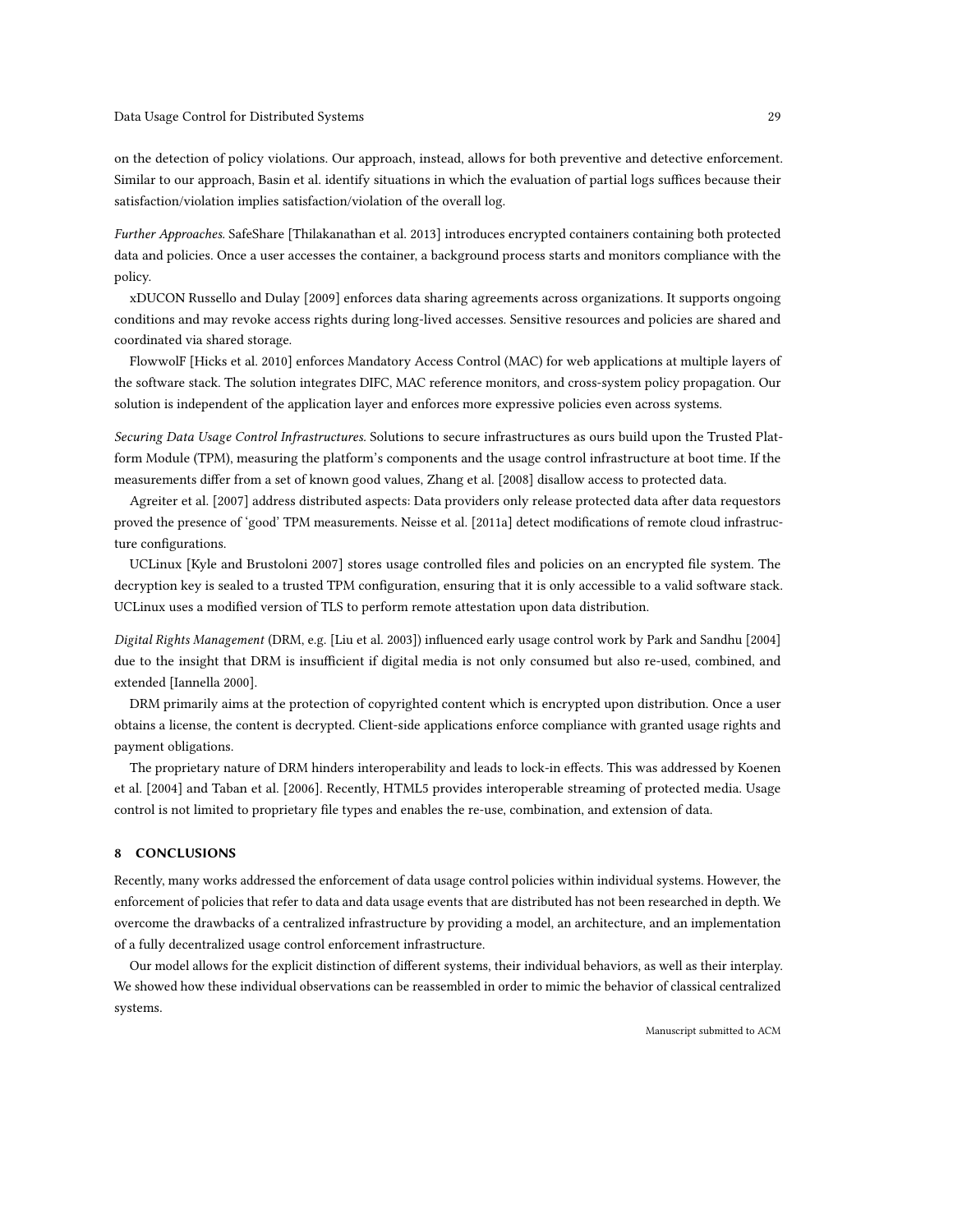We modeled and implemented the tracking of data flows across systems in a manner that is independent of file types, applications, protocols, and hardware. By leveraging system call interpositioning techniques, we avoid modifications to applications and the operating system, achieving a throughput of 21%–54% of native execution.

Further, we modeled and implemented mechanisms that allow for the fully decentralized, efficient, and preventive enforcement of global data usage policies. We identify systems that are potentially relevant to enforce a given policy, as well as situations in which coordination of policy decisions can be safely omitted. The evaluation revealed that depending on concrete parameters of the scenario considered—our decentralized approach is able to outperform a centralized approach.

# REFERENCES

- <span id="page-29-9"></span>Berthold Agreiter, Muhammad Alam, Ruth Breu, Michael Hafner, Alexander Pretschner, Jean-Pierre Seifert, and Xinwen Zhang. 2007. A Technical Architecture for Enforcing Usage Control Requirements in Service-oriented Architectures. In Proc. Workshop on Secure Web Services. ACM, 18–25.
- <span id="page-29-17"></span>Ali Alzahrani, Helge Janicke, and Sarshad Abubaker. 2010. Decentralized XACML Overlay Network. In IEEE 10th Intl. Conf. on Computer and Information Technology. 1032–1037.
- <span id="page-29-18"></span>David Basin, Germano Caronni, Sarah Ereth, Matúš Harvan, Felix Klaedtke, and Heiko Mantel. 2014. Scalable Offline Monitoring. In Runtime Verification. LNCS, Vol. 8734. Springer Intl. Publishing, 31–47.
- <span id="page-29-19"></span>David Basin, Matúš Harvan, Felix Klaedtke, and Eugen Zălinescu. 2013. Monitoring Data Usage in Distributed Systems. IEEE Transactions on Software Engineering 39, 10 (2013), 1403–1426.
- <span id="page-29-6"></span>David Basin, Felix Klaedtke, Samuel Müller, and Eugen Zălinescu. 2015. Monitoring Metric First-Order Temporal Properties. J. ACM 62, 2, Article 15 (2015), 15:1–15:45 pages.
- <span id="page-29-20"></span>Andreas Bauer and Yliès Falcone. 2012. Decentralised LTL Monitoring. In FM 2012: Formal Methods. LNCS, Vol. 7436. Springer, 85-100.
- <span id="page-29-16"></span>David W. Chadwick, Linying Su, and Romain Laborde. 2008. Coordinating Access Control in Grid Services. Concurrency and Computation: Practice & Experience 20, 9 (2008), 1071–1094.
- <span id="page-29-13"></span>Yu-Yuan Chen, Pramod A. Jamkhedkar, and Ruby B. Lee. 2012. A Software-Hardware Architecture for Self-Protecting Data. In Proc. Conf. on Computer and Communications Security. ACM, 14–27.
- <span id="page-29-10"></span>Isao Echizen, Takayuki Yamada, and Seiichi Gohshi. 2015. IR Hiding: Use of Specular Reflection for Short-Wavelength-Pass-Filter Detection to Prevent Re-recording of Screen Images. Springer, 38–54.
- <span id="page-29-15"></span><span id="page-29-5"></span>Denis Feth and Alexander Pretschner. 2012. Flexible Data-Driven Security for Android. In 6th Intl. Conf. on Software Security and Reliability. 41–50.

Richard Gay, Heiko Mantel, and Barbara Sprick. 2012. Service Automata. In Formal Aspects of Security and Trust. LNCS, Vol. 7140. Springer, 148-163.

- <span id="page-29-3"></span>Matús Harvan and Alexander Pretschner. 2009. State-Based Usage Control Enforcement with Data Flow Tracking using System Call Interposition. In Third Intl. Conf. on Network and System Security. 373–380.
- <span id="page-29-21"></span>Boniface Hicks, Sandra Rueda, Dave King, Thomas Moyer, Joshua Schiffman, Yogesh Sreenivasan, Patrick McDaniel, and Trent Jaeger. 2010. An Architecture for Enforcing End-to-end Access Control over Web Applications. In Proc. 15th ACM Symposium on Access Control Models and Technologies. ACM, 163–172.
- <span id="page-29-12"></span>Manuel Hilty, David Basin, and Alexander Pretschner. 2005. On Obligations. In ESORICS 2005. LNCS, Vol. 3679. Springer, 98–117.
- <span id="page-29-4"></span>Manuel Hilty, Alexander Pretschner, David Basin, Christian Schaefer, and Thomas Walter. 2007. A Policy Language for Distributed Usage Control. In ESORICS 2007. LNCS, Vol. 4734. Springer, 531–546.
- <span id="page-29-22"></span>Renato Iannella. 2000. Open Digital Rights Management. Technical Report. IPR Systems Pty Ltd. A Position Paper for the W3C DRM Workshop.
- <span id="page-29-7"></span>Helge Janicke, Antonio Cau, François Siewe, and Hussein Zedan. 2008. Concurrent Enforcement of Usage Control Policies. In IEEE Workshop on Policies for Distributed Systems and Networks. 111–118.
- <span id="page-29-14"></span>Helge Janicke, Mohamed Sarrab, and Hamza Aldabbas. 2012. Controlling Data Dissemination. In Data Privacy Management and Autonomous Spontaneus Security. LNCS, Vol. 7122. Springer, 303–309.
- <span id="page-29-11"></span>Florian Kelbert. 2016. Data Usage Control for Distributed Systems. Dissertation. Technical University of Munich, Garching b. München, Germany.
- <span id="page-29-0"></span>Florian Kelbert and Alexander Pretschner. 2013. Data Usage Control Enforcement in Distributed Systems. In Proc. Third ACM Conf. on Data and Application Security and Privacy. ACM, 71–82.
- <span id="page-29-1"></span>Florian Kelbert and Alexander Pretschner. 2014. Decentralized Distributed Data Usage Control. In Cryptology and Network Security (LNCS), Vol. 8813. Springer Intl. Publishing, 353–369.
- <span id="page-29-2"></span>Florian Kelbert and Alexander Pretschner. 2015. A Fully Decentralized Data Usage Control Enforcement Infrastructure. In Applied Cryptography and Network Security. LNCS, Vol. 9092. Springer, 409–430.
- <span id="page-29-23"></span><span id="page-29-8"></span>Rob H. Koenen, Jack Lacy, Michael Mackay, and Steve Mitchell. 2004. The Long March to Interoperable Digital Rights Management. Proc. IEEE 92, 6 (2004), 883–897.